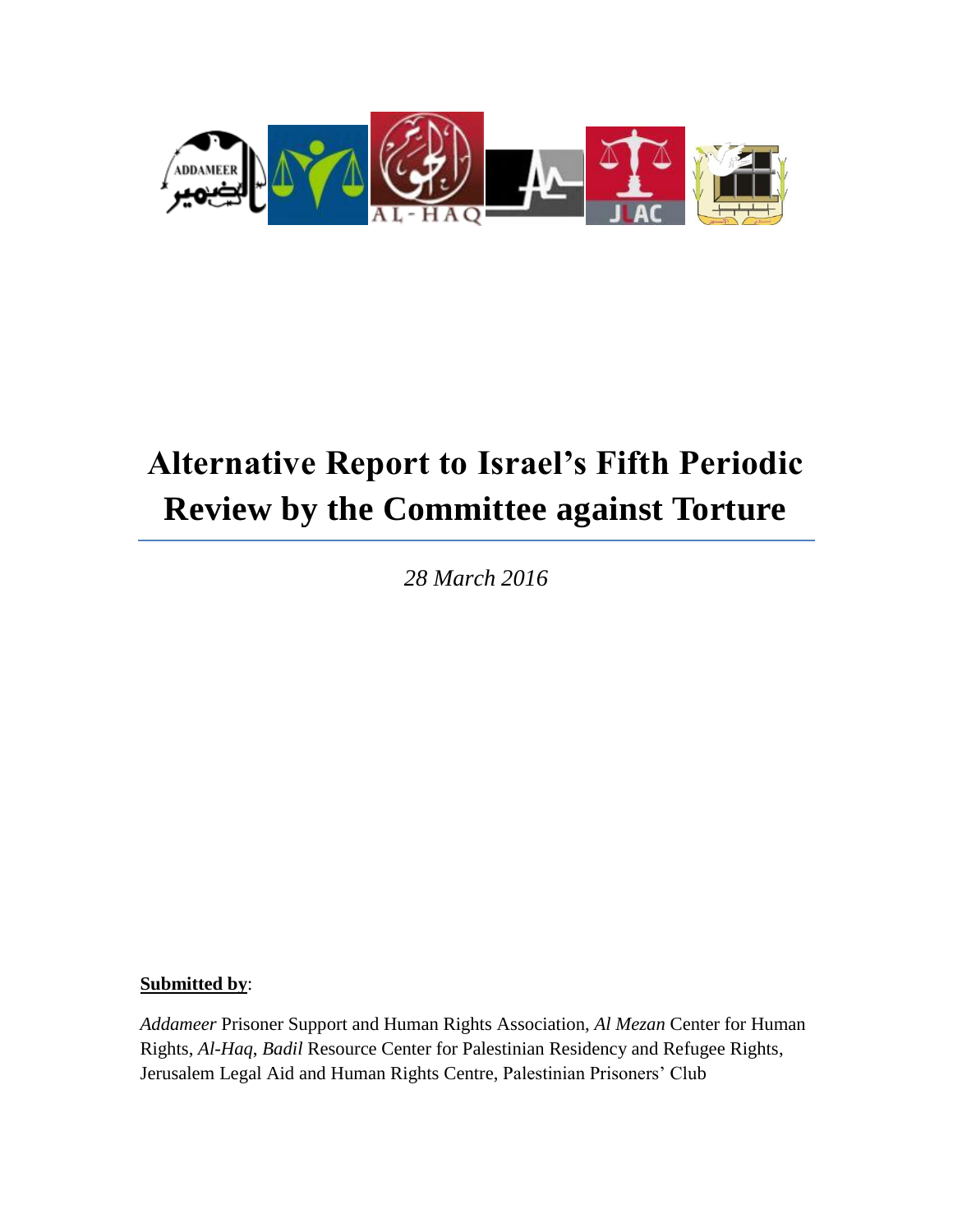|--|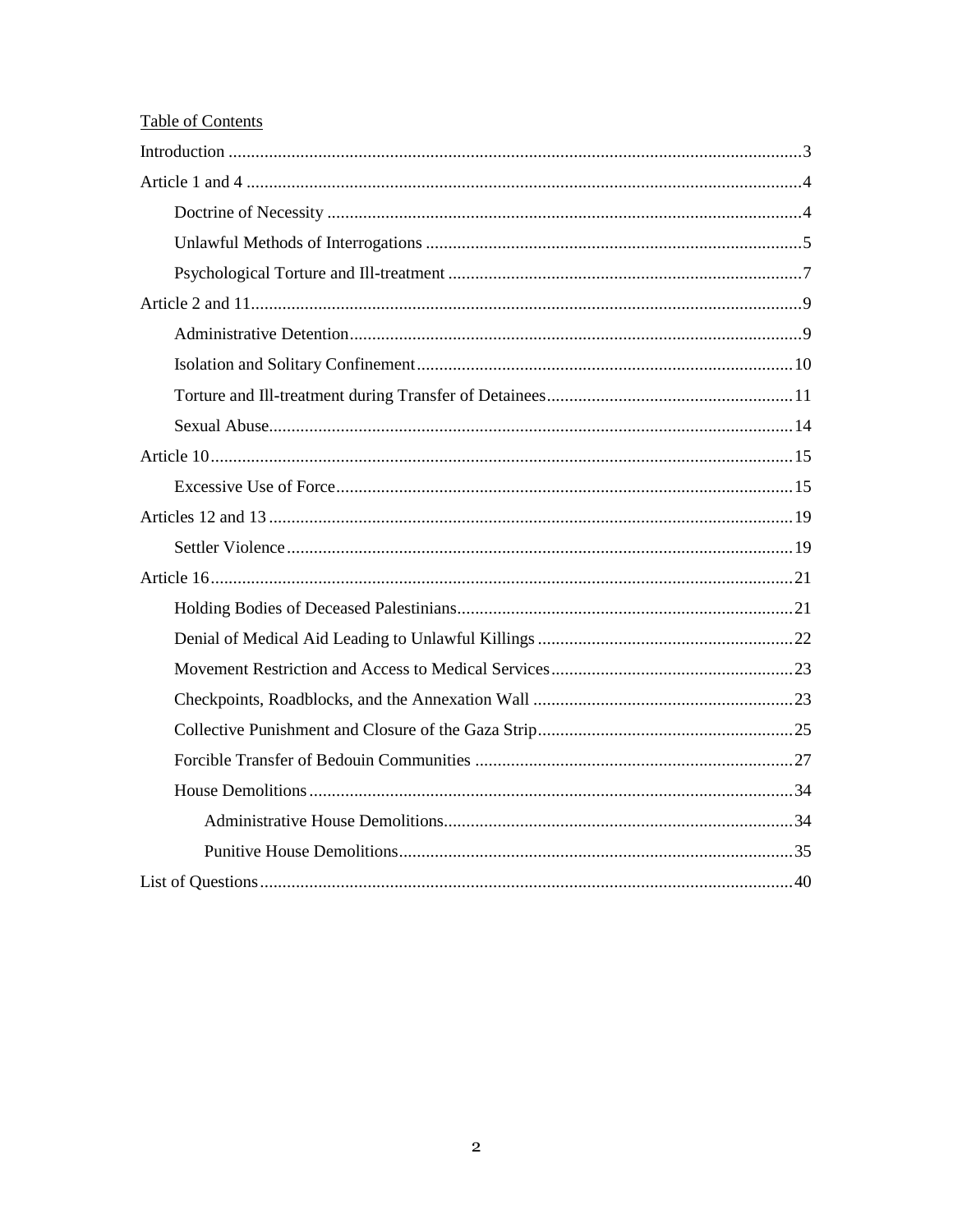#### <span id="page-2-0"></span>**Introduction**

The following Palestinian human rights organisations: Addameer, Al-Mezan, Al-Haq, Badil, Jerusalem Legal Aid and Human Rights Center, and the Palestinian Prisoners' Club, take this opportunity to submit the alternative report prior to Israel's fifth periodic review by the Committee against Torture (*hereinafter* the Committee). This submission demonstrates Israel's failure to implement Concluding Observations by the Committee between 2009 and 2016. It also reflects Israel's persistent non-compliance with its obligations under international law, particularly its obligation to protect Palestinians in the Occupied Palestinian Territory (OPT).

The prohibition on the use of torture and cruel, inhuman and degrading treatment is absolute. According to the Convention Against Torture and other Cruel, Inhuman or Degrading Treatment or Punishment (CAT), it is established that "[n]o one shall be subjected to torture or to cruel, inhuman or degrading treatment or punishment" and that "[n]o exceptional circumstances whatsoever, whether a state of war or a threat of war, internal political instability or any other public emergency, may be invoked as a justification of torture". $1$ 

Israel has continuously refused to acknowledge the applicability of the Convention in relation to the OPT in its entirety, consisting of the Gaza Strip and the West Bank, including East Jerusalem. In a legal opinion on the illegality of the wall in the OPT, the International Court of Justice affirmed that the Israeli Occupying Power has a responsibility to uphold both international human rights law and international humanitarian law in the OPT.<sup>2</sup> Israel is a State Party to the CAT yet has not adopted a definition of torture in its legislation and allows for the use of force during interrogations "when necessary".<sup>3</sup>

In violation of its obligations, and as information in this report indicates, the Israeli government and the Israeli Occupying Forces  ${(IOF)}^4$  encourage and use, respectively, torture and cruel, inhuman and degrading treatment against Palestinians in the OPT extensively and routinely through various means.

 $\overline{\phantom{a}}$ <sup>1</sup> Article 2, CAT.

<sup>&</sup>lt;sup>2</sup> Advisory Opinion Concerning Legal Consequences of the Construction of a Wall in the Occupied Palestinian Territory, International Court of Justice (ICJ), 9 July 2004

<sup>&</sup>lt;sup>3</sup> David Kretzmer, *The Occupation of Justice: The Supreme Court of Israel and the Occupied Territories (SUNY Press, 2002) 141.* 

<sup>4</sup> For the purpose of this report, the IOF consists of Israeli soldiers and police forces operating in the Occupied Palestinian Territory.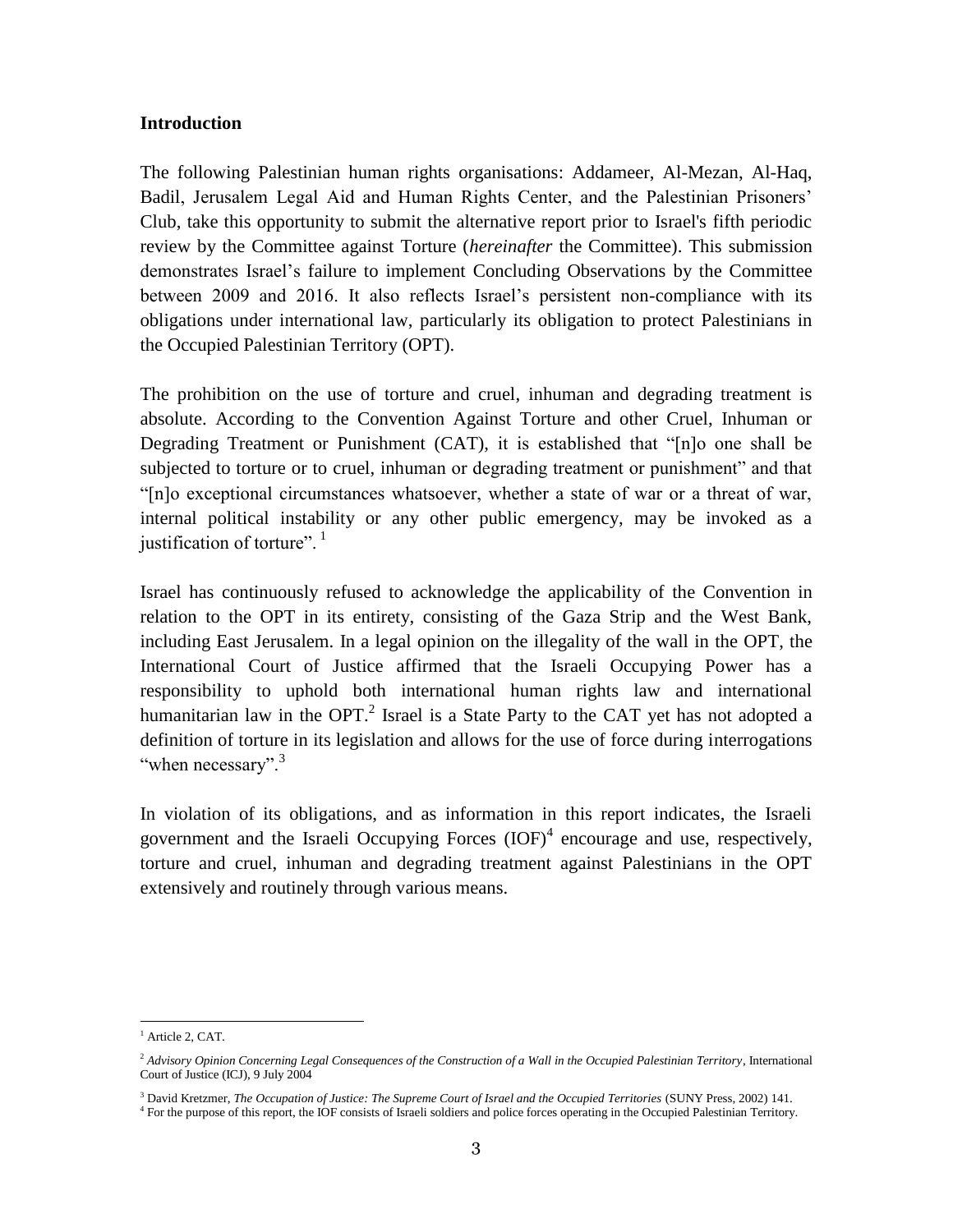#### <span id="page-3-1"></span><span id="page-3-0"></span>**Article 1 and 4**

#### **Doctrine of Necessity**

The Israeli Supreme Court has failed to eradicate the practice of torture by Israeli officials. For example, following the GSS interrogation methods case, *Public Committee Against Torture in Israel v. Government of Israel* - September 1999, the Court ruled that the use of torture or other kinds of inhuman treatment during interrogations by the General Security Services was unlawful.<sup>5</sup> The Court held that there was no law authorising the State to engage torture or inhuman treatment during interrogations. It also held that that while *the doctrine of necessity might excuse a particular person for engaging in torture* at a subsequent criminal trial, this doctrine did not justify an Israeli policy authorising interrogations using this method.<sup>6</sup>

Significantly, the Court's decision perfected an administrative justification for the use of torture. In its decision, the Court held that Israel could create guidelines regarding circumstances in which investigators shall not stand trial, if they claim to have acted from 'necessity'. Necessity implies a 'ticking bomb' situation, where it is known that the detainee has information about an imminent attack that will end lives and torture is the only way to get information from the detainee. There are many compelling criticisms of the ticking bomb concept. For present purposes, however, it is sufficient to say that this open door has led to the continuation of torture and inhuman treatment against Palestinian detainees. Since 1999, the Public Committee Against Torture in Israel has filed over 900 complaints of torture against the GSS. No complaints have led to a criminal investigation, let alone a prosecution. Rather, each has been closed at the investigation stage either due to alleged lack of evidence or necessity.

In reviewing Israeli Supreme Court decisions, it is evident that the Court is not an avenue through which Palestinians can seek justice. Its jurisprudence legitimises the occupation, even as the human rights situation in the OPT deteriorates. This has important implications for Palestine's recent accession to the International Criminal Court, particularly in addressing unlawful Israeli policies that the Israeli Supreme Court is unwilling to refute. Essentially, Supreme Court judges have not fundamentally influenced the development of Israeli policy, other than to improve the authorities' sophistication in implementing an unlawful activity, including torture as a method of interrogation. Victories in the shadow of the Court must be weighed against the fact that engaging with the Court enables it to give a stamp of approval to the occupation.

The Israeli Supreme Court is subject to further scrutiny when considering the asymmetry in power between Israel as occupier and Palestinians as the population occupied. Both scholars and practitioners agree that the Court accepts claims by the authorities' as

l <sup>5</sup> HCJ 5100/94, *Public Committee Against Torture in Israel v Government of Israel* (Supreme Court of Israel, 6 September 1999).

<sup>6</sup> David Kretzmer, *The Occupation of Justice: The Supreme Court of Israel and the Occupied Territories* (SUNY Press, 2002) 141.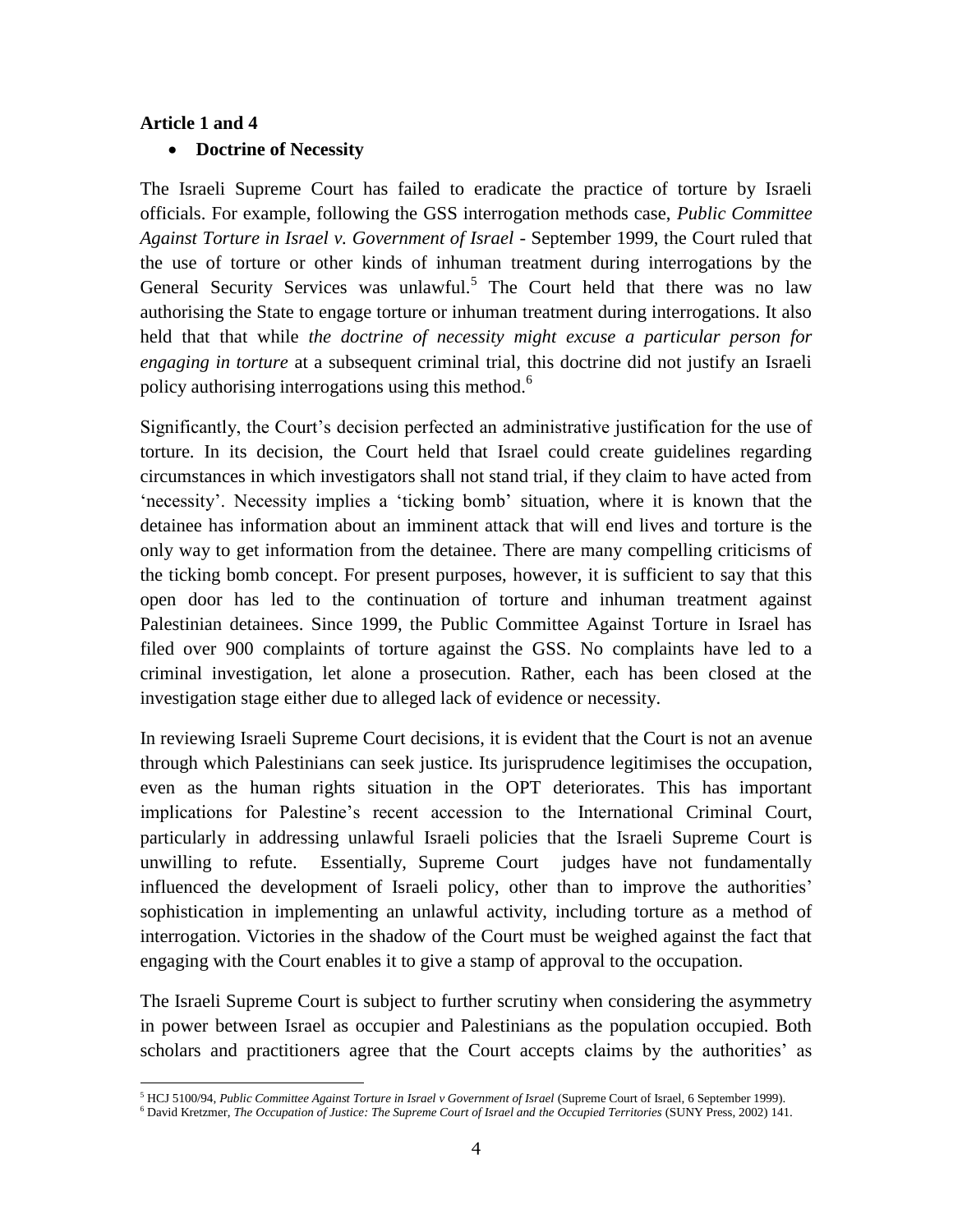concrete facts.<sup>7</sup> Claims by petitioners, on the other hand, are treated as less reliable. This asymmetry is evident in the Court's language. For example, the Court has described 'the lofty interests of state security' and 'the army's effort to prevent terrorist attacks', in contrast to the 'petitioner's *contention* that … checkpoints … cause the local population to suffer' (emphasis added). <sup>8</sup> Another example concerns a petition related to the expropriation of land for military purposes. In it, the Court rejected the petitioners' claims because 'we have no basis not to accept the [Israeli military's] position on the motive for taking this measure, and on its contribution to the security of the area'.<sup>9</sup> In interviews, litigators at both Palestinian and Israeli human rights organisations described the Court's deference to the authorities' claims as the single greatest hurdle to achieving positive outcomes for Palestinians within the Israeli system.

From another perspective, the role of ethics for judges are different in severely unjust regimes. Rather than demanding complete impartiality, they require judges to defend the values of basic equality and liberty for the oppressed population so far as their position enables them to do so. Where the Court is called upon consistently to approve war crimes, judges must resign. Based on research, Israeli Supreme Court judges have not lived up to the ethics required of them. Essentially, this will mean that Supreme Court Judges must challenge an occupation that operates through policies such as torture.

### <span id="page-4-0"></span>**Unlawful Methods of Interrogations**

Upon arriving to the interrogation or detention center, Palestinian detainees are routinely denied an explanation of their rights and are not provided with a reason for their detention. Often, they are denied access to an attorney, and are then kept for several days or months in detention facilities under interrogation where they are subjected to torture and ill-treatment.

Interrogation methods include: prolonged isolation; inhuman detention conditions; excessive use of blindfolds and handcuffs; slapping and kicking; sleep deprivation; denial of food and water for extended periods of time; denial of access to toilets; denial of access to showers or change of clothes for days or weeks; exposure to extreme cold or heat; position abuse; yelling and exposure to loud noises; insults and cursing; arresting family members or alleging that family members have been arrested; sexual abuse; kicks

 $\overline{\phantom{a}}$ <sup>7</sup> David Kretzmer, *The Occupation of Justice: The Supreme Court of Israel and the Occupied Territories* (SUNY Press, 2002) 141; Interviews by the author with Neta Patrick, Executive Director, Yesh Din in Tel Aviv on 6 August 2015; Tamar Feldman, Director of the Human Rights in the Occupied Territories Department, Association for Civil Rights in Israel in Tel Aviv on 6 August 2015; Haitham Al-Khateeb, Head of the Legal Department, Society of St Yves in Jerusalem on 23 July 2015; Rami Saleh, Jerusalem Branch Director, Jerusalem Legal Aid and Human Rights Center in Jerusalem on 23 July 2015.

<sup>8</sup> Nimer Sultany, 'The Perfect Crime: The Supreme Court, the Occupied Territories and al-Asqa Intifada' (2002) *Adalah's Review* 52 fnn 13-14.

<sup>9</sup> Nimer Sultany, 'The Perfect Crime: The Supreme Court, the Occupied Territories and al-Asqa Intifada' (2002) *Adalah's Review* 52 fnn 15.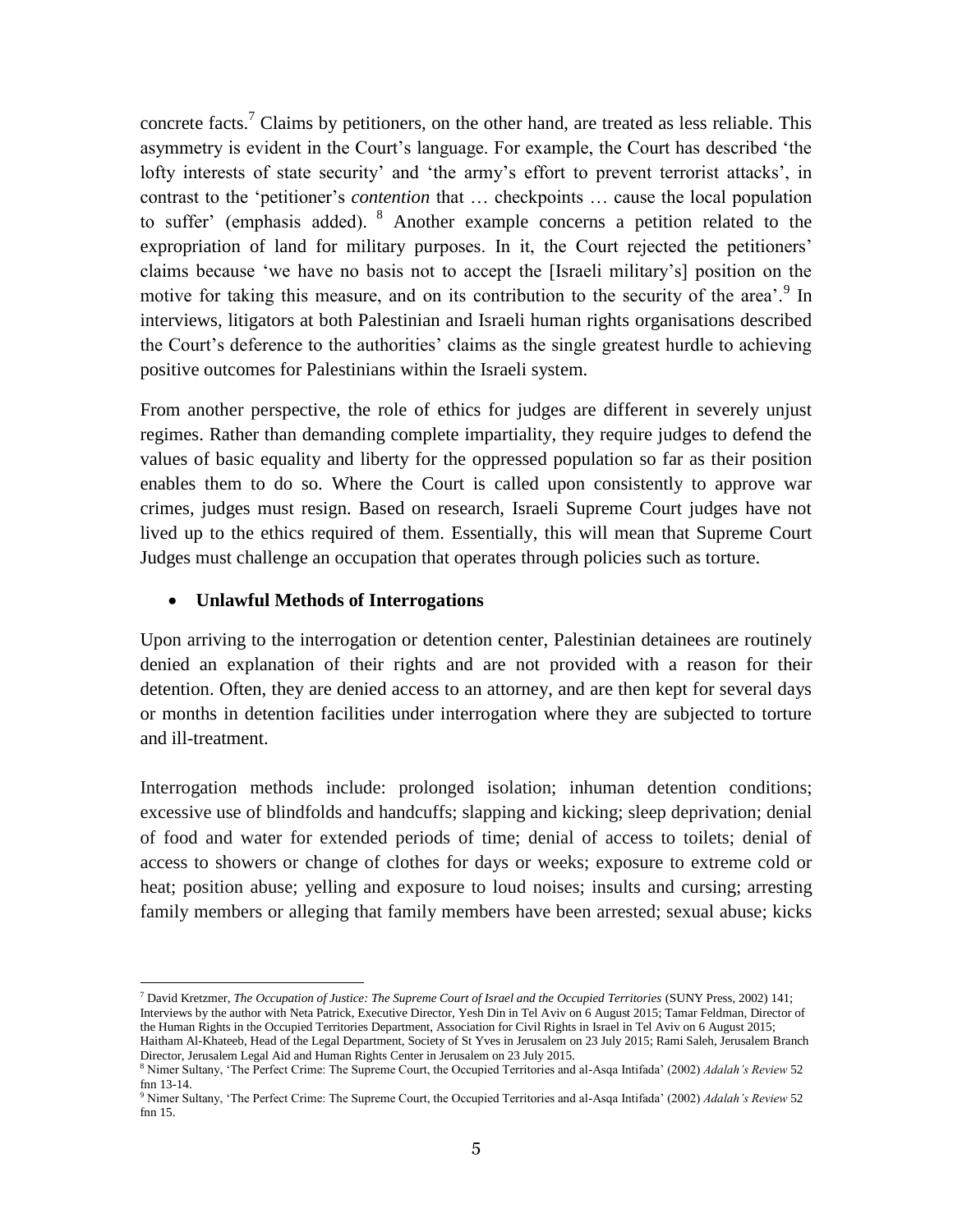and blows; and violent shaking - all of which amount to severe physical and mental suffering. $10$ 

It is important to note that these methods are often used simultaneously, causing increased pain and distress. They are also inflicted intentionally as forms of "pressure" according to detailed instructions and regulations. This in return assists in fulfilling the purpose of obtaining information. In numerous cases, the State of Israel has declared, including in its submissions to the CAT Committee, that the aim of such interrogations is "data gathering, intended to foil and prevent terrorist acts aimed at Israel and its inhabitants."<sup>11</sup> Further, Israel openly acknowledges that the aforementioned interrogation methods can be used, and agents of the Israel Security Agency apply these methods "in order to fulfil its purpose, the Agency performs, among other things, interrogations of suspects in terrorist activity, as is done in many countries across the world."<sup>12</sup>

On 16 February 2012, 30-year-old H.S. was arrested at approximately 2:30 am from her home in Burqin village, near Jenin. The arrest was carried out by around 50 Israeli soldiers accompanied by an Intelligence officer who did not present an arrest warrant. H.S. was transferred to the Salem detention centre, where she was shackled, sexually assaulted and beaten.

Once at Salem detention centre, H.S. was put in a small room, still blindfolded, for two hours. After being taken to multiple rooms, H.S. was made to sit down on a chair and her blindfold was removed. A female soldier and other soldiers were in the room. A male soldier who was in military uniform claimed to be a nurse. After filling out the medical information form, the soldiers left the room except for the female soldier and the claimed nurse male soldier. He informed her that they wanted to search her. H.S. said that he should leave and the female soldier could search her. He told her that he would be the one to search her. H.S. protested this. He then attempted to unbutton her dress. H.S. stopped him and told him that this was not allowed and that he should remove his hands. He then opened the door and called five other male soldiers to come in. They entered, beat her up and kicked her all over her body and head. The female soldier held H.S. to the ground as they beat her.

One of the soldiers put H.S.'s head between his legs and pushed it downwards. H.S. screamed and cried as the soldiers continued to yell and beat her. They shackled her hands behind her back and shackled her legs using plastic ties. They picked her up then left the room except for the female and the claimed nurse-male soldiers. The male soldier then removed her veil and unbuttoned her dress, one at a time. Her dress fell to her wrists,

 $\overline{\phantom{a}}$ 

<sup>&</sup>lt;sup>10</sup> Information provided by Addameer

<sup>&</sup>lt;sup>11</sup> 5<sup>th</sup> Periodic Report by the State of Israel before The Committee against Torture and Other Cruel, Inhuman or Degrading Treatment or Punishment Committee, November 2014, pg: 5

 $12$  Ibid, page 5.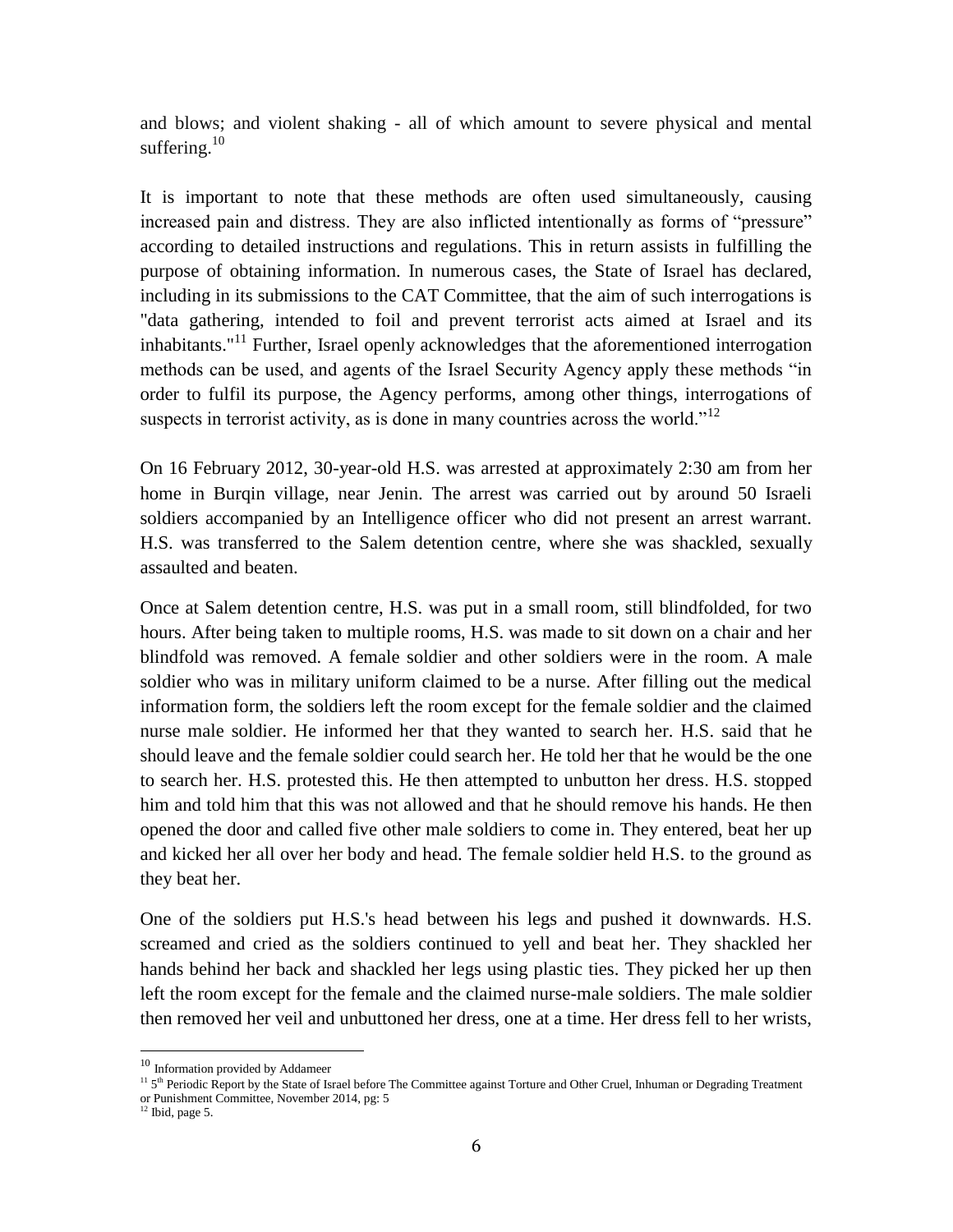where she was shackled. H.S. continued to scream, "You can't do this!" and each time she yelled, the soldier threatened to summon the five soldiers back into the room. The soldier then lifted her shirt and told the female soldier to hold it so it would not drop and cover her body.

He then stood behind her and started touching her back. He lifted her bra from the back, then stood in front of her again. He took her breasts out of the bra using his hands then grabbed them. He stared at her breasts and stomach. H.S. screamed, cried and tried to move as the two soldiers yelled at her to shut up. The male soldier then tried to take her pants off but could not unbutton them, so he told the female soldier to do so. The female soldier unbuttoned H.S.'s pants. The male soldier took off her pants and then took off her underwear. He then kneeled on one knee in front of her looking at her body. The soldier began to grope H.S.'s vagina and buttocks. He then said "That's it."

The female soldier put H.S.'s pants back on without buttoning them and put her dress back on without buttoning it. H.S. asked to be unshackled to arrange her clothes. Another soldier came into the room and unshackled her hands and legs. She was then blindfolded again, taken to another room, and then put back in a military vehicle. She was shackled with plastic shackles and kept in the vehicle until noon.

*It felt like I was suffocating. One wishes to die if this happens to her. It was the ugliest search I have ever been exposed to in my whole life, and I have been exposed to many strip searches before. This was the most humiliating, offensive and degrading. It was not acceptable in all customs of the world. (Affidavit taken by Addameer on 27 February 2012)*

Sexual violence is often used against both female and male Palestinian prisoners in the form of physical or verbal sexual assaults. Forms of sexual torture in Israeli prisons include verbal sexual harassment, repeated strip searches, and severe forms of genital violence. Verbal sexual harassment, a widespread practice, includes threats of rape, sexual humiliation and other threats of sexual violence against family members. These types of sexual violence may amount to torture, in line with Article 1 of CAT which refers to physical and mental pain and suffering imposed by an official capacity for the purposes of coercion, intimidation, or punishment.

# <span id="page-6-0"></span>**Psychological Torture and Ill-treatment**

Israel widely and systematically practices various forms of psychological torture against Palestinian prisoners. These include non-physical acts, such as prolonged mental harm or suffering caused by Israeli interrogators to Palestinian prisoners through verbal assault and threats against family members. This practice of psychological torture constitutes an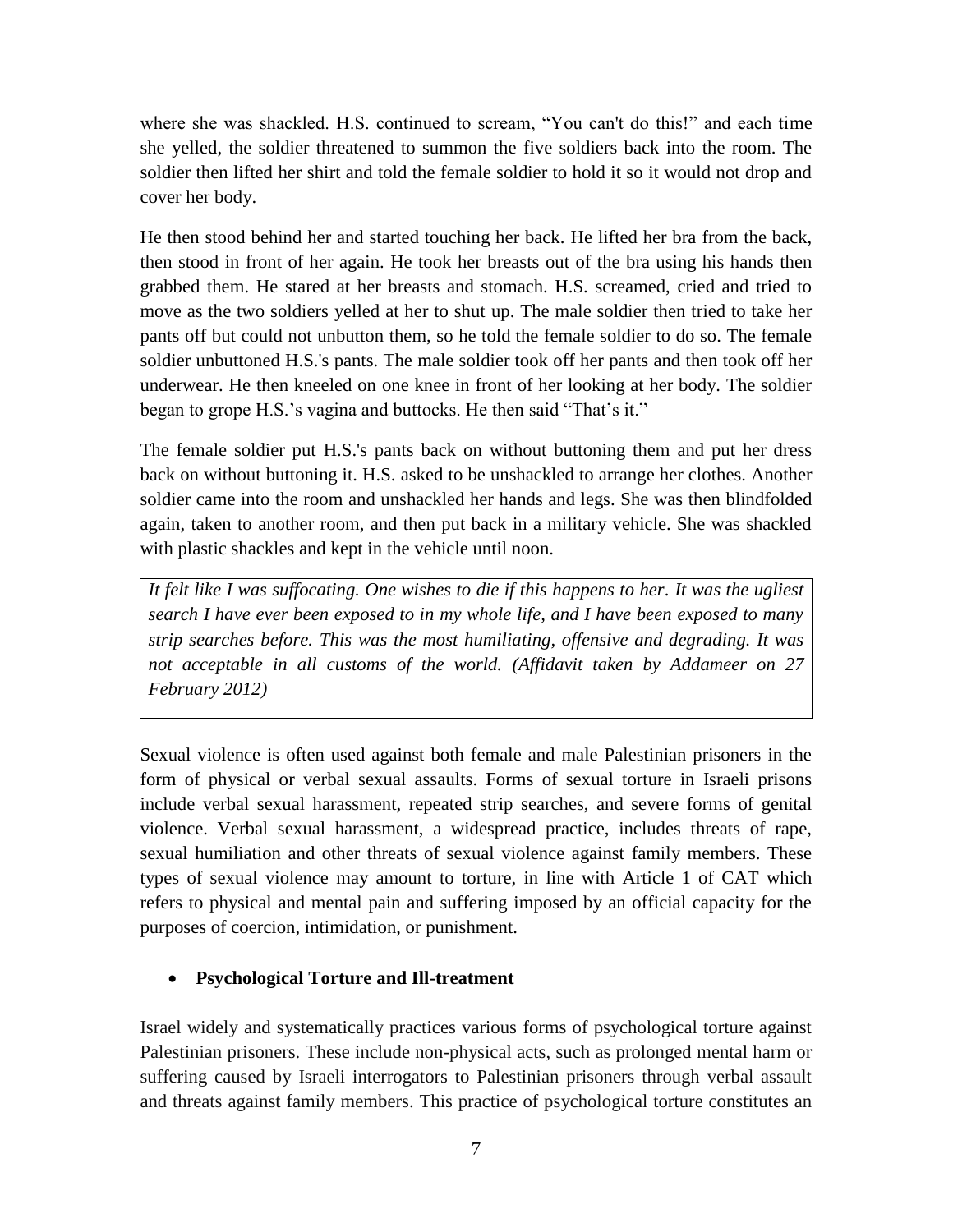act of torture. Psychological torture may not leave visible wounds and scars but the suffering experienced is equally cruel and is traumatizing, especially for children. Although in its 2013 Periodic Report to the Committee on Torture, the Israeli government claimed that "*the ISA does not use threats against family members as a method of interrogations*<sup>", 13</sup> the case of 16-year-old Abd Al-Rahim Iz Al-Din Barbar below proves the opposite:

*I was arrested on the 10 March 2014 at about 5:00 am from my home in Jerusalem by the IOF. I was put in a civilian car and handcuffed. They then placed my hand over my neck and asked me to put my face down so I do not see where they were taking me. An officer slapped me on my neck and asked me why I throw stones. Whenever I denied throwing stones, he would hit me on my head. This happened about four times.* 

*When we reached the interrogation centre in Al-Qishla. I was asked to take off my blouse. I was then blindfolded, had my hands tied to the back then asked to sit on my knees. The officer said that if I moved or changed my seating position in any way he will slap me. I was in that position for about an hour and a half feeling cold. The officer then changed the position of the handcuffs and asked me to put my clothes on. He removed the blindfold then photographed me.* 

*Two hours later, he asked for my father's phone number. He called him and informed him that he cannot attend my interrogation session. Immediately thereafter, he blindfolded me again and I was taken to the interrogation room. When I entered the interrogation room they removed the piece of cloth from my eye but my hands and legs were tied. During the interrogation, which went on for four hours, I was accused of inciting and encouraging people to go to Al-Aqsa and throw stones. I was also shown pictures that they claimed were of me. However, the pictures did not reveal the person's head. Half an hour later, another investigator interrogated me for an hour and a half. The officer, whose name is Tal'at repeatedly hit me on my head and kicked me on my hands and belly, causing me pain.* 

*The officer then showed me pictures of my mother being arrested by the Intelligence. I later learnt that she was summoned for interrogation following my arrest to pressure me to confess. The interrogator told me that they extended her detention for another day because she confessed that the person in the picture is me. The truth is that the interrogation with my mother only took half an hour and they asked her about the same picture. Then he presented me with another group of photos to pressure me and said that another person had confessed on me.* (Affidavit taken by Addameer on 13 March 2014)

l <sup>13</sup> 5<sup>th</sup> Periodic Report by the State of Israel before The Committee against Torture and Other Cruel, Inhuman or Degrading Treatment or Punishment Committee, November 2014, pg: 6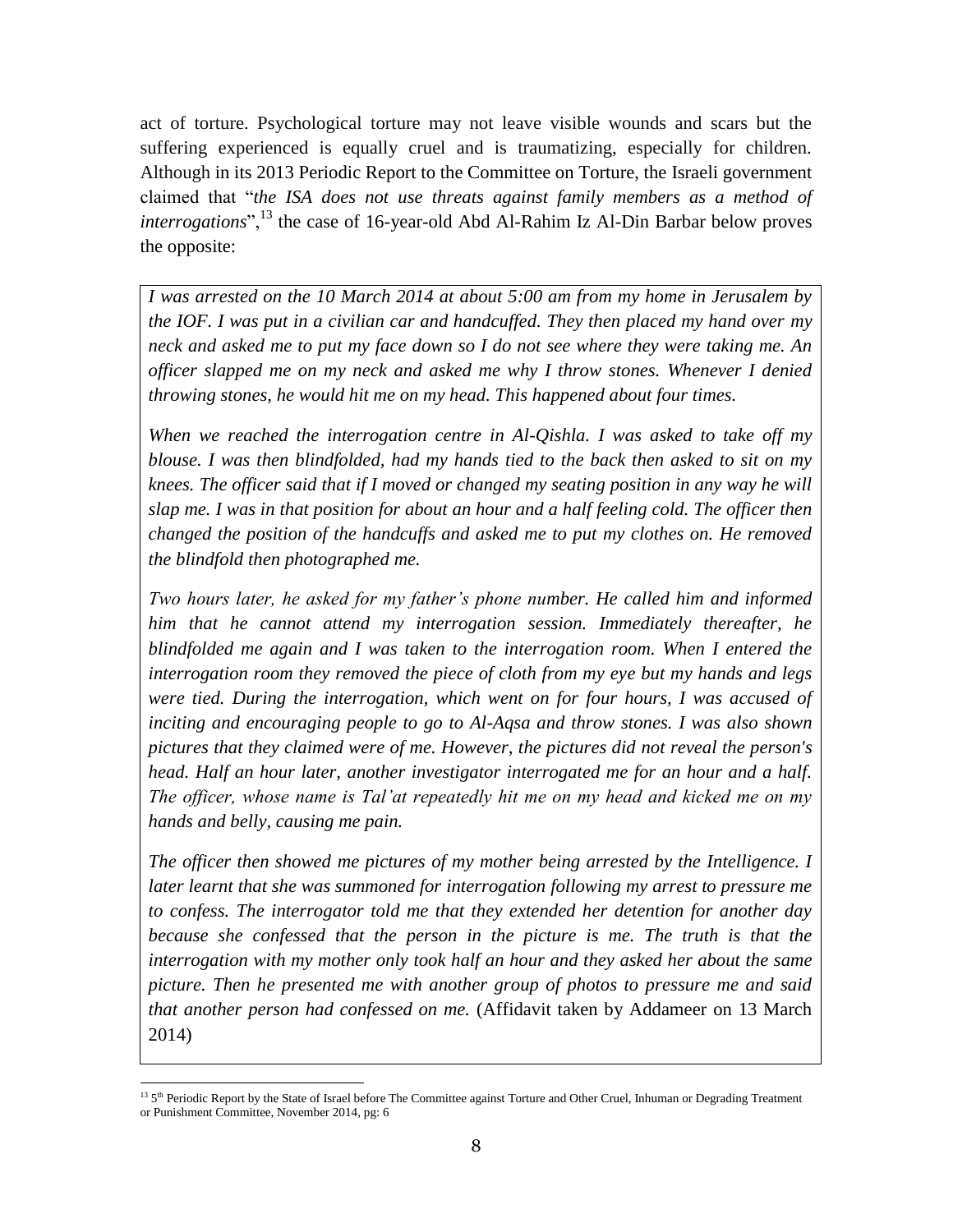#### <span id="page-8-1"></span><span id="page-8-0"></span>**Article 2 and 11**

### **Administrative Detention**

Between 2009 and 2016, Israel continued its policy of mass arrests and administrative detention – detention without charge or trial –against Palestinians. Since the beginning of October 2015, the IOF intensified human rights violations against Palestinians, including arrests and detention, leading to a significant rise in the number of Palestinian prisoners. In a span of three months, October to December 2015, approximately 2,831 Palestinians were arrested, including 486 children, the majority of whom were subjected to torture and ill-treatment at the hands of Israeli soldiers and interrogators – beginning at the time of their arrest. Addameer also documented 526 administrative detention orders issued against Palestinians, including 348 new orders and 178 renewal orders in the period of 1 October 2015 – 27 January 2016, underlining the systemic, widespread, and escalating use of administrative detention by Israeli forces in contravention with international law.

Israel's obligations under CAT prohibit unusual punishment $14$  and cruel, inhuman and degrading treatment<sup>15</sup> against Palestinian prisoners and detainees in Israeli prisons. However, various abuses by Israeli forces fall within the scope of Article 16 of CAT whereby States are obligated to prevent "conditions that give rise to ill-treatment frequently and facilitate torture."<sup>16</sup> A culture of impunity, accompanied by lack of accountability, has created an environment ripe for prisoner abuse at the hands of IOF and Israeli interrogators. Prisoners frequently report denial of basic rights such as, health services, food and water, forced nudity, unsanitary confinement conditions, and use of racial and ethnic insults by interrogators. Palestinian prisoners are therefore dehumanized, subjected to cruel and degrading treatment, and ultimately, traumatized.

On 16 February 2016, an Israeli High Court decision rejected the demands of hungerstriking administrative detainee Mohammad Al-Qeiq of being released and transferred to a hospital in Ramallah. Mohammad Al-Qeiq was protesting against the Israeli policy of administrative detention. The High Court decision is especially troublesome given that Al-Qeiq was in dire and deteriorating health condition at the time of decision making. Al-Qeiq's health had worsened at that time over a period of two weeks. He had lost consciousness numerous times due to the continuation of his hunger strike, which had lasted for 86 days.

The High Court's decision not to release and transfer Al-Qeiq came at a time when he was being held without trial or charge, and his health condition negated the possibility that his release would pose any viable security threat. Mohammad Al-Qeiq, a 33-year-old

 $\overline{\phantom{a}}$ <sup>14</sup> For more info on this, refer to the torture ruling (*Public Committee Against Torture in Israel Vs The State of Israel (1999)*, in which the Israeli High Court of Justice ruled to ban the use of torture during interrogations.

<sup>&</sup>lt;sup>15</sup> Convention against Torture and Other Cruel, Inhuman or Degrading Treatment or Punishment, (December 10, 1984), General Assembly Resolution 39/46.

<sup>16</sup> Ibid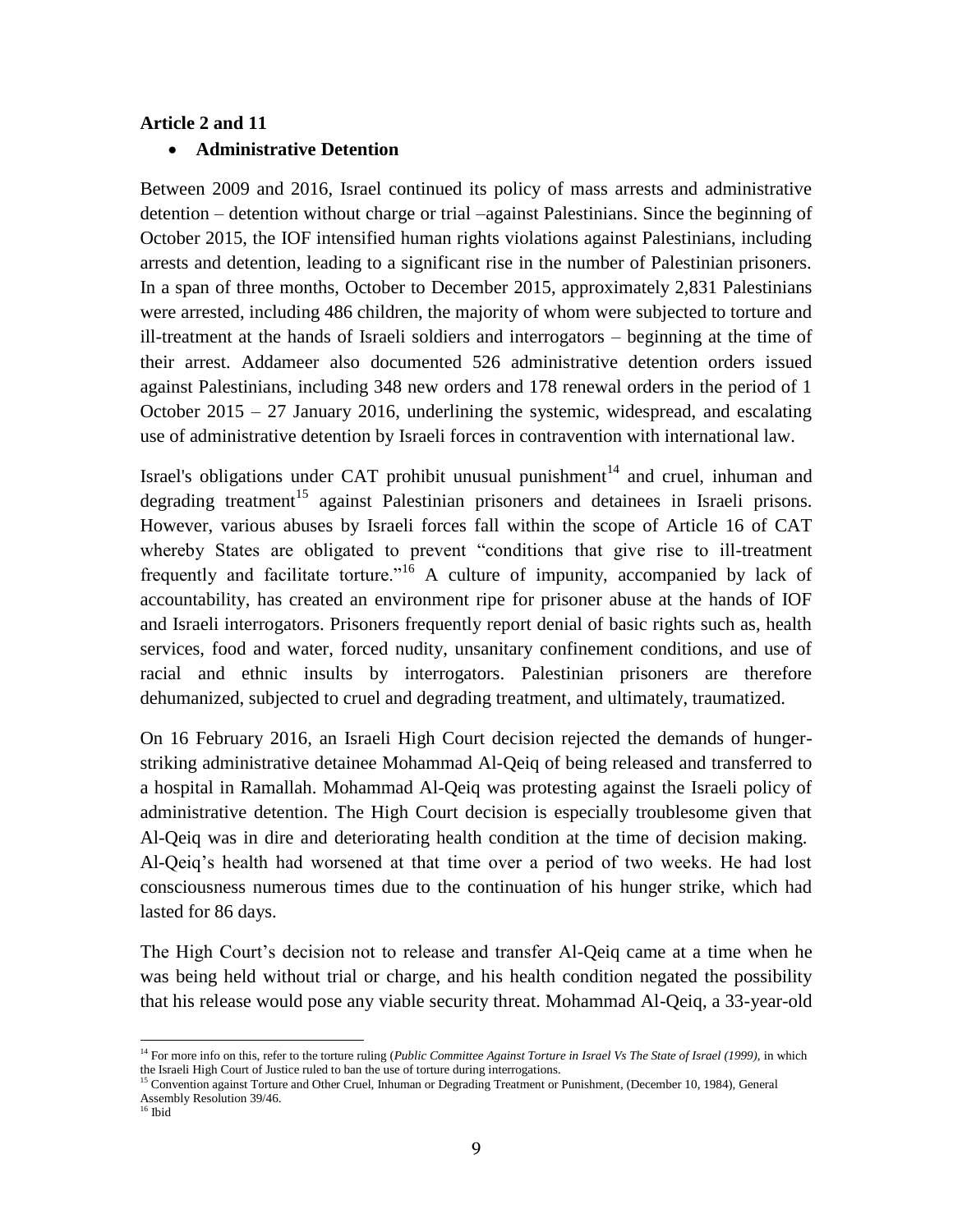Palestinian journalist from Ramallah, was arrested by the IOF from his home without an arrest warrant on the 21 November 2015 and had been held since then without charge or trial. Al-Qeiq began his hunger strike on the 25 November 2015, in protest of his administrative detention. As with all other administrative detainees, Al-Qeiq's detention is based on secret information to which he and his attorney do not have access. The military court judge had claimed that the secret file includes information indicating that Al-Qeiq encouraged incitement through his journalism.

Al-Qeiq, who was being given medical treatment against his will throughout his hunger strike, was hand-cuffed to the hospital bed despite his critical condition and was subjected to degrading and ill-treatment at the hands of Israeli prison guards and the Israeli Prison Service. Such practices violate the human dignity and personal autonomy of detainees, and may amount to torture. There were concerns at the time of Al-Qeiq's hunger strike that he may be forcibly-fed by the Israeli government, as it refuses his release. Israel's recent force-feeding law has been condemned by both the UN Special Rapporteur on Torture and the UN Special Rapportuer on the right to health.<sup>17</sup>

### <span id="page-9-0"></span>**Isolation and Solitary Confinement**

 $\overline{a}$ 

As of March 2016, there are approximately 15 Palestinian prisoners and detainees in Isolation and Solitary Confinement in Israeli prison and detention centres. The Israeli Prison Service (IPS) has practiced the policy of isolation, solitary confinement, as well as detention in secret prisons against prisoners and detainees since 1967. It is claimed that the IPS exercises isolation, based on the Israeli Intelligence Service's recommendation, is used as a preventative measure. These decisions are based on secret information inaccessible to the detainee or the prisoners' attorneys, for periods of up to 6 months, which may be renewed indefinitely. However, in practice, besides disciplinary measures, both isolation and solitary confinement are used as punitive and coercive measures, sometimes in order to obtain confessions during the interrogation period. This practice is directly in line with the Article 1(1) of CAT.

Prisoners in isolation report anger, stress, boredom, losing a sense of reality, difficulty concentrating, sensitivity to stimuli and hallucinations. Based on mental health research, the rates of psychological and psychiatric problems are higher among those exposed to solitary confinement than among others.<sup>18</sup> A 2008 study conducted by Addameer and Physicians for Human Rights–Israel found that Palestinian prisoners are placed in isolation under purported security measures or as a result of mental illness, and that solitary confinement is used as a disciplinary measure during interrogation and

<sup>&</sup>lt;sup>17</sup> OHCHR, UN experts urge Israel to halt legalization of force-feeding of hunger-strikers in detention  $(28 \text{ July } 2015)$  - See more at: <http://www.ohchr.org/en/NewsEvents/Pages/DisplayNews.aspx?NewsID=16269&LangID=E>

<sup>&</sup>lt;sup>18</sup> Peter S. Smith, The Effects of Solitary Confinement on Prison Inmates: A Brief History and Review of the Literature, Crime and Justice Vol. 34, No. 1, 488 (2006).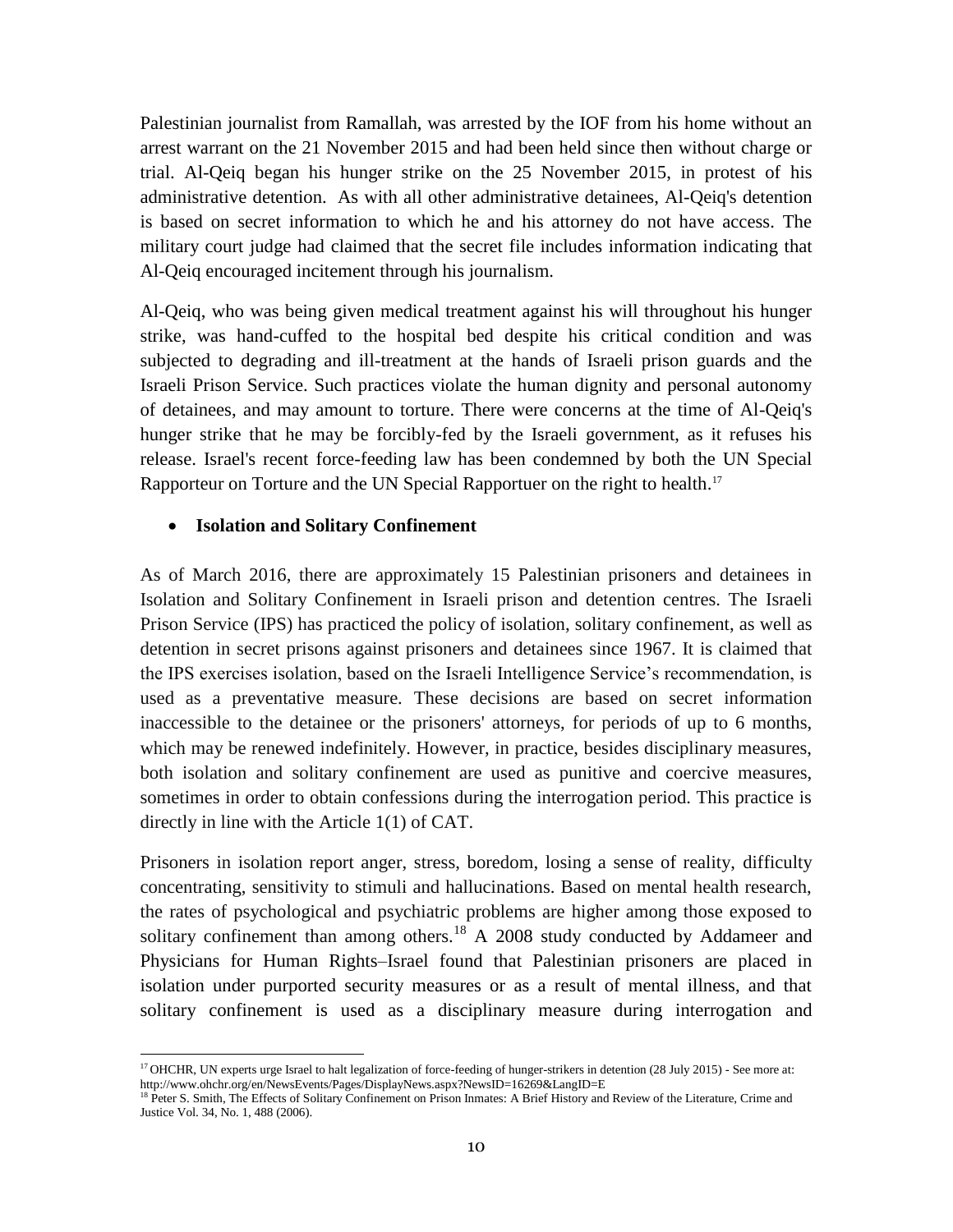imprisonment. The study also found that "isolation causes mental and physical damage, both among mentally healthy prisoners and among prisoners with a history of mental illness."<sup>19</sup> Some survivors of solitary confinement have lost decades of their life while others suffer permanent psychological harm due to these policies applied by Israel.

Nahar Ahmad Al Sa'adi was subject to interrogations for 10 days in February 2013. During that time, Nahar was threatened and put under psychological pressure. He was not allowed to pray and or attend to his physical needs. On the first day of interrogations, Nahar commenced a hunger strike protesting the inhumane interrogation conditions. Three months after the interrogations ended, the IPS placed Nahar in solitary confinement on the basis of a secret file, besides the accusation presented against him during interrogation (attempting to capture a soldier while in prison). Nahar's health deteriorated while in solitary confinement. A tumour that was suspected to be malignant was found in his neck. In addition, Nahar has suffered from bacteria in the stomach, colon diseases, and back pain due to a herniated back disks and a bend in the spine for over eight years. Nahar also suffers from severe pain in the hands, feet, and joints. The IPS deliberately neglected Nahar's medical needs and only provided him with painkillers.

In Ashkelon prison, Nahar was confined in a 3x3 meter room, where no natural ventilation or sun light was available. He was allowed out to the courtyard one hour every day and was strictly forbidden from communicating with other prisoners. In Ramon prison, to where Nahar was transferred and placed in isolation, he was put in a  $3\times2.5$ meter cell, with a toilet, shower, a window overlooking a high wall, a TV, kettle, air conditioning, and better hygiene standards. There is a daily "fora" (an hour in a yard that is  $5\times15$  meters) and he is allowed to shop from the canteen. (Affidavit taken by Addameer on 23 October 2014)

The use of isolation and solitary confinement has also been practiced against Palestinian children. DCI-Palestine has documented that, in 54 cases between 2012 and 2014, an individual child spent an average of 11 days in solitary confinement, with 29 days being the highest total number of days in the period. In 2014, at the end of the reporting period, a Palestinian child was held in isolation for 26 days in total.

# <span id="page-10-0"></span>**Torture and Ill-treatment during Transfer of Detainees**

Palestinians are regularly arrested from their homes, at checkpoints, and off the street. Arrests from home usually involve raids where the IOF surrounds the house between midnight and dawn. Family members are forced to leave the house, regardless of age and weather conditions. Annually, hundreds of Palestinians are arrested from their homes in

l <sup>19</sup> The Sounds of Silence: Isolation and Solitary Confinement of Palestinians in Israeli Detention. July 2008, Addameer and Physicians for Human Rights – Israel. Available a[t http://www.addameer.org/sites/default/files/publications/isolation-eng.pdf](http://www.addameer.org/sites/default/files/publications/isolation-eng.pdf)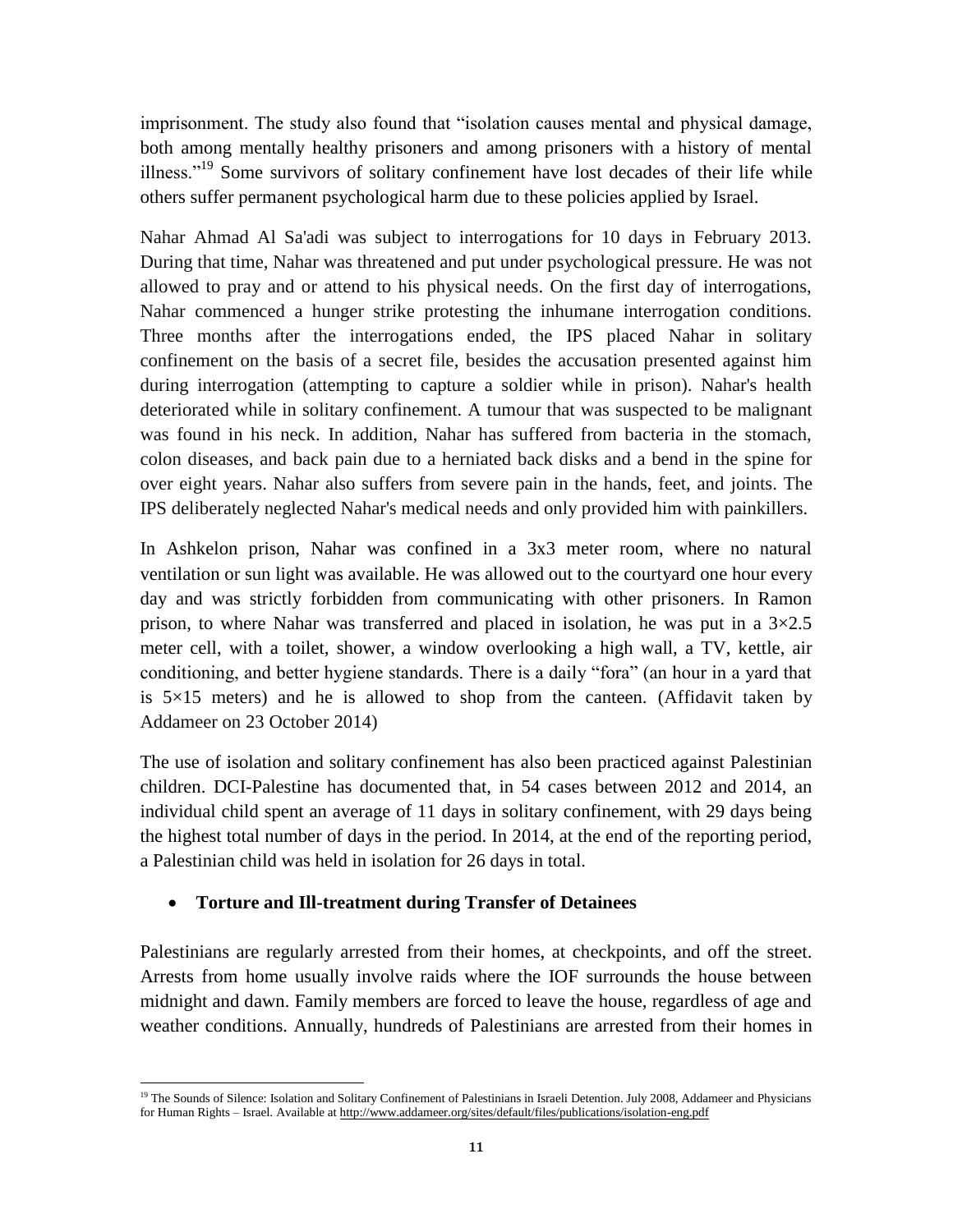the OPT during military incursions.<sup>20</sup> The arrest process is often accompanied with torture, ill-treatment, violence and property damage. In most cases, the detainee is blindfolded with his/her hands tied tightly behind the back with plastic ties, after which he/she is taken into a military jeep.

Ghassan Zeidan Najjar, 24, from Burin, Nablus was arrested on 28 August 2014 at 2:30 am from his home and subjected to beating during his arrest:

*The minute I stepped in the military jeep, the Israeli soldiers pulled me down on the ground as two soldiers started beating me, using their shoes and weapons, mostly on my lower back area. The beating continued until we reached the Huwara military camp.* (Affidavit taken by Addameer on 13 November 2014)

In the majority of cases, once Palestinian detainees are blindfolded and their hands tied behind their backs, they are placed on the floor of a military jeep to be transferred to an interrogation and detention centre.<sup>21</sup> Neither the detainees nor their families are given reasons for their detention nor of the location to which they will be taken. Addameer and the DCI–P have received several affidavits and reports of torture and ill-treatment of detainees during the transfer process by the IOF which consist of beatings, kicking, and threats. The transfer process varies between 30 minutes to several hours.

On 13 March 2013, the IOF raided 16-year-old Ali Yassin Shamlawi's house to arrest him. He was handcuffed with plastic cuffs, blindfolded and was then put inside an army jeep where he was thrown on the jeep's floor:

*The soldiers kicked me and hit me on my head more than ten times. One of the soldiers pushed me into the knee of another soldier at least eight times. A soldier tried to sit on my head. In the meantime, the rest of the soldiers laughed and spoke in Hebrew. One of the soldiers hit my fingers using his gun, causing me a lot of pain and a mild wound in my left hand middle finger. One of the soldiers pushed my head to the back three or four times in order to hit a metal box that was placed on my legs. My mouth was hit from the left side of the jaw which caused a wound. They put cotton to stop the bleeding. My mouth got slightly swollen.* (Affidavit taken by Addameer on 22 March 2013)

 $\overline{a}$  $20$  For an expanded reading on the assaults by the special units against prisoners and detainees during incursions and their transportation, see the following study by Addameer:

[http://www.addameer.org/sites/default/files/publications/special\\_units\\_of\\_the\\_ips.pdf](http://www.addameer.org/sites/default/files/publications/special_units_of_the_ips.pdf)

<sup>&</sup>lt;sup>21</sup> Detainees from the West Bank are usually taken to one of seven interrogation and detention centres following their arrest: Huwarra (near Nablus, West Bank), Etzion (near Bethlehem, West Bank), Salem (near Jenin, West Bank), Askelon (Israel), Jalama (Israel), Mascobiyya (Jerusalem) and Petah Tikva (Israel). East Jerusalemites are usually taken to Mascobiyya or to one of the West Bank detention centres, depending on where the alleged offence took place. Detainees from the Gaza Strip are currently being taken to 'Askalan (Askelon) or Beer Sabe' (Beer Sheba), Israel.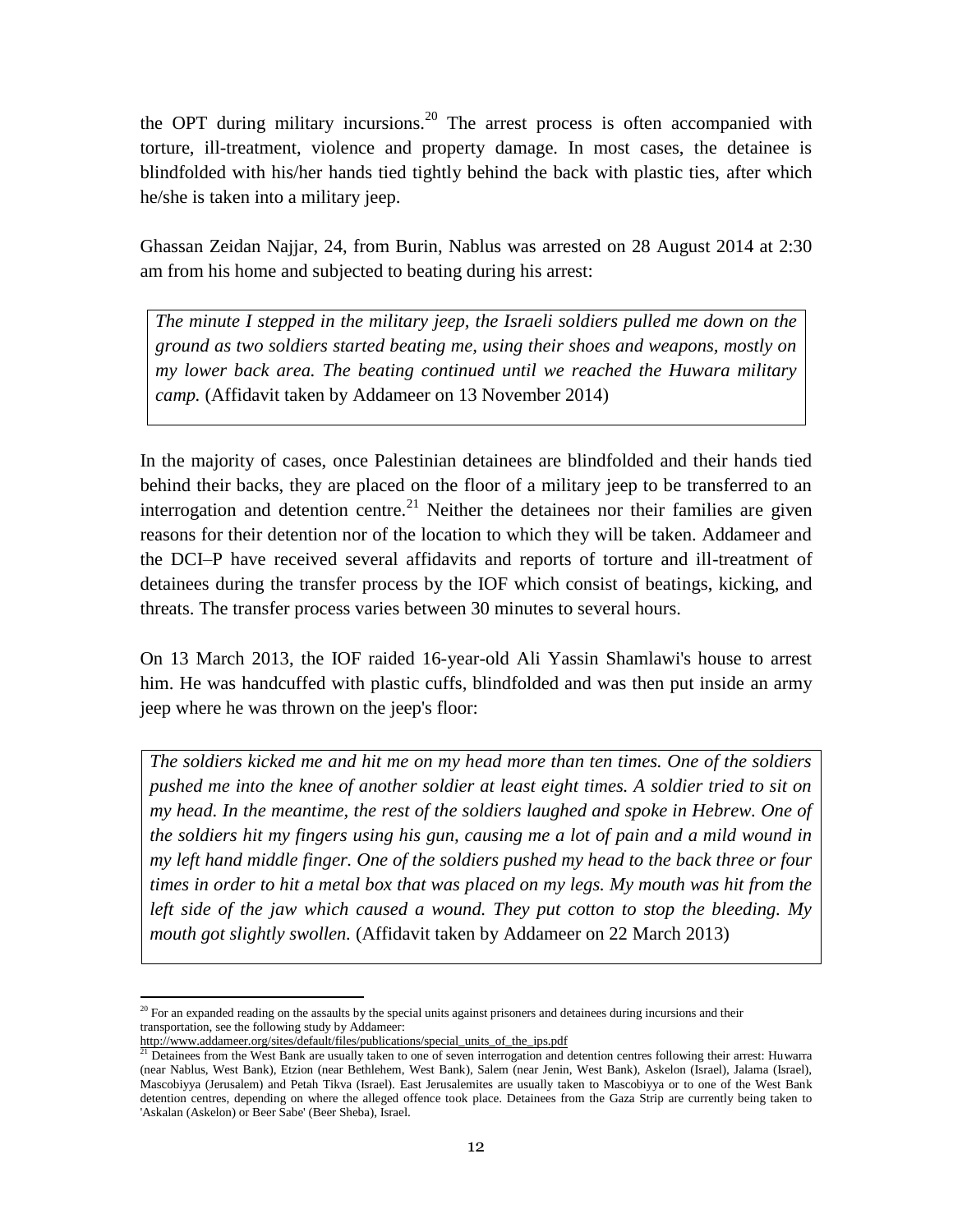Such practice contravenes Article 2(1) of CAT, which states that "[e]ach State Party shall take effective legislative, administrative, judicial or other measures to prevent acts of torture in any territory under its jurisdiction."

One account, documented by Addameer involving the arrest of Mahmoud Abd Al-Hadi Abu Sa'eed, a resident of Rafah, during the Israeli offensive on the Gaza Strip in July 2014, involves one of torture and ill treatment in compliance with the definition of CAT under Article 1.

*Almost 30 people gathered at my uncle's house during the attack. My dad was shot in the chest and was injured with shrapnel while at the house. At around 2:30 am, soldiers entered our house and gathered us in one room. They prevented us from leaving despite my father's injury. They kept us locked in the house until 6:00 am when they ordered us to go to Rafah. As we were leaving, one of the soldiers called me and ordered everyone to go away. He tied my hands behind my back and put me back in the house. They made me sit in one room as soldiers surrounded me. They were shooting from windows and from around the house. I was hearing voices, but did not know what was happening outside the room. They were in constant motion. I was held on the ground with my hands tied to my back until almost 1:00 pm. At that time, three soldiers beat me on my head and face then punched and slapped me more than once. They repeatedly beat me. Later on, and as my hands were tied, they brought a dog with a muzzle into the room. They would bring the dog closer to me. It would try to bite me and jump over my body. In the afternoon, a group of soldiers came, covered my eyes with a piece of cloth, transferred me to a jeep or a military vehicle – I do not exactly know. They transferred me to Ashkelon detention centre. During the interrogation, I was beaten and punched several times on my head by the investigator. He was constantly asking me for information about tunnels, rockets, and different people, as well as people I know that work with Hamas.* (Affidavit taken by Addameer on 1 September 2014)

Defense for Children International-Palestine (DCI-P) has documented several cases where children are systematically subjected to torture and ill treatment, including the case of Diyaa.<sup>22</sup> On July 30, 2014, Diyaa, a 16-year-old from the northern West Bank village of Osarin, woke up to thunderous banging and shouting at the front door. It was 3:00 am and Diyaa's parents could only watch as their son was dragged to an Israeli army jeep. "I won't move until I say goodbye to my mother." For speaking these words, Diyaa was knocked to the ground, kicked, and beaten by Israeli soldiers. After arriving in prison, the ill treatment and torture continued. According to Diyaa:

 $\overline{\phantom{a}}$ <sup>22</sup> http://stories.dci-palestine.org/diyaa/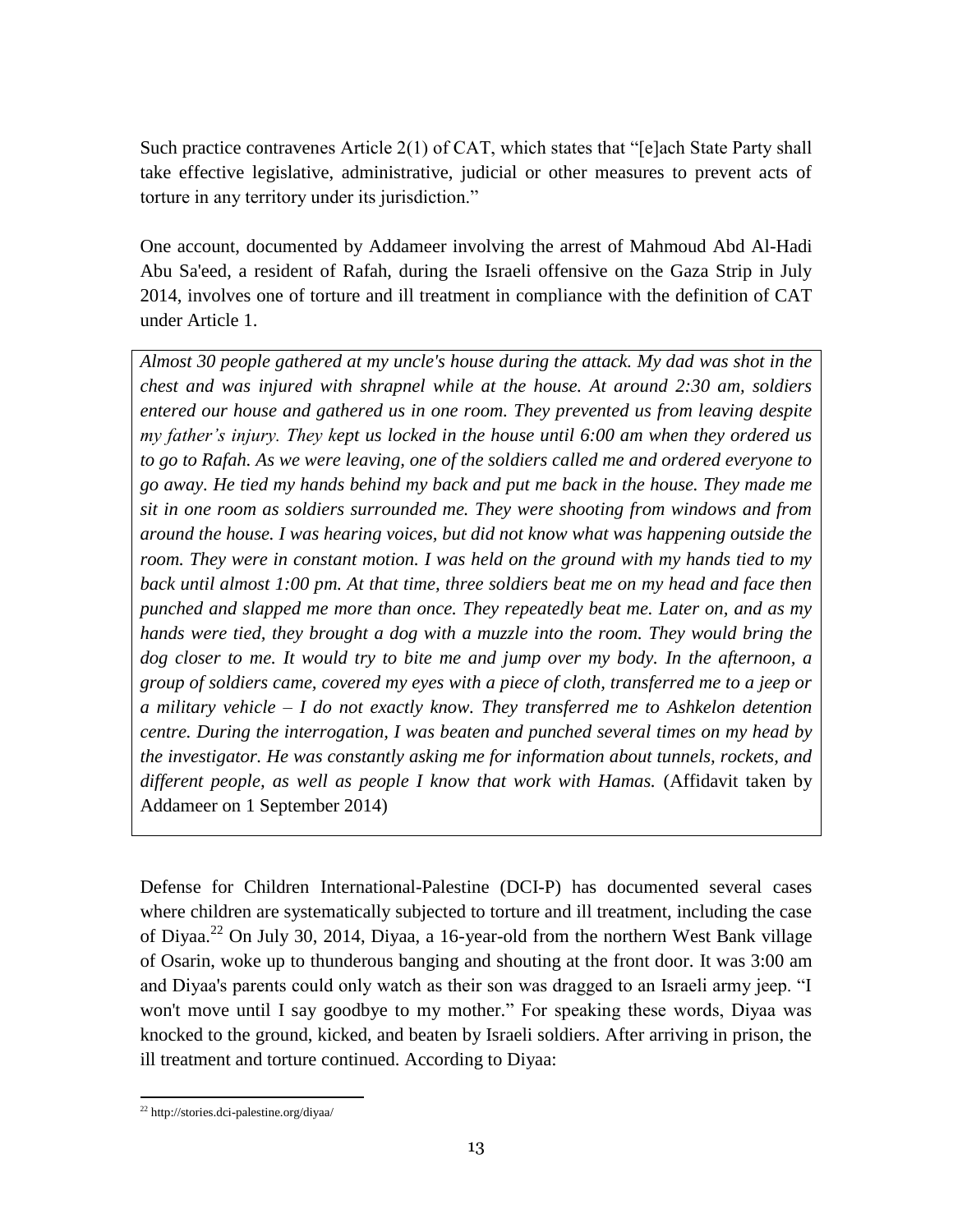*One of the jailers used to beat me. He would come to the cell with another jailer, tie my hands and feet, and kick me hard while I was on the floor, and punch me on my stomach and head without any mercy.*

Another account, documented by DCI-P involves one of torture and ill treatment in the context of human shields and child recruitment, in accordance with CAT, which states that "any act by which severe pain or suffering, whether physical or mental, is intentionally inflicted on a person for such purposes as obtaining from him or a third person information or a confession" constitutes torture.<sup>23</sup>

Ahmad Abu Raida, 16, was living in the southern Gaza town of Khuza'a during the 2014-Israeli offensive against the Gaza Strip. After spending two days hiding from artillery fire in their home, Ahmad's family made an attempt to flee on foot with other civilians from the town. As they tried to leave, they were stopped by Israeli soldiers, who separated them into groups according to age and gender. Ahmad was singled out, detained with his hands tied behind his back, and kicked and insulted by a soldier.

In the days that followed, despite having no connection to Hamas, Ahmad was interrogated by Israeli soldiers about his political affiliation and the location of Hamas tunnels. Ahmad was used as a human shield for five days during Operation Protective Edge. Israeli soldiers also attempted to recruit him as an informant. He was forced at gunpoint to walk ahead of Israeli troops into houses, search for tunnels, and protect soldiers from potential attacks. Ahmad details an almost constant stream of abuse and threats during his detention, including kicks, punches, and on one occasion whips with a wire.

*The Captain and the soldiers were walking behind me, with their rifles pointed at me. 'Get in and see if there are tunnels or not,' [the Captain] ordered me. They made me search all the rooms for tunnels. I was crying and begging him to stop, but he did not show any mercy.* 24

# <span id="page-13-0"></span>**Sexual Abuse**

l

Other forms of torture or ill-treatment by the IOF have been carried out through sexual abuse. Further to the case of H.S. mentioned above - on 13 November 2015, Bilal Omar Ghanem, 22, was arrested in Jerusalem. He was accused of carrying out an attack with his friend Baha Elyan who was shot dead by Israeli police at the scene that day.

<sup>23</sup> For more information, please visit: http://stories.dci-palestine.org/ahmed/#1

<sup>&</sup>lt;sup>24</sup> For more information, please visit: http://stories.dci-palestine.org/ahmed/#13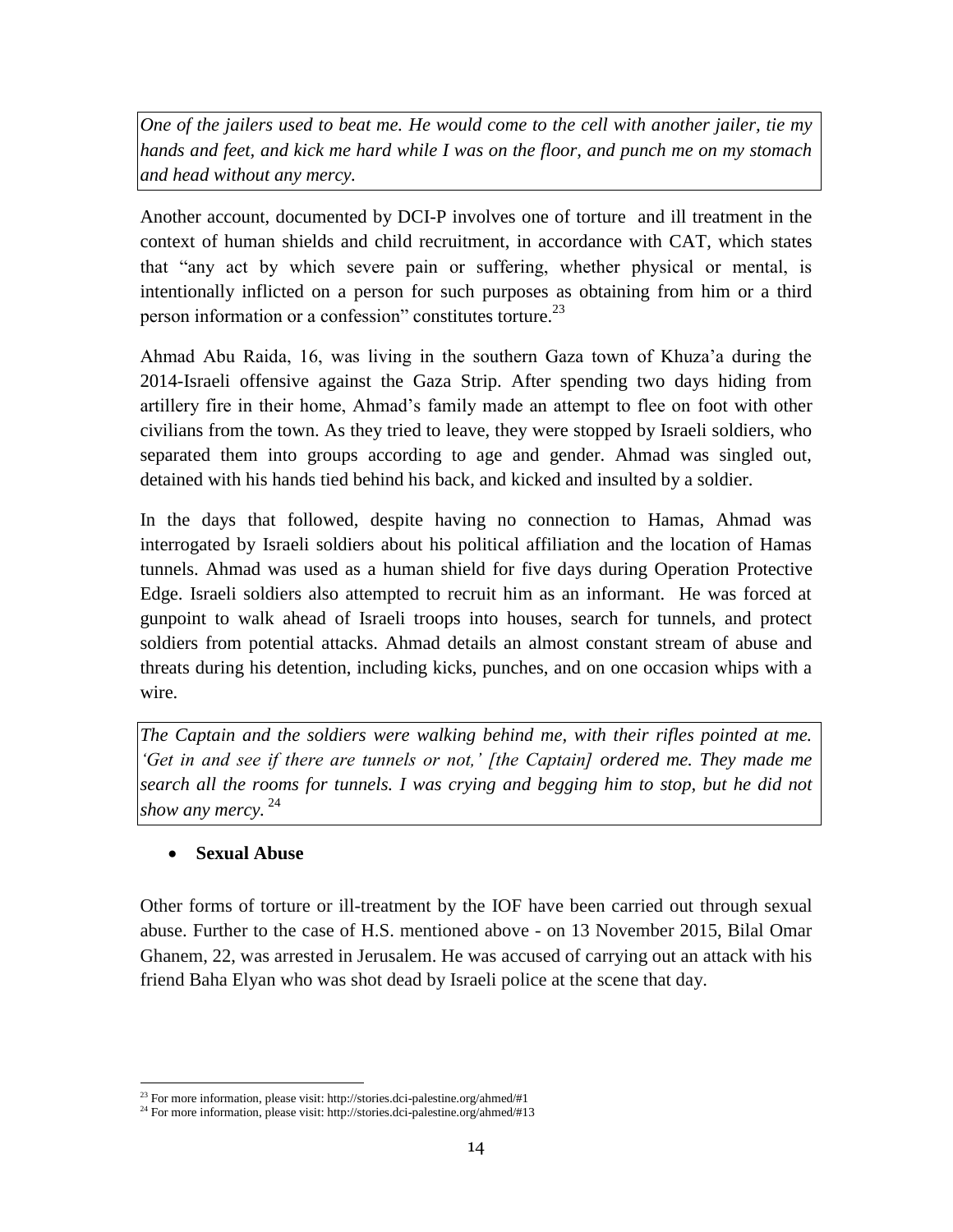The police handcuffed Bilal backwards and beat him using their rifles. A police officer stepped on his neck violently pressed it. While in this position, another police officer started interrogating Bilal. Bilal requested water when a police officer brought him a water bottle and pushed it violently into his mouth which made Bilal vomit. Bilal was later taken to hospital where he did not receive proper medical care despite his excruciating pain. In hospital, Bilal was subjected to physical and psychological abuse, including beating. At one point, the nurses left him with no urinary catheter and told him to piss on himself. The guards used to remove the breathing device and make noises whenever he fell asleep. Bilal was also subjected to sexual violence by the guards at hospital. They forced him to take his clothes off and took pictures of him naked on hospital bed. In one instance, one of the guards took his penis out and put it to Bilal's face in a provocative way. When Bilal was transferred in an ambulance to Al-Ramleh, he was subjected to verbal sexual assault by two of the nurses at the hospital. (Affidavit taken by Addameer on 28 January 2015)

#### <span id="page-14-1"></span><span id="page-14-0"></span>**Article 10**

#### **Excessive Use of Force**

During the reporting period, the IOF continued to use force and violence against Palestinian civilians in the OPT<sup>25</sup>. Between 2009 and March 2016,  $679^{26}$  Palestinians, including at least 184 children, were killed by Israel in the OPT. This number excludes the 3,798 Palestinians, including at least 908 children, who were killed in the Israeli attacks against the Gaza Strip in 2008-2009, 2012 and 2014, during which thousands others have been injured.

During "Operation Protective Edge", Israel's unlawful policies killed at least 1,642 Palestinian civilians, including 554 children. Israel claimed that Palestinians become voluntary humanitarian shields if they do not leave their homes or neighbourhood following an IOF warning.<sup>27</sup> The use of the Hannibal Directive in Rafah between 1 - 3 August 2014 during a temporary ceasefire demonstrates how the IOF resorted to disproportionate and indiscriminate force, killing 225 Palestinians and destroying 2,579 houses in Rafah.<sup>28</sup> The Hannibal Directive was also employed by the IOF on 29 February 2016 in Qalandia refugee camp, Jerusalem, in order to evacuate two Israeli soldiers who had mistakenly entered the camp. The IOF massively raided the camp, used live fire, excessively and disproportionally, killing 22-year-old Iyad Abu Sajdiya who standing in a building watching the street.

 $\overline{\phantom{a}}$ <sup>25</sup> The OPT includes: the Gaza Strip, the West Bank, including East Jerusalem.

<sup>&</sup>lt;sup>26</sup> Al-Haq, number excludes at least 13 Palestinians who were killed between October 2015 and March 2016 whose files remain open. <sup>27</sup> Al-Haq, Dr. Susan Power and Nada Kiswanson van Hooydonk, "Divide and Conquer - A Legal Analysis of Israel's 2014 offensive against the Gaza Strip". 2015. Available at [http://www.alhaq.org/publications/publications-index/item/divide-and-conquer.](http://www.alhaq.org/publications/publications-index/item/divide-and-conquer) p. 31  $^{28}$  Ibid, 33-34.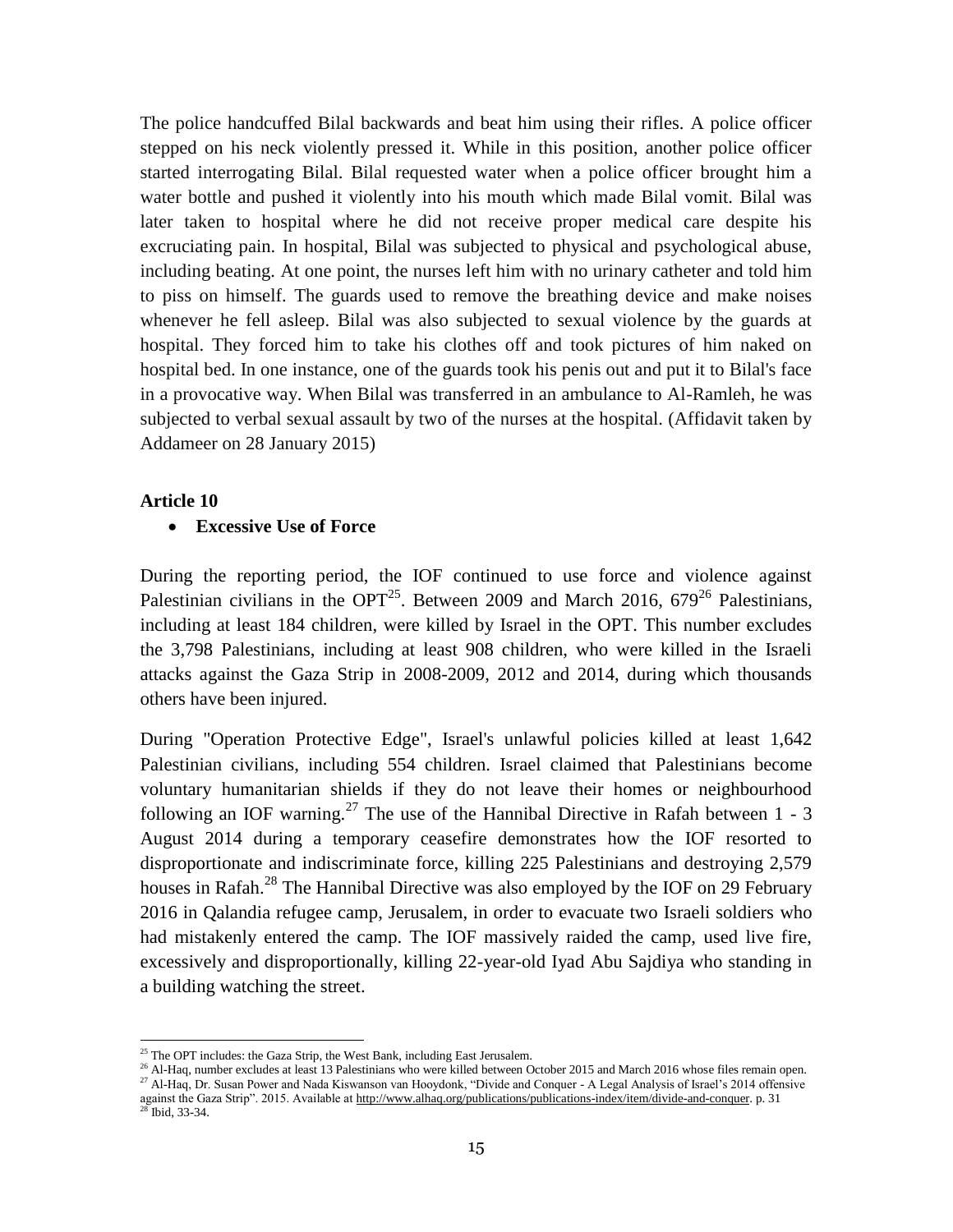Further, since October 2015, Israel increased its practice of collective punishment, movement restrictions, house demolitions (including punitive demolitions), extrajudicial killings, disregarding Palestinians' right to life through a shoot-to-kill policy and that has killed  $194^{29}$  Palestinians in the span of five months.

In September, the Israeli Cabinet unanimously approved Prime Minister Benjamin Netanyahu's proposal to lower the threshold for use of live ammunition, to a standard that violates international law. This was a part of the Prime Minister's war against rockthrowing in Jerusalem.<sup>30</sup> Previously, Israeli police were allowed to use live ammunition only when facing a life-threatening situation. Now, however, Israeli police have permission to fire on individuals whenever there is an "immediate and concrete danger to police or civilians."<sup>31</sup> The Cabinet also approved the use of "ruger sniper rifles," which can cause serious bodily harm and death - these rifles were used by untrained snipers against Palestinians protesting in East Jerusalem.<sup>32</sup> Only after their use did the police decide to employ a training programme for use of these rifles by snipers, a clear indication that the police intend to continue to use these rifles against protesters in the future. $5^{33}$ 

These policies sit at odds with the international law on extrajudicial and arbitrary killings. The United Nations Basic Principles on the Use of Force and Firearms by Law Enforcement Officials make clear that deadly firearms should only be used when nonviolent methods have failed and where there is a real, imminent danger to human life, either the life of the official or the life of a civilian.<sup>34</sup> Responding to stone-throwing does not meet this standard.

Furthermore, state practice and policy in this regard does not consider stone-throwing to rise to the level of gravity which will allow for the use of lethal force. For example, the United States Custom and Border Protection Unit explicitly prohibits officers/agents "…from using deadly force against subjects throwing objects not capable of causing serious physical injury or death to them," and further recommends the use of "specialized less lethal weapons with regard to rock throwing incidents $^{35}$ .

 $\overline{\phantom{a}}$ 

 $29$  Information provided by Al-Haq as of 28 March 2016; number excludes 13 Palestinians who were killed between in the same period whose files remain open.

<sup>30</sup> Israeli Ministry of Foreign Affairs, available at: http://mfa.gov.il/MFA/PressRoom/2015/Pages/Security-Cabinetstatement-24-Sep-2015.aspx

<sup>31</sup> *Id.*

<sup>&</sup>lt;sup>32</sup> See, Jack Khoury and Yaniv Kubovich, Israel Police Suspend Sniper Use After East Jerusalem Riots, Haaretz (22 September 2015), available at:http://www.haaretz.com/israel-news/.premium-1.677095. <sup>33</sup> See: *Ibid.*

<sup>&</sup>lt;sup>34</sup> Basic Principles on the Use of Force and and Firearms by Law Enforcement Officials, adopted by the Eighth United Nations Congress on the Prevention of Crime and the Treatment of Offenders, (Havana, Cuba, 1990).

<sup>&</sup>lt;sup>35</sup> U.S. Customs and Border Protection, Use of Force Review: Cases and Policies, February 2013, available at:

https://www.cbp.gov/sites/default/files/documents/PERFReport.pdf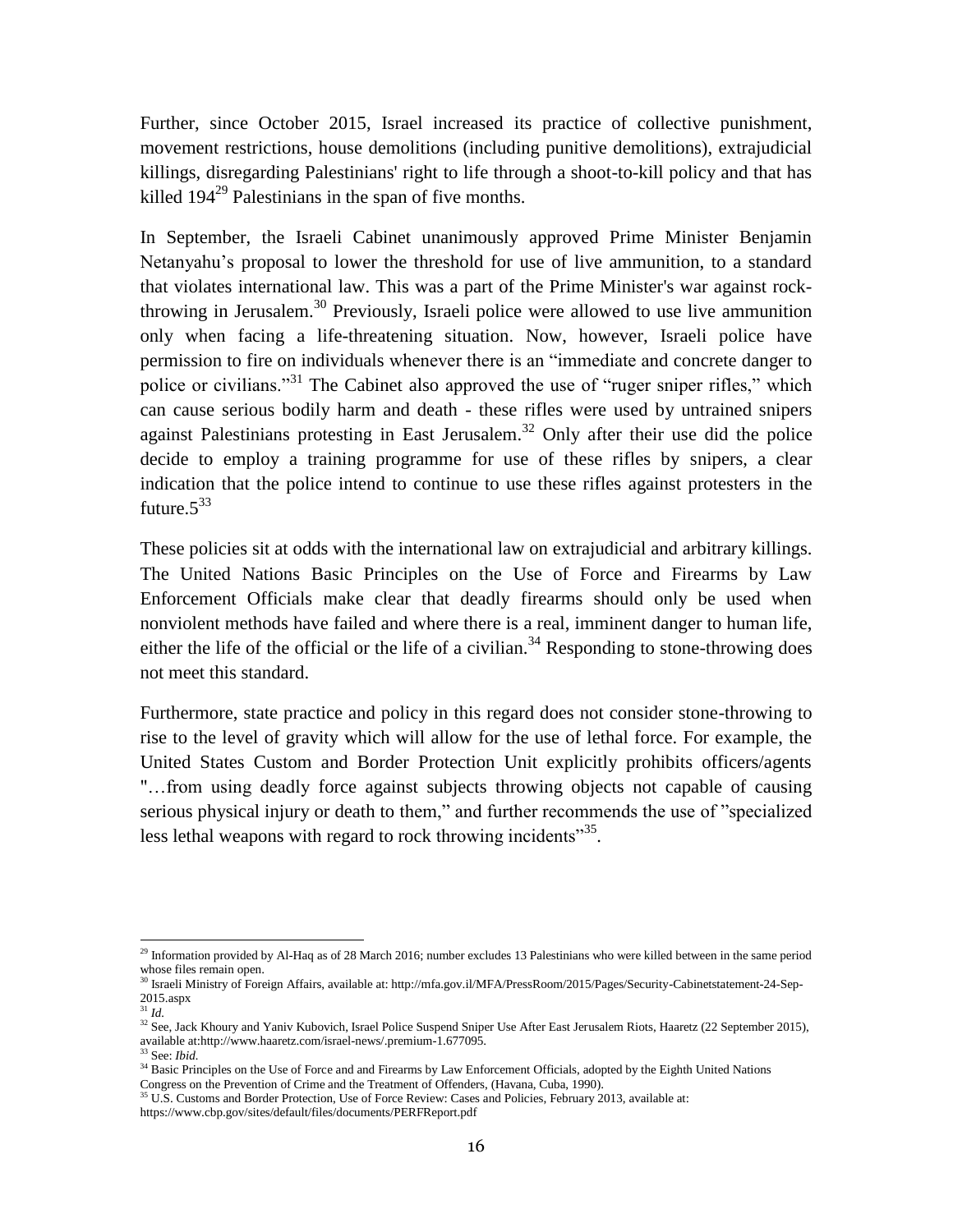Beyond stone-throwing, the change in Israeli open-fire regulation has also resulted in the killing of at least 114 Palestinians as of 18 March 2016 in the context of alleged stabbings or car ramming attacks or attempted attacks since October 2015.

In most cases it appears that many of the suspects involved could have been controlled without resort to the use of live fire - and more importantly without execution. In several of these killings, ample video footage has emerged calling into question the actions of the Israeli forces involved. In fact, footage as well as eyewitness accounts in several cases confirmed that Israeli military or police used lethal force against Palestinians who did not pose a threat or no longer posed a threat.

The recurrence of these incidents and the circumstances surrounding the killings suggest an unofficial shoot-to-kill policy. Lethal force is being used against Palestinians allegedly involved in attacks as the first and only course of action and not as a last resort. International law allows for the use of force to wound following warnings so as to apprehend the suspect and not use lethal force to kill. Lethal force may only be used after all measures have been exhausted. In many of the cases we have looked at, Israeli forces appear to have acted by resorting to the use of lethal force as an alternative to attempting to apprehend suspects and even without issuing warnings. In some cases, alleged attackers were already injured on the ground when Israeli soldiers shot at them once or more again.

In an incident last October, Israeli soldiers shot and killed Mahdi Al-Muhtaseb as he ran away from them at (checkpoint 160) in Hebron after allegedly stabbing an Israeli soldier. Video footage indicates that after Mahdi fell to the ground, an Israeli soldier opened fire on him once again and then approached him once more and shot him one final time.<sup>36</sup>

In another incident on 19 February 2016, 20-year-old Muhammad Zeyad Abu Khalaf was shot with dozens of live ammunition and killed by the IOF in East Jerusalem. The IOF claimed that Muhammad stabbed two of their soldiers at the time. According to Al-Haq witnesses, who were standing approximately two metres away from the scene, Muhammad and some soldiers at Damascus Gate scuffled. Both witnesses did not see a knife with Muhammad even after he was shot and fell to the ground. According to witnesses, Muhammad was shot with one or two bullets initially and then he fell to the ground on his face. Instead of providing medical aid after Muhammad had been succumbed, around six soldiers surrounded Muhammad and heavily opened fire at him for about 15 seconds from a close distance.<sup>37</sup> It is evident that by the time Muhammad was on the ground, he did not pose any threat to the soldiers. Therefore, there was an intent to kill him rather than just self-defence.

 $\overline{\phantom{a}}$ 

<sup>36</sup> https://electronicintifada.net/content/israelis-execute-injured-palestinian-video-and-eyewitness/14966

<sup>&</sup>lt;sup>37</sup> Please refer to video footage captured at the time of the incident, Al-Jazeera, 19 February 2016, available at:

<https://www.youtube.com/watch?v=W22rtTpibQQ&feature=youtu.be>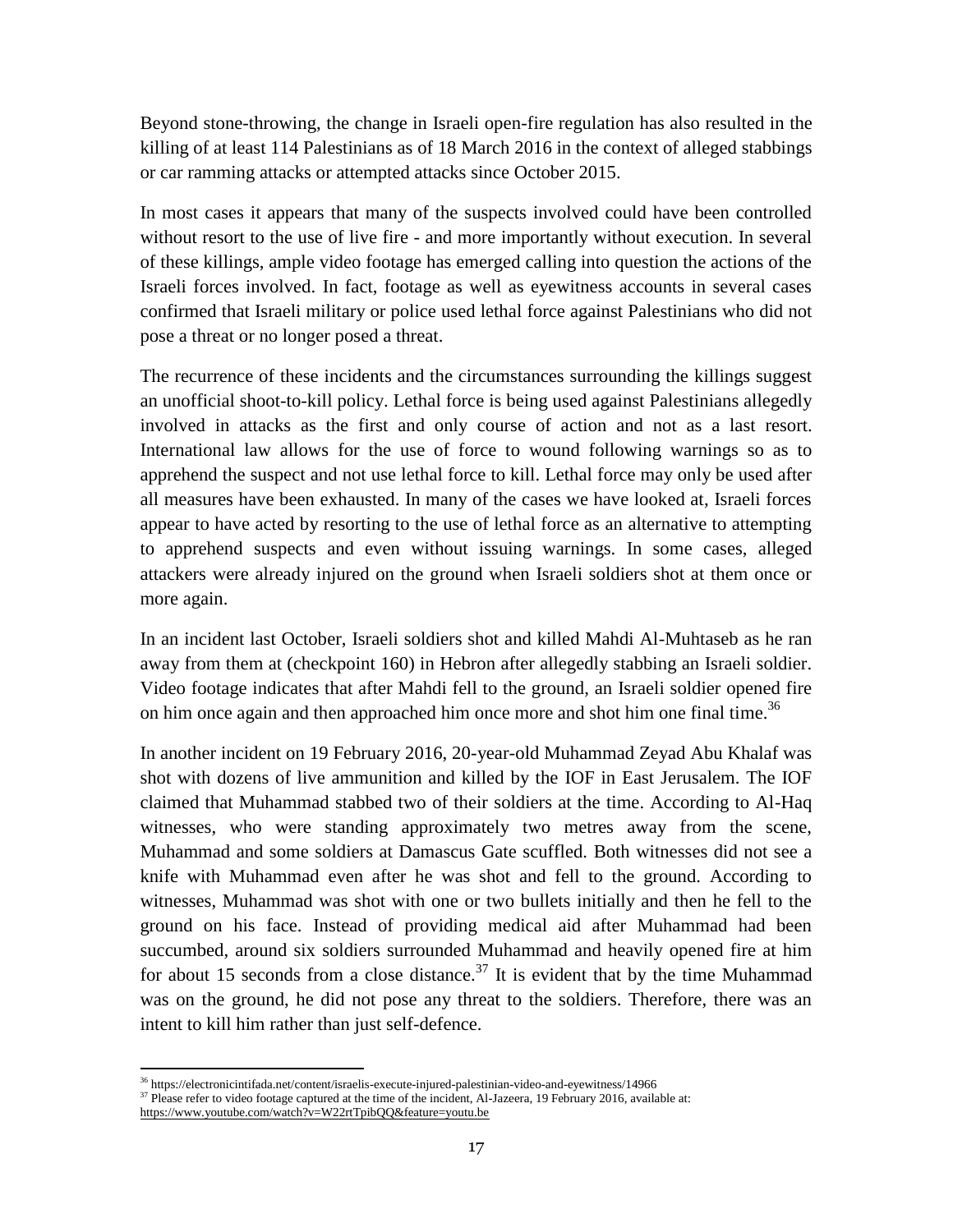Beyond the West Bank, Israel's continued closure and isolation of the Gaza Strip is enforced by, *inter alia*, use of live-fire, arbitrary arrests as well as practices of torture and cruel, inhuman and degrading treatment in Gaza's buffer zone, also called the "access restricted areas" (ARA).

The IOF's use of excessive and intentional force without justification against Palestinian civilians in the ARA, including against farmers, journalists, medical crews and peaceful protestors, runs blatantly counter to the principles of human rights and international law enforcement standards cited in the List of Issues and laid out in the Code of Conduct for Law Enforcement Officials and the Basic Principles on the Use of Force and Firearms. Cases of the deliberate fatal shooting of individuals who posed no imminent danger to life amounts to an appalling pattern of apparent systematic unlawful killings.

During the reporting period, 136 Palestinians in Gaza were killed by Israeli live fire in the ARA, including 20 children.<sup>38</sup> An additional 1,775 people were injured, including 282 children, by live fire.

The arbitrary and illegally imposed restrictions in the ARA also facilitate Israel's practices of torture and ill treatment of individuals who are arrested while reportedly attempting to cross the border into Israel in search of employment. In the reporting period, 298 Palestinians of Gaza were arrested attempting to cross the separation fence, including 118 children.

At approximately 5 pm on Monday 22 February 2016, the IOF opened fire at Izz Al-Din Hekmat Al-Basous, 26, when he approached the eastern separation fence between the Gaza Strip and Israel. As a result, Al-Basous sustained shrapnel injuries in his legs. The IOF arrested him and took him to an Israeli military site. At approximately 11 pm the same day, the IOF released Al-Basous at Erez crossing to go back into Gaza. He was referred to a hospital in Jabaliya for medical treatment. According to Al-Mezan's field investigations, Al-Basous, who suffers from intellectual disability, was subject to torture and abuse during his arrest and interrogation. He was severely beaten and a dog was set on him by Israeli authority actors, to attack him, resulting in bites on different parts of his body. Al-Basous was referred for intensive medical treatment, including for a form of poisoning.

On 24 September 2015 at approximately 3:30 pm, the IOF arrested two Palestinian minors as they crossed the border area between the Gaza Strip and Israel. The two minors, Hani Abdel Malik Al-Sharatha, 17, and Yousef Jom'a Al-Tarabin,16, are residents of the Sha'sha'a neighbourhood, east of Jabaliya refugee camp. One of them was

 $\overline{\phantom{a}}$ <sup>38</sup> Numbers provided by Al-Mezan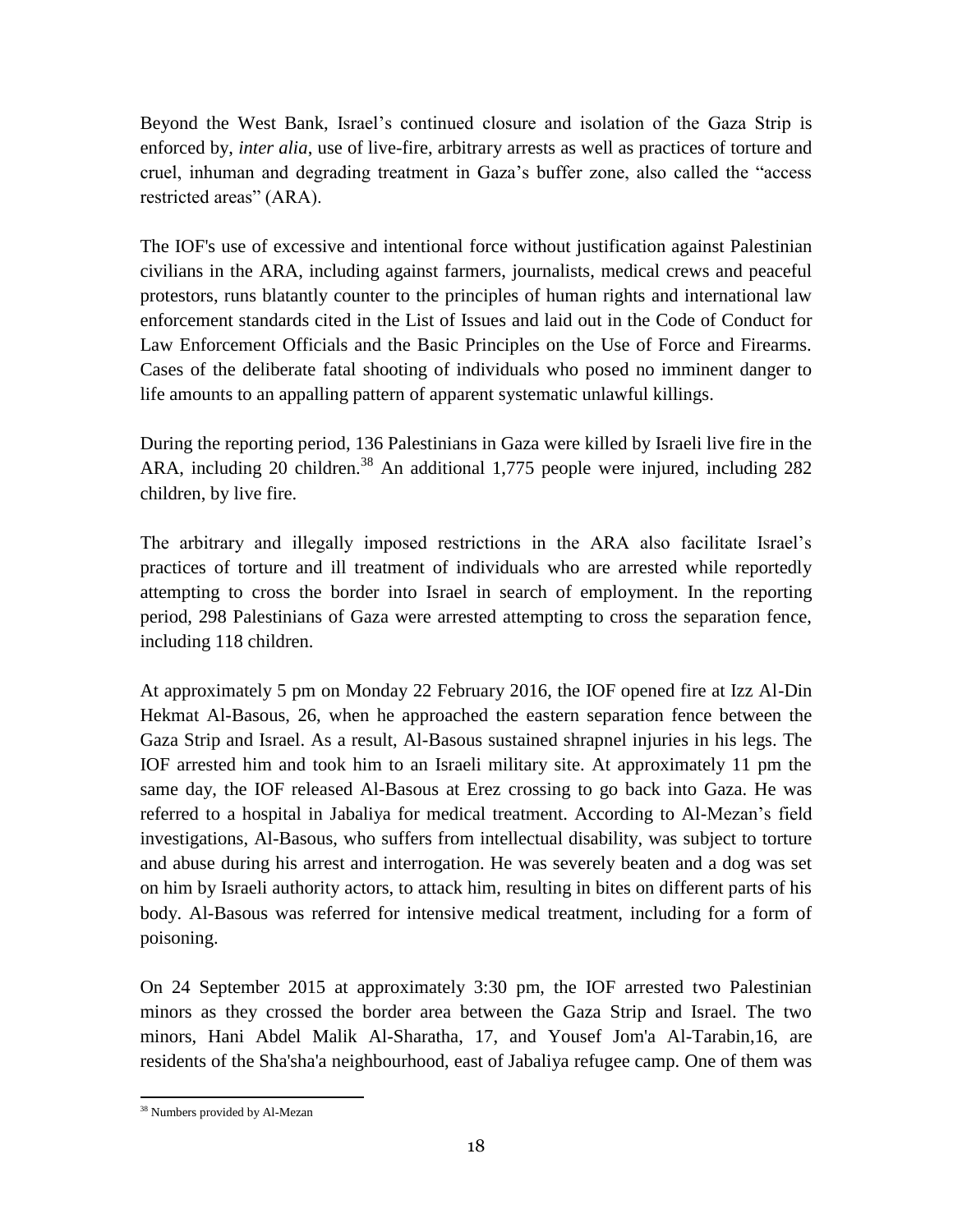exposed to abuse as they were both taken into Israeli custody. Yousef stated that he and Hani went to the border area because they wanted to sneak into Israel to find work.

After they crossed the border fence, an Israeli force in military vehicles appeared and surrounded them. A soldier ordered them to remove all of their clothes. A soldier stepped out of a vehicle with a dog that had a muzzle on. When the soldier and the dog came closer to the two children, they raised their hands in the air. The soldier removed the muzzle and set the attack dog on the boys. The attack dog bit Yousef in his right arm. Yousef screamed and asked for help, but the soldiers laughed loudly. When he tried to release himself from the dog, the dog bit his left hand. After a couple of minutes of wrestling with the dog, a soldier approached them and pulled the dog away.

Soldiers instructed Yousef to put his clothes on and Hani helped him. They were both blindfolded with green cloth and put in a military vehicle, which drove for some time. The vehicle stopped and Yousef was moved to another vehicle that took him to an Israeli military installation, where the blindfold was removed and he was checked by a doctor. He received first aid and was given medication by an injection in his hand.

Yousef was then made to sign a document in Hebrew, which he cannot read, and then was held in a room for about four hours without being offered food or water. He stated that a soldier beat him on his shanks. He was blindfolded again and driven in a vehicle for about two hours. At around 11:00pm the same day, 24 September 2015, he was released at Erez crossing. When he reached the Palestinian side of the crossing, he was taken to Kamal Udwan Hospital in the town of Beit Lahiya. Doctors informed him that he had inflammation because of the dog bites. He was released from the hospital the next day, and was informed that his friend, Hani, was still detained and to be taken to court the next day, 25 September 2015.

The severity of treatment that Yousef underwent during arrest and detention may amount to torture and degrading treatment.

# <span id="page-18-1"></span><span id="page-18-0"></span>**Articles 12 and 13**

# **Settler Violence**

Incidents of settler violence against Palestinians have escalated in the OPT, sometimes in the presence of Israeli soldiers. Settlers enjoy impunity granted by the Israeli government which continues to deprive Palestinians of their right to self-determination, including the principle of sovereignty over land and natural resources. Settler attacks targeting Palestinians, including children, and their property in the occupied West Bank have increased and intensified over the past five years. The United Nations International Fact-Finding Mission on Settlements issued a report in 2013 in which it highlighted the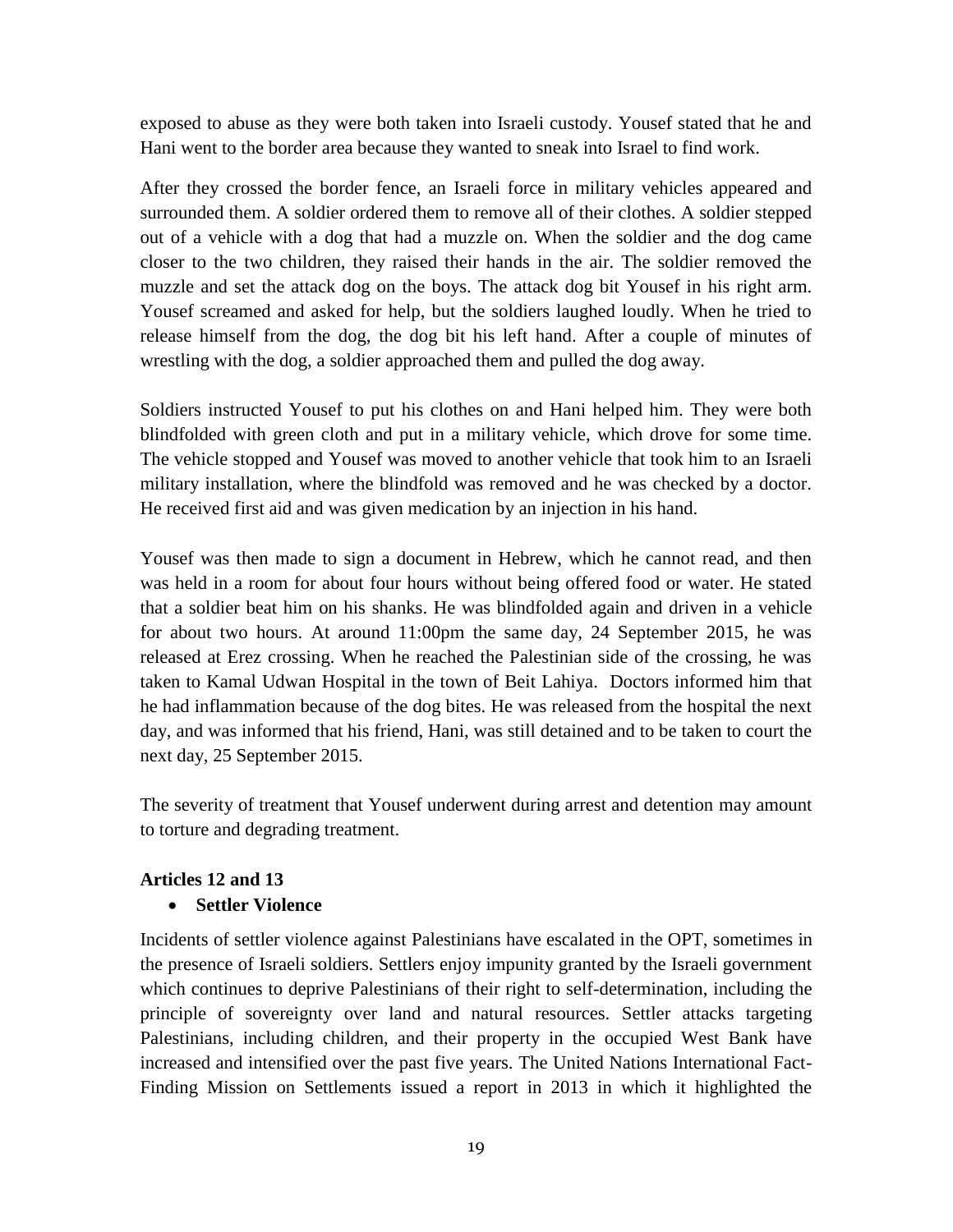"institutionalised discrimination against Palestinian people when it comes to addressing violence" and Israel's failure to enforce law by investigating acts of settler violence and ensure accountability.

The nature of attacks vary and include stone throwing, damaging private property, attacking places of worship, uprooting olive trees, hit-and-run attacks, as well as shooting. The majority of settler attacks take place in contact areas, especially in Hebron and East Jerusalem. Acts of settler violence are intended and organised, aiming to transfer Palestinians off their land in order to allow for further settlement expansion. Some acts of settler violence are organised by extremists who publicly advocate for the use of physical violence against Palestinians in response to restrictions on settlement expansion imposed by the Israeli government - known as 'Price Tag' attacks. Israel's legislative and administrative regime in the West Bank along with unwillingness to prosecute settlers has created a climate of impunity.

The two most striking settler attacks took place in July of 2014 and 2015 when 16-yearold Muhammad Abu Khdeir was kidnapped and burnt alive in Jerusalem and the Dawabsha family home was burnt, killing the parents and an infant in Duma, Nablus.

On Saturday 5 September at approximately 4:00 pm, Ayman Rohi Fakhouri and his friend Sari Abu Hammad, both 23, were walking on Al-Shuhada Street in Hebron when they were stopped at the Israeli military checkpoint there. The soldier asked them for their IDs and to wait aside. In the meantime, the soldier randomly started to verbally assault Ayman, calling him "filth, donkey, not a human". Approximately 20 minutes later, the soldier gave Sari back his ID and asked him to leave. Ayman, however, was seated on a plastic chair facing the wall opposite the military cabin while the soldier continued to verbally abuse him.

Meanwhile, five young Israeli settlers were present near the cabin. The soldier was speaking to the settlers in Hebrew, but Ayman did not understand. About five minutes later, the soldier pulled Ayman from the chair and ordered him to stand on the side of the cabin where the settlers were. Once near the cabin, the settlers started shouting at Ayman. The settlers left the premises, and came back minutes later.

Two of them had wrapped shirts on their faces and were carrying a broom stick and pepper spray. Another unmasked settler was carrying a knife. The soldier shouted at Ayman ordering him to take off his clothes which he did not do. The soldier then held Ayman as four settlers attacked and beat him. In response, Ayman tried to push the settlers away and attempted to escape. As he was escaping, one of the settlers used pepper spray as seen in the [footage](https://www.youtube.com/watch?v=O6rMB6h8ULE) captured. He was able to enter a nearby house and lost consciousness. Ayman later woke up in the Hebron Governmental Hospital where he remained for a few hours. (Al-Haq Affidavit No. 10982/2015 taken on 6 September 2015)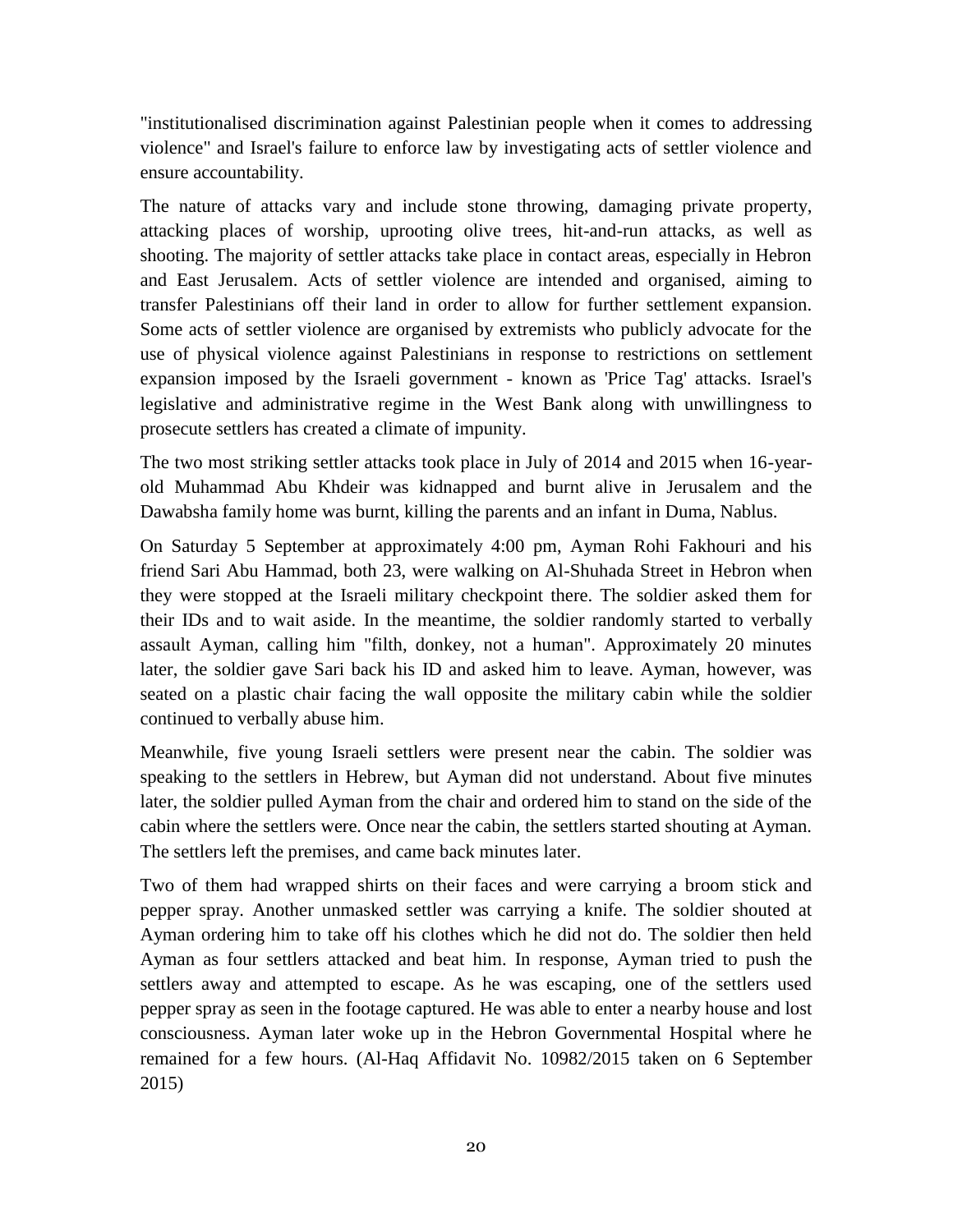## <span id="page-20-1"></span><span id="page-20-0"></span>**Article 16**

# **Holding Bodies of Deceased Palestinians**

In October 2015, Israel approved a proposal to reinstate its policy of holding the bodies of Palestinians who allegedly carried out attacks against Israel.<sup>39</sup> Between October and December 2015, 104 bodies were held for various periods by Israel as a mean of collective punishment. As of 28 March 2016, there remain 15 Palestinians bodies held in Israeli custody, the longest have been held for more than five months.

The practice of retaining the bodies of Palestinians killed violates Israel's obligations under international law. First, Israel's practice of retaining bodies may amount to cruel, inhuman, or degrading treatment or punishment. Comparably, the Committee Against Torture previously found that Israel's policy of punitive home demolitions may be in violation of Article 16. As with punitive home demolitions, holding the bodies of the deceased only targets innocent family members and is "purely punitive".<sup>40</sup>

Such practice also comes in violation of the Israeli High Court decision of 2002 which held that the burial of the deceased must be performed with respect, in a timely manner, and according to religious custom, and if possible, the remains must be returned to the families of the deceased.

Since October, many of the bodies of Palestinians killed by the IOF were released on various conditions dictated by Israel, ranging from specifying the place of burial to prohibiting autopsies.

For example, the body of 36-year-old Mus'ab Al-Ghazali was returned to his family on 29 February 2016 after being held for 66 days. Initially, the Israeli authorities set the following conditions upon Mus'ab's family to release his body: the body would be returned near the entrance of Al-Asbat Grave with the presence of only 30 people; the family would post a bond of 30,000 shekels (approximately USD 7,500) should they breach agreement; that the body would be returned after its removal from the freezer, with sufficient time prior, to allow for the burial of a body that is not frozen. However, Musa'b's body was returned frozen, and the cell phones of all those present at the burial were confiscated.<sup>41</sup>

 $\overline{\phantom{a}}$ <sup>39</sup> "Israel could stop returning bodies of Palestinian attackers killed by Security Forces to their Families", 14 October 2015. Available at [http://www.independent.co.uk/news/world/middle-east/israel-could-stop-returning-bodies-of-palestinian-attackers-killed-by](http://www.independent.co.uk/news/world/middle-east/israel-could-stop-returning-bodies-of-palestinian-attackers-killed-by-security-forces-to-their-a6693966.html)[security-forces-to-their-a6693966.html](http://www.independent.co.uk/news/world/middle-east/israel-could-stop-returning-bodies-of-palestinian-attackers-killed-by-security-forces-to-their-a6693966.html)

<sup>40</sup> CAT/C/ISR/CO/4, Concluding Observations of the Committee Against Torture, Israel (May 2009) para. 33.

<sup>&</sup>lt;sup>41</sup> Addameer and Adalah. 01 March 2016, "Israeli Occupation forces continue to withhold the bodies of deceased Palestinians, and renege on conditions of release" Available at[: http://www.addameer.org/news/israeli-occupation-forces-continue-withhold-bodies](http://www.addameer.org/news/israeli-occupation-forces-continue-withhold-bodies-deceased-palestinians-and-renege-conditions)[deceased-palestinians-and-renege-conditions](http://www.addameer.org/news/israeli-occupation-forces-continue-withhold-bodies-deceased-palestinians-and-renege-conditions)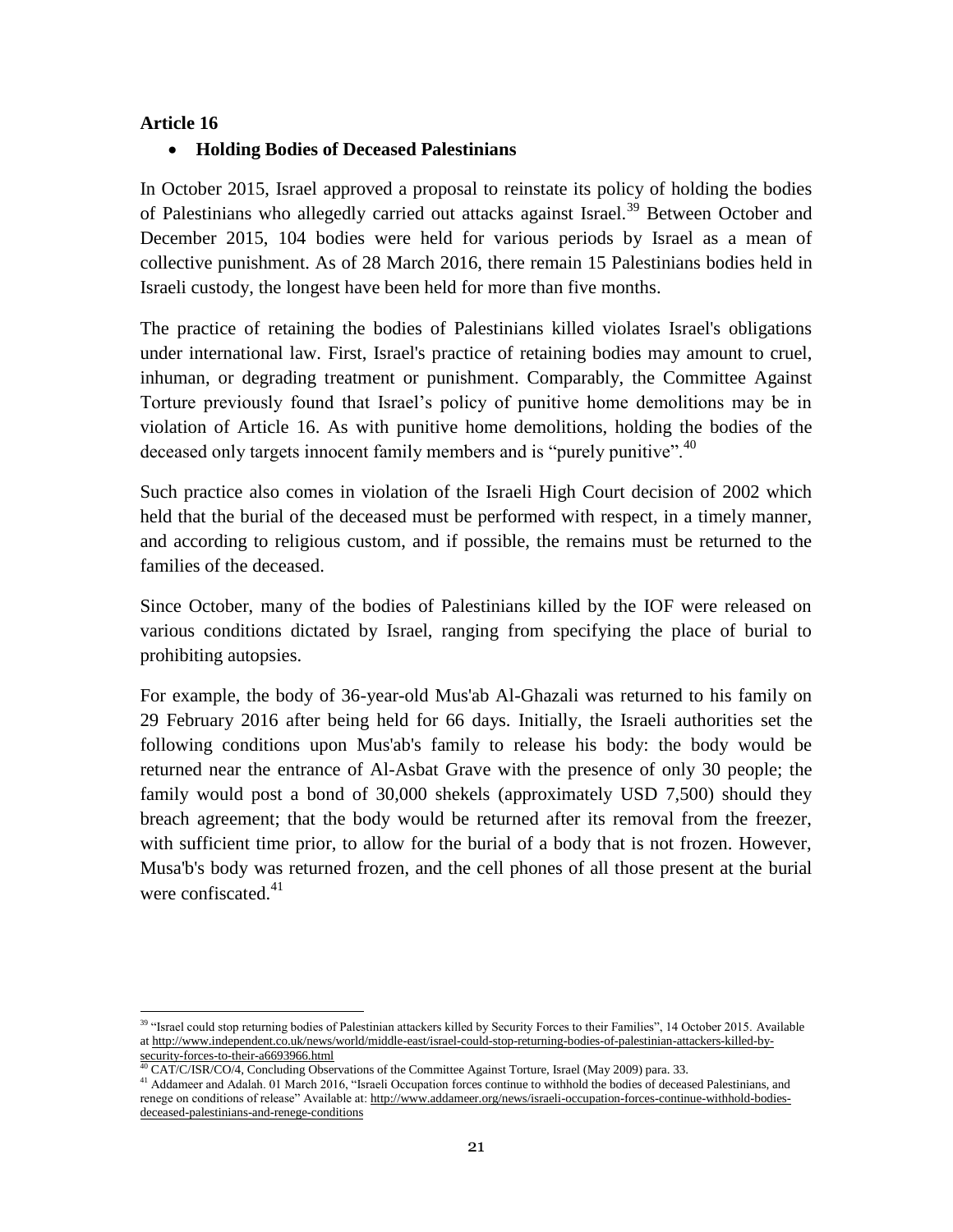## <span id="page-21-0"></span>**Denial of Medical Aid Leading to Unlawful Killings**

The IOF denies Palestinian access to medical aid which is listed under Article 16 of CAT as cruel, inhumane and degrading treatment. Such practice has been recently evident in the killings of Palestinians carried out by the IOF since October 2015.

On 5 February 2016, Israeli soldiers shot and killed 14-year-old Haitham Ismail Sa'dah after they claimed he and a friend were about to throw stones at cars near Road 60 in Halhul, Hebron. The Israeli soldiers saw the two boys and before the boys had even noticed, they were surrounded by the soldiers and were shot at five times from behind in broad daylight. Consequently, Haitham was hit by two of the bullets, one hit his upper back exiting from his mouth and the second hit his right elbow. Haitham was for two hours without being provided with any medical and hence died. Haitham's friend was apprehended after narrowly escaping death himself.

In another incident on 22 September 2015, 19-year-old Hadeel Al-Hashlamoun was shot at the entrance of Al-Shuhada Street at "Checkpoint 56" in Hebron. Prior to shooting, two Israeli soldiers at the checkpoint had pointed their guns at Hadeel and shouted at her in Hebrew to move back but she remained in her positoin. A witness at the scene, Fawwaz Abu 'Eshe, told Hadeel to move backwards as a soldier shot a bullet near her foot resulting in her retreat backwards. Fawwaz moved a plastic divider, separating the entrance and exit lane, so that Hadeel could move to the exit lane and away from the soldiers. As Hadeel moved to the exit lane, a soldier pointed a gun to her head. The soldier ordered Hadeel to put her hands up in the air and turn towards the wall, then lowered his gun and shot another bullet at the street near Hadeel. In the meantime, four more soldiers arrived at the scene. The soldiers shouted at Hadeel and ordered her once again to put her hands up and turn to the wall while pointing their guns at her and Fawwaz. Fawwaz asked Hadeel to drop her bag and put her hands up but Hadeel did not respond and remained in her position without moving.

One of the soldiers then aimed at and shot Hadeel in her left foot. Hadeel fell to the ground and a dropped a knife from her hand. She had hid the knife under her niqab. The same soldier then approached Hadeel and shot her again in the right foot. At this point, the soldier further approached Hadeel and shot her several times at a distance of about a meter. Hadeel was shot in her upper and lower body. About 30 seconds later, he shot a bullet at the upper part of her body again.<sup>42</sup> Hadeel was left to bleed to death at the scene without being provided any medical assistance as soldiers and settlers stood around her dead body as she bled. $43$ 

 $\overline{\phantom{a}}$ <sup>42</sup> Further information of Al-Haq's investigation is available in Arabic at:

[http://www.alhaq.org/arabic/index.php?option=com\\_content&view=article&id=750:2015-09-29-06-11-03&catid=91:2012-07-14-11-](http://www.alhaq.org/arabic/index.php?option=com_content&view=article&id=750:2015-09-29-06-11-03&catid=91:2012-07-14-11-00-24&Itemid=231) [00-24&Itemid=231](http://www.alhaq.org/arabic/index.php?option=com_content&view=article&id=750:2015-09-29-06-11-03&catid=91:2012-07-14-11-00-24&Itemid=231)

<sup>&</sup>lt;sup>43</sup> Please refer to video issued by Pal Media Centre, 21 September 2015, available at: [https://www.youtube.com/watch?v=yZ5ItBO\\_dlw](https://www.youtube.com/watch?v=yZ5ItBO_dlw)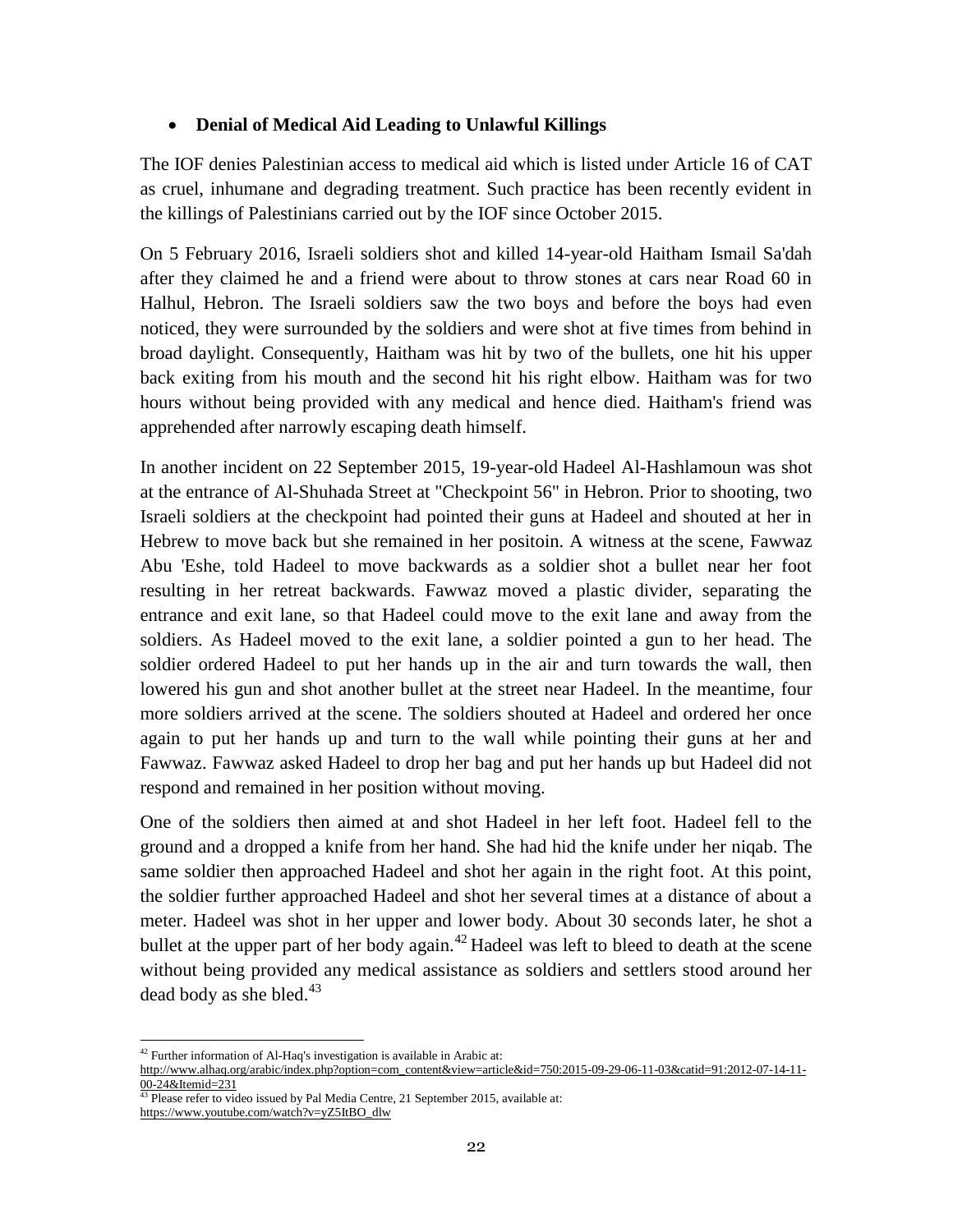## <span id="page-22-0"></span>**Movement Restriction and Access to Medical Services**

For decades, Israel has engaged in a policy of consolidating its territorial, administrative and legal control over the OPT by setting up checkpoints, roadblocks and the Annexation Wall, in order to nurture and expand its settlement enterprise. Israel continues to find new ways and measures to deepen its practice of fragmenting Palestine and isolate communities from one another. Movement restrictions imposed on Palestinians not only violates their right to freedom of movement but also hampers other rights such as access to health and medical facilities. Through the various Israeli checkpoints set up separating cities and towns within the West Bank, as well as the closure imposed on the Gaza Strip, millions of Palestinians are not only prevented from reaching schools, homes, medical care, etc but are also subjected to ill-treatment and abuse by IOF.

Between 2009 and 2016, Al-Haq has documented various cases of Palestinians who were arrested at the Erez crossing by the Israeli Intelligence Agency while leaving the Gaza Strip for medical purposes. Since the 2007 closure of the Gaza Strip, the Israeli authorities have prevented Palestinians therein with urgent medical needs from receiving medical treatment in the West Bank and Israel, for alleged security reasons. The Israeli authorities often impose onerous conditions on Palestinians who seek permits to access medical treatment, such as delays or demands that alternative travel companions accompany patients, which hinders their access to hospitals outside the Gaza Strip. The Erez border crossing regime prevents Palestinians in Gaza from leaving the territory, despite having obtained permits from the Israeli Authorities to enter Israel or the West Bank for medical purposes. At the Erez crossing, Israeli forces often interrogate, beat, arrest, and deny entry to Palestinians for no evident reason.

On 8 September 2015, Israeli forces arrested Fawzi Abd Al-'Al, 23, at the Erez Crossing while on his way to receive medical treatment in Jerusalem after being given a permit by the Israeli authorities. The permit came after several attempts and interventions by various local and international human rights organisations, as Israel had initially denied issuance of the permit. This is despite the fact that Fawzi was in dire need of medical attention, that he could not secure in Gaza, after having sustained serious injuries following an accident in March 2015. (Al-Haq affidavit no. 10992/2015 taken on 12 September 2015)

# <span id="page-22-1"></span>**Checkpoints, Roadblocks, and the Annexation Wall**

During the reporting period, Al-Haq documented numerous incidents where Palestinian civilians - including children, journalists, students, workers, women, etc. - were arbitrarily searched, in a degrading manner, held at checkpoints for prolonged times, and sometimes were not allowed to pass. Since October 2015, any suspected Palestinian has become a target for the IOF's arbitrary and indecent searches.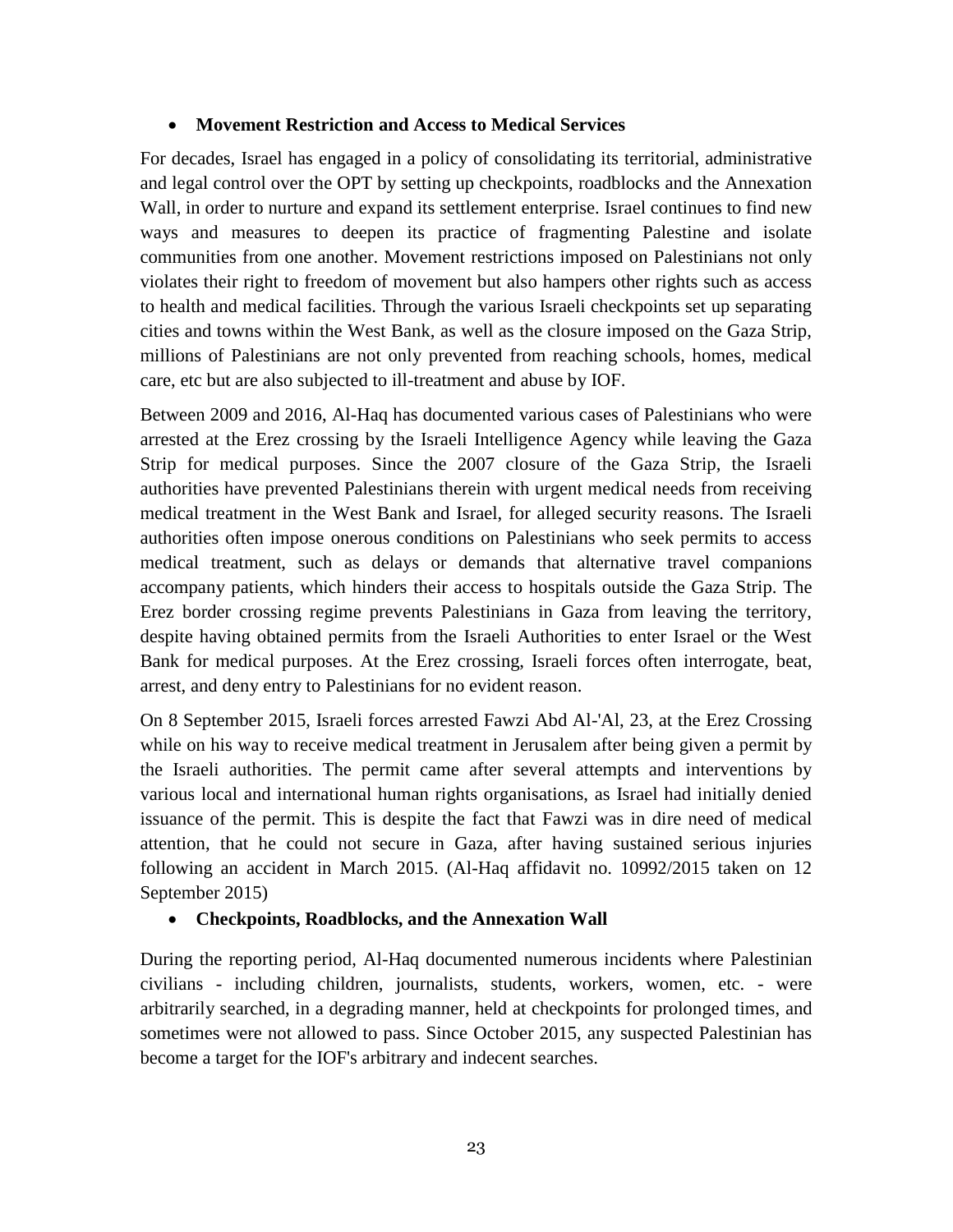Anas Bassam Sharbati, 24, is a resident of Al-Shuhada Street in Hebron and in order to reach his house, he needs to cross two checkpoints on foot. On 7 July 2015, as Anas was passing one of the checkpoints on his way to work, the soldier asked for his identification card (ID) and kept Anas waiting:

*"In Hebrew, the soldier accused me of causing trouble. About 20 minutes later, I asked the soldier if I will be there for much longer as I did not want to be delayed for work. The soldier said that I should call my work place as I will be late. I called one of my neighbours and told him to inform my family that I am detained at the checkpoint. The soldier then told me to stand facing the wall. The soldier then tried to beat my head to the wall but I pushed him away. The soldier tried to handcuff me but I resisted so he and other soldiers present attacked me and tried to handcuff me but I continued to resist. Within minutes, seven additional soldiers arrived from the nearby checkpoint. They attacked me, held me to the ground and tied my hands with a plastic rod. Then they kicked me all over my body. Ten minutes later, they made me stand up and I managed to break the plastic so they attacked me again.*

Anas was then taken to the Israeli military camp in Tal Rumeida nearby. On the way, the soldiers continued to beat him with their rifles on his back and head until he lost consciousness twice. Anas was released to a Palestine Red Crescent ambulance near the military camp and transferred to hospital. (Al-Haq affidavit no. 10876/2015 taken on 8 July 2015)

On 4 December 2013 a group of journalists went on a media tour around the northern Jordan Valley. Upon their return, their bus was stopped at Huwwara checkpoint. A soldier boarded the bus and ordered all the men to hand over their ID cards and then leave the bus. As they handed over their ID cards, the group told the soldiers that they were journalists on an official field visit but the soldiers took no notice. When the men disembarked from the bus, the soldiers ordered them to stand in a line with their backs to them. Then the soldiers started yelling at the group, using Arabic curse words. A soldier got on the bus and ordered the women to draw the curtains across the windows. By that time, the temperature had dropped and it had started to rain.

The Israeli soldiers began searching the men outside of the bus one by one and demanded that some of them take off their shirts. They then began inspecting the men in a very degrading manner and touched them in private body areas. The soldiers also twisted the men's arms, pushed their heads to the ground and ordered them to keep their legs separated, which was both painful and humiliating.

The group was held for approximately one hour and fifty minutes in the rain. While the men were being allowed to board the bus again, a soldier claimed that one of the girls on the bus had sworn at him and he demanded that she get off the bus and apologise to him. The group refused to let the girl get off the bus, which caused the soldiers to order the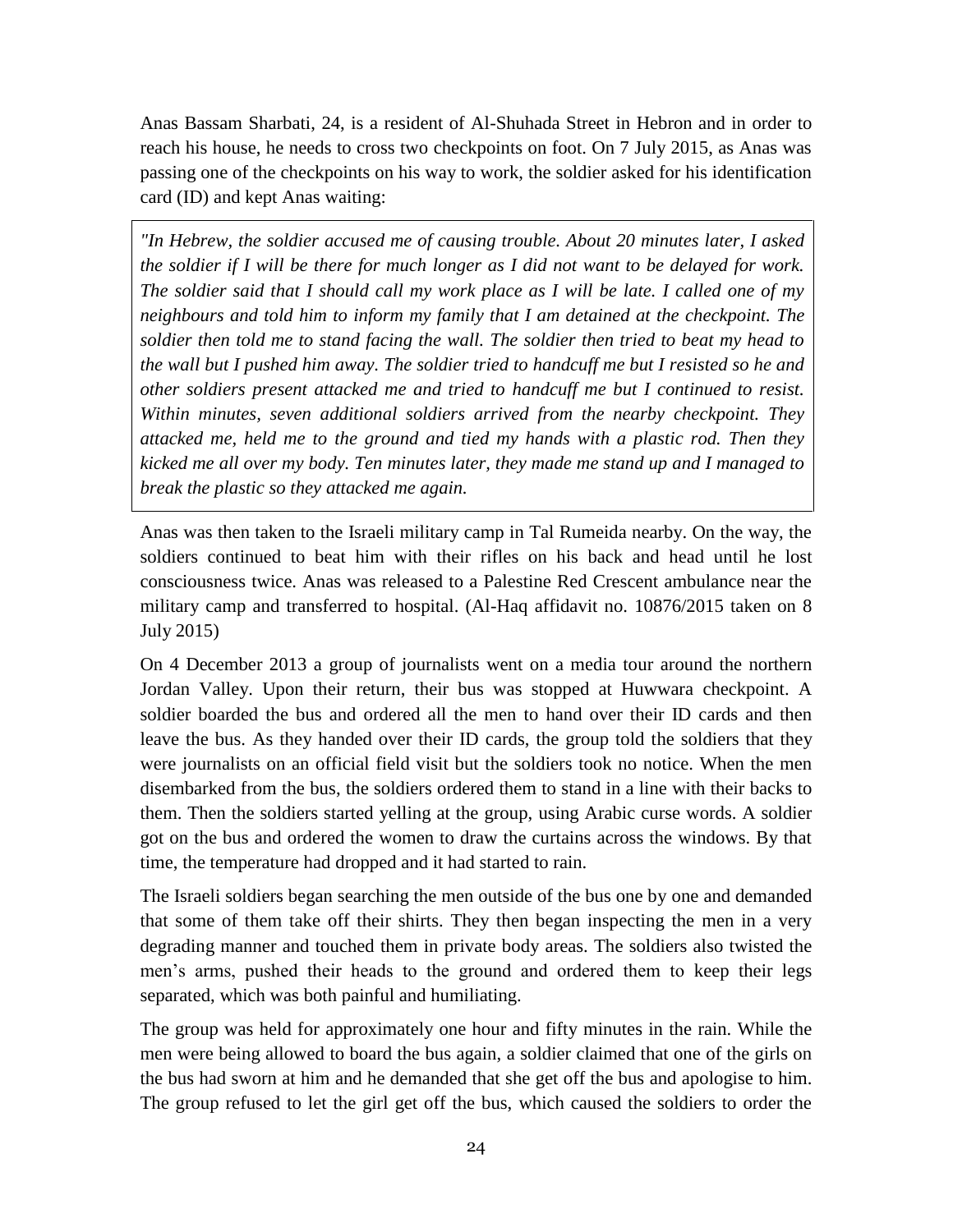men off the bus once again. They were forced to stand in the same position as before until the girl apologised. The group was later released (Al-Haq Affidavit No. 9180/2013 taken on 5 December 2015)

# <span id="page-24-0"></span>**Collective Punishment and Closure of the Gaza Strip**

International humanitarian law prohibits collective punishment<sup>44</sup> notably against civilians in occupied territories.<sup>45</sup> As concluded by the Committee as a subject of concern in 2001, "Israeli policies on closure may, in certain instances, amount to cruel, inhuman or degrading treatment or punishment as per Article 16 of the Convention". The application of broad punitive policies against Palestinian civilians in Gaza by Israel results in severe suffering which reaches the level of unjustified and prohibited collective punishment as it restricts access to medical care, basic housing, family life, as well as pushes the population into severe poverty.

Israel's almost nine-year, ongoing closure of the Gaza Strip maintains a protracted humanitarian crisis and prevents access to fundamental rights and freedoms of the population of almost two million Palestinians. The entire population of Gaza suffers from the closure in its denial of basic services and needs, including goods, food, medicine, infrastructure, and access to education, healthcare and family unification. These restrictions affect the life and wellbeing of the whole population, while placing particular groups of society at a higher risk of vulnerability such as children, women, older people, and people with disability. As reported by the International Committee for the Red Cross  $(ICRC)$  in  $2010^{47}$  and reiterated in the report of the UN Commission of Inquiry on the 2014 Gaza Conflict,<sup>48</sup> such restrictions, inflicted on an indiscriminate number of persons, amount to a form of collective punishment of a civilian population in violation of the absolute prohibition included in Article 33 of the Fourth Geneva Convention.

The punitive nature of increased restrictions has been clearly documented within Israel's official statements. On 21 March 2013, the Israeli military and COGAT ordered a tightening of restrictions on Palestinian fishing waters in Gaza's sea in response to the firing of rockets from Gaza towards Israel. A Palestinian armed group had claimed responsibility for the rockets, yet the Israeli authorities placed punitive restrictions on the fishing community, which makes up one of Gaza's most vulnerable populations, at the height of the crucial sardine season. These tightened restrictions form part of the ongoing punitive measures imposed on the civilian population of Gaza in the context of the closure/blockade, in clear violation of the prohibition on collective penalties under IHL.

 $\overline{a}$ <sup>44</sup> 1907 Hague Regulations, Article 50; Fourth Geneva Convention 1949, Article 33

<sup>45</sup> Fourth Geneva Convention 1949, Article 33(1)

<sup>46</sup> Conclusions and Recommendations of the Committee against Torture, Israel, U.N. Doc. CAT/C/XXVII/Concl.5 (2001), para. 52(i) <sup>47</sup> ICRC, Gaza closure: not another year, News Release 10/103, 14 June 2010,

http://www.icrc.org/eng/resources/documents/update/palestine-update-140610.htm (accessed on 14 July 2012).

<sup>&</sup>lt;sup>48</sup> Report of the UN Commission of Inquiry on the 2014 Gaza Conflict, 2015. A/HRC/29/CRP.4 para. 54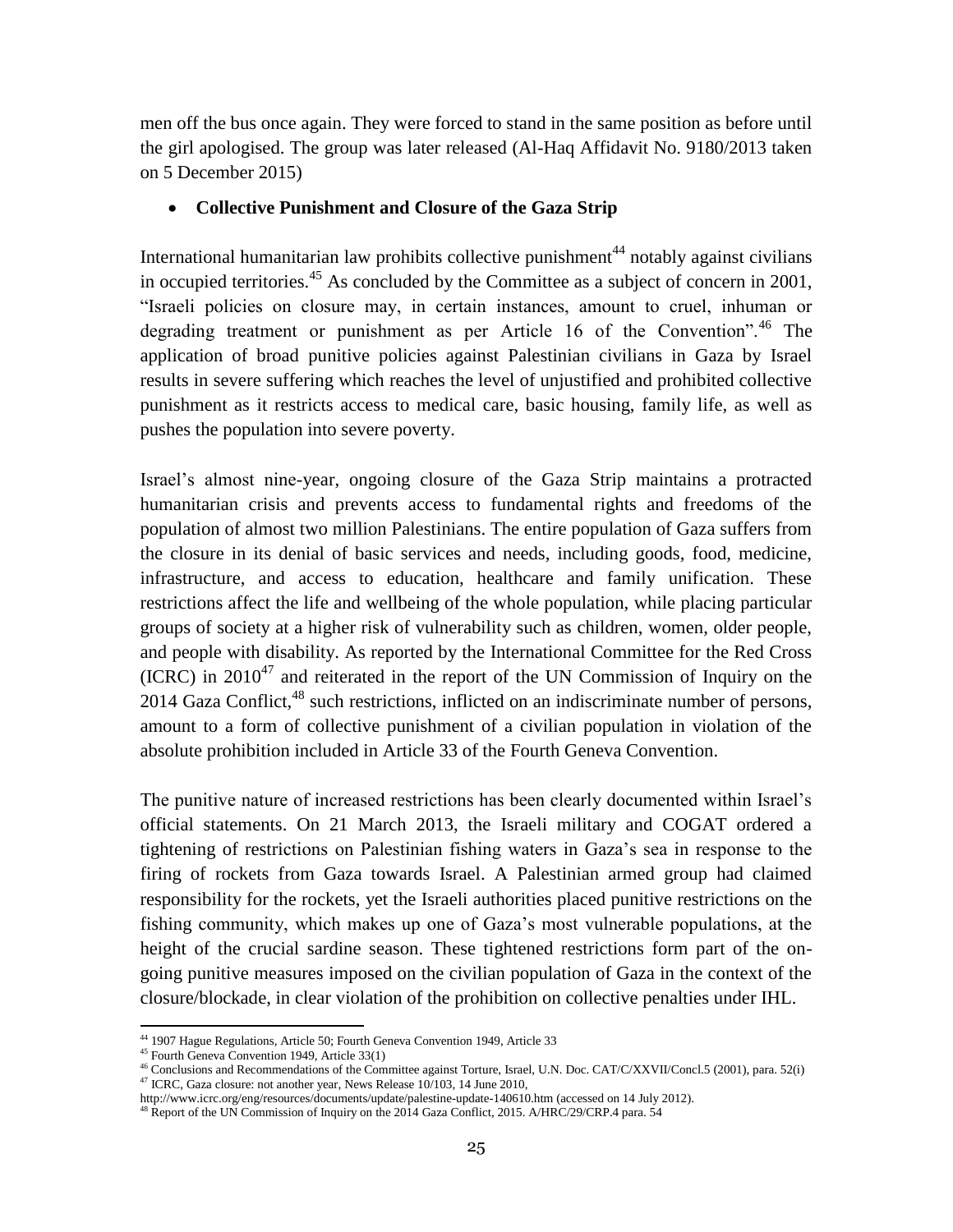In 2009, the Committee observed that the 'blockade' imposed on the Gaza Strip […] has obstructed the distribution of humanitarian aid before, during and after the recent [2009] conflict, and has limited other human rights of the inhabitants, particularly the right to freedom of movement, of both juveniles and adults." Within the Concluding Observations, the Committee urged Israel to "reinforce its efforts to ensure that humanitarian aid is accessible to ease the suffering of Gaza inhabitants as a result of the restrictions imposed."<sup>49</sup>

Since 2009, the closure of the Gaza Strip has become further institutionalized while Israel has strengthened its mechanisms of control over the population via, inter alia, the Gaza Reconstruction Mechanism (GRM). The GRM was set up as a temporary agreement between the Palestinian Authority and the Israeli government. Brokered by the United Nations in September 2014, the Mechanism's primary purpose is to enable reconstruction after the 2014 bombardment<sup>50</sup> that saw the full and partial destruction of at least  $31,974$ housing structures by Israeli forces, which added to tens of thousands of structures that had been destroyed in previous Israeli attacks on, and incursions into, the Gaza Strip. A year and a half since the end of the Israeli attacks in 2014, due to Israel's severe restrictions on the passage of humanitarian aid, including through the GRM, not more than a handful of houses that were fully destroyed during the bombardment have been rebuilt.

The closure policy results in serious harm to people's dignity and causes severe physical and psychological pain. According to the laws of occupation, Israel, as the Occupying Power, must end the imposed blockade and closure of the Gaza Strip, and ensure that the basic needs of the civilian population are met. Impeding access in a situation of conflict cannot be interpreted in such a way as to condone a blanket prohibition on movement. The policy can only be tolerated when it is targeted and justified by expedient military necessity. In Gaza, the implementation of the Israeli policy is done conversely to such parameters. The blockade of Gaza must be lifted completely, especially as Israeli control on movement and access allows for full inspection of persons and goods, and Israel has the capability to impose restrictions on the few who might represent a threat to its security.

 $\overline{\phantom{a}}$ 

<sup>49</sup> Paragraph 30, Committee Concluding Observations 2009

<sup>&</sup>lt;sup>50</sup> On 7 July 2014, Israel launched a full-scale military offensive it codenamed 'Operation Protective Edge'. The 51-day offensive was comprised of an intense campaign of military attacks by land, air, and sea against the Gaza Strip and resulted in the killing of 2,219 people in Gaza, over seventy percent of whom were civilians; including 556 children, 293 women and hundreds of elderly and disabled people. According to documentation by four Palestinian human rights NGOs, Israeli forces either partially or fully destroyed at least 31,974 housing structures, many of which hosted multiple housing units. Israeli forces destroyed and damaged civilian and public infrastructure en masse, including medical, sanitation, water, education, and electricity facilities.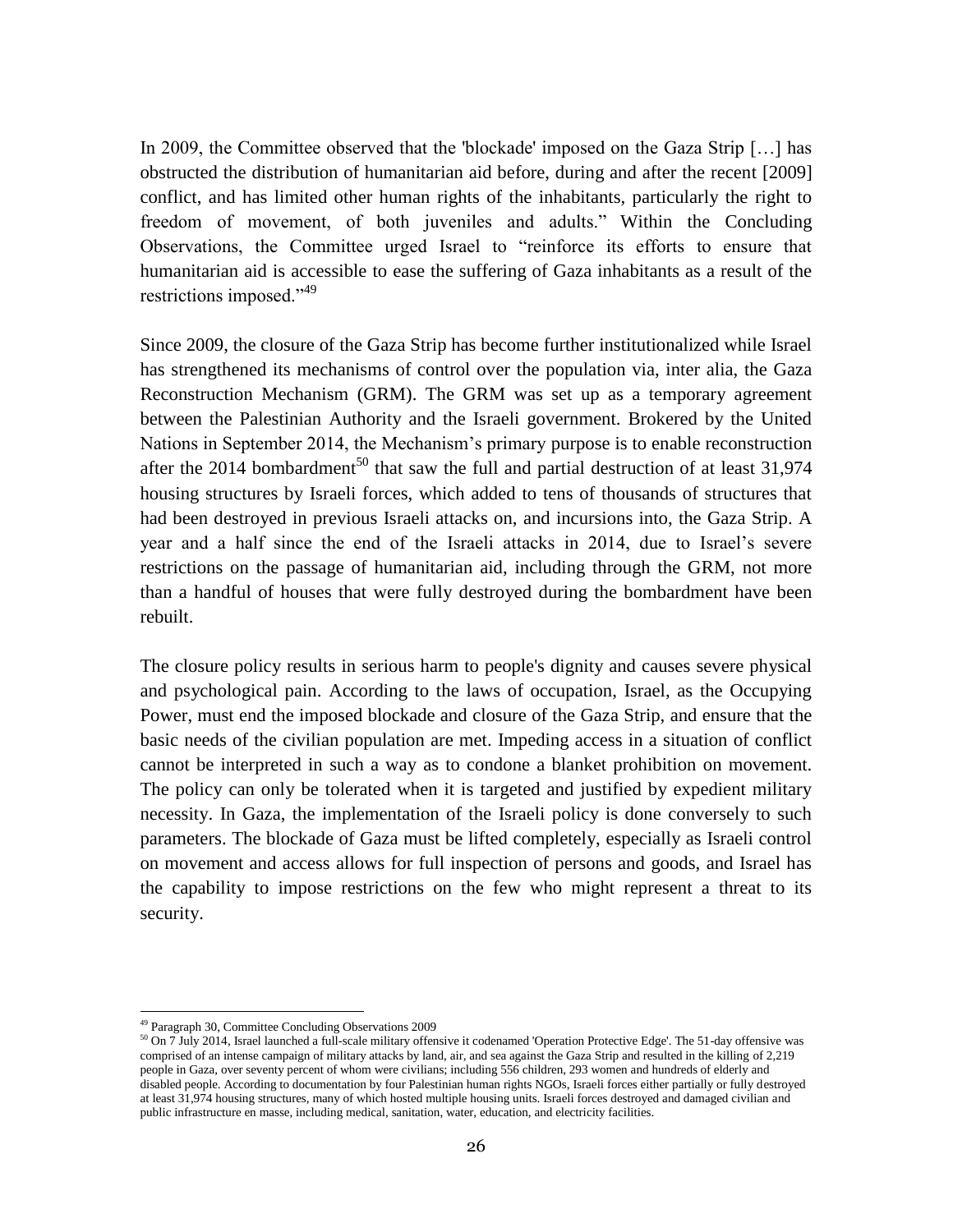# <span id="page-26-0"></span>**Forcible Transfer of Bedouin Communities**

This section will focus on the issue of Israel's forcible transfer of Palestinian Bedouin communities in the occupied West Bank, particularly in Area C, as raised by the Committee, by providing an update on such transfers and highlight their status as acts worthy of consideration under Article 16.

Israel has implemented a legal framework in Area C through which Palestinian land is appropriated and designated as: 'state' lands; closed military zones; areas under the jurisdiction of Israeli settlements; areas of existing and planned road networks and land reserved for the route of the Annexation Wall – all of which prohibits Palestinian construction on 70 per cent of the land there.

The remaining 30 per cent of land in Area C where Palestinian construction is theoretically permitted, the applicable planning law is established by the Jordanian *Towns, Villages, and Building Planning Law No. 79* of 1966, which requires the existence of a detailed and dedicated planning scheme before construction can take place. Shortly after Israel's occupation of the West Bank in 1967, the Israeli *Military Order Concerning Towns, Villages and Buildings Planning Law (Judea & Samaria) No. 418 of 1971* was introduced, removing all Palestinian representation from the planning process by way of annulment of Local Planning Committees. Instead, this responsibility was transferred to the Israeli Civil Administration's Local Planning and Licensing Sub-Committee.

According to the Secretary General, "[t]his impossibility of building safely creates enormous pressure on communities, particularly those targeted for relocation, as they know that within the current system there is no long-term protection from demolition and destruction of their property, creating a coercive environment that effectively drives communities off the land they have inhabited for decades."<sup>51</sup> Similarly, UNRWA has recently observed that "[d]emolishing residential structures exacerbate an already coercive environment, driving Bedouin communities off the land they have inhabited for decades."

Similarly, the responsibility for the issuing of building permits lies with the Secondary Planning Committee, which is also part of the Civil Administration. Through a broad interpretation of Jordanian law, the types of structures for which a building permit is required is extensive, including both permanent and non-permanent structures, and also covering repairs of those structures already in place. Furthermore, the application process

l

<sup>51</sup> UN Secretary-General, 20/01/2016. A/HRC/31/43 Israeli settlements in the Occupied Palestinian Territory, including East Jerusalem, and in the Occupied Syrian Golan. Report of the Secretary General. Para.46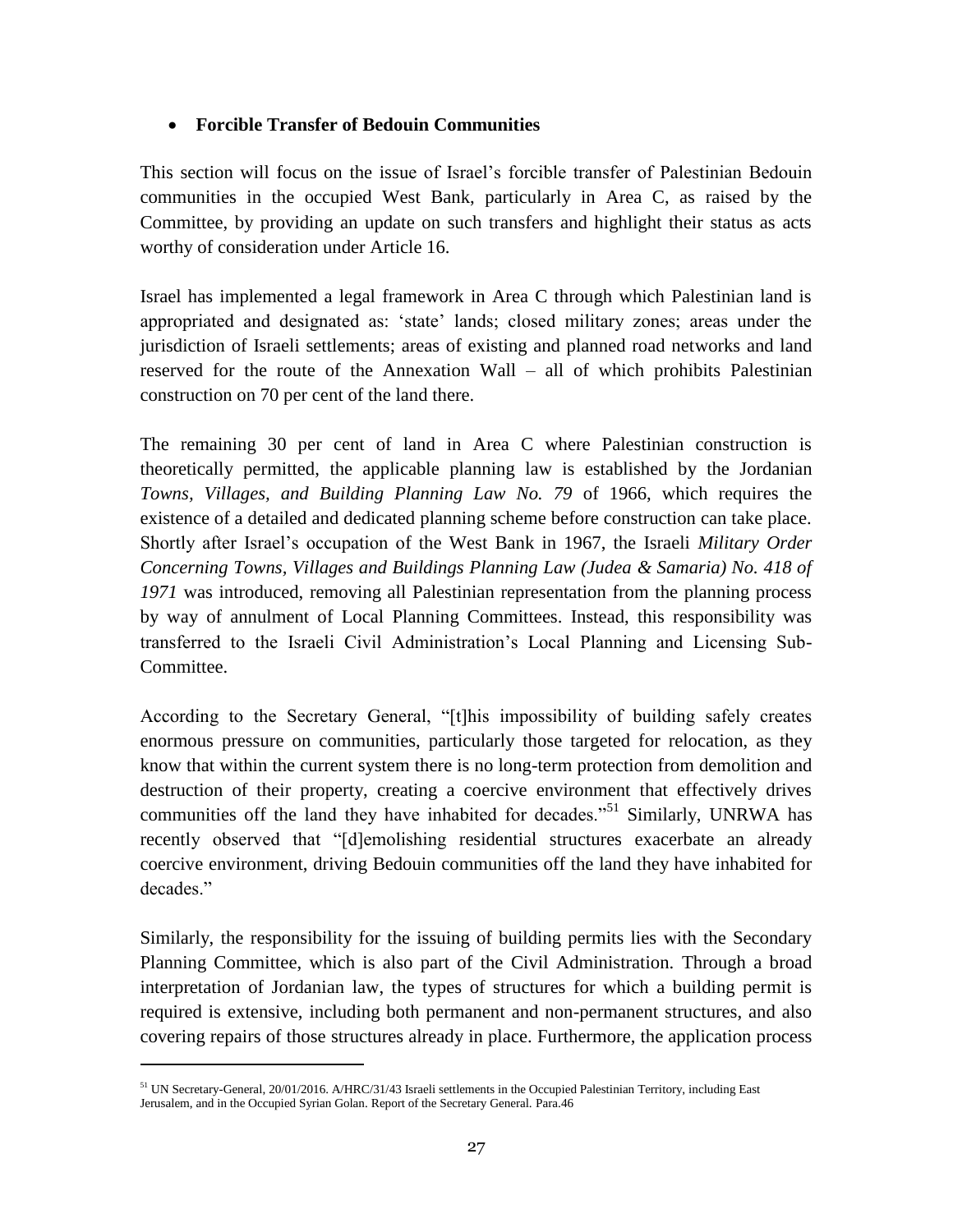for a permit is both cost-prohibitive and has an extremely low success rate. For instance, between 2008 and 2012, 97.7 per cent of Palestinian-submitted building permit applications in Area C were rejected by Israeli authorities.<sup>52</sup> Palestinians therefore have little option but to build 'illegally' under Israeli law, and the vast number of Palestinian Bedouin structures have demolition orders pending against them.

Forcible transfer, i.e. forced removal of protected persons from a given area by an occupying power, is a crime that is inextricably linked to a multitude of severe deprivations of fundamental human rights, including the right to life; health; selfdetermination; equality; adequate housing; sustenance; freedom of movement, and freedom from discrimination. Further, it constitutes a grave breach of the Fourth Geneva Convention, and is classed as both a war crime and crime against humanity under the Rome Statute. Accordingly, given its cruel, inhuman and/or degrading nature, forcible transfer would appear to fall comfortably within consideration under Article 16(1) of the Convention.

Israeli efforts to forcibly transfer Palestinian Bedouin communities residing in Area C continue, with 7,000 Palestinians currently at risk.<sup>53</sup> These plans follow a clear pattern of behaviour, and three previous waves of forcible transfer of Palestinian Bedouin were enacted by Israel between 1997 and 2007, resulting in forced evictions of over 150 families and their relocation to Al-Jabal; a site adjacent to the Abu Dis garbage dump with many associated health risks.<sup>54</sup> The size of this fourth potential wave eclipses those that have gone before it, and would result in incalculable human suffering.

As part of Israel's 'Nuweima Plan', all remaining Palestinian Bedouin communities in the central West Bank will be evicted and transferred to three urban townships: the first at the existing Al-Jabal site, and the two largest - Nuweima North and Armonot Hashmonaim, intended to allow for a future combined capacity of 12,500 individuals – to be built near Jericho in the Jordan Valley. Such attempts, despite being conducted entirely against the will of those being displaced, are framed by the Israeli authorities as being for the benefit of Bedouin communities and relieve them from poverty.<sup>55</sup> On the contrary, this relocation of traditionally nomadic and pastoral Bedouin communities to cramped townships would represent a devastating blow to the cultural practices of these

 $\overline{a}$ 

 $52$  Civil Administration's response to B'Tselem. Quoted in B'Tselem, 2013, Acting the Land Lord: Israel's Policy in Area C, the West Bank. Available at [http://www.btselem.org/download/201306\\_area\\_c\\_report\\_eng.pdf](http://www.btselem.org/download/201306_area_c_report_eng.pdf)

<sup>53</sup> OCHA. September 2014. Bedouin Communities at risk of forcible transfer. Available at:

[https://www.ochaopt.org/documents/ocha\\_opt\\_communities\\_jerusalem\\_factsheet\\_september\\_2014\\_english](https://www.ochaopt.org/documents/ocha_opt_communities_jerusalem_factsheet_september_2014_english.pdf) [.pdf](https://www.ochaopt.org/documents/ocha_opt_communities_jerusalem_factsheet_september_2014_english.pdf)

<sup>&</sup>lt;sup>54</sup>Hale, 20/03/13. Experts probe reach of toxins from West Bank landfill. Ma'an News Agency. Available at: <http://www.maannews.net/eng/ViewDetails.aspx?ID=573286>

<sup>55</sup>Greenwood, May 2012. Bedouin land and culture *threatened by Israel's plans for resettlement*. Available at: http://www.theguardian.com/global-development/2012/may/09/bedouin-land-culture-israel-resettlement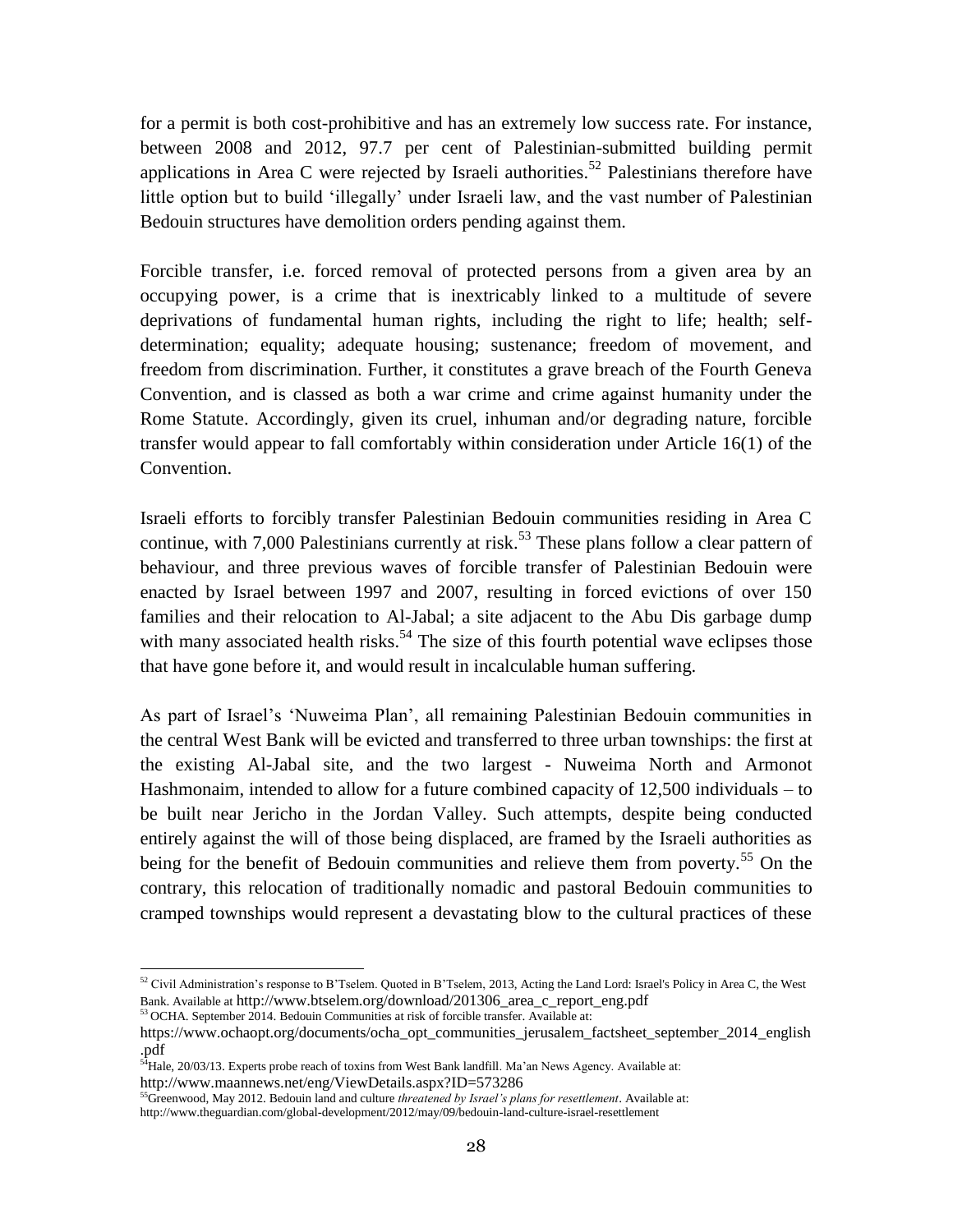populations, severing links to "fundamental elements in their economic, commercial and social universe".<sup>56</sup>

A primary vehicle used by Israel to pursue such displacement and dispossession is the zoning and planning policy; a system considered "one of the most influential mechanisms affecting the map of the West Bank".<sup>57</sup> The UN Secretary-General has previously noted the Israeli zoning and planning policy in the West Bank, which regulates the construction of housing and structures in Area C, is restrictive, discriminatory and incompatible with requirements under international law<sup>58</sup>. As noted in a January 2016 report from the Secretary General, "[t]he planning system favours Israeli settlement interests over the needs of the protected population and makes it practically impossible for the 300,000 Palestinians living in Area C to obtain building permits. Severe restrictions on Palestinian planning in Area C further prevent the development of communities, which are effectively denied basic services and infrastructure under the current policy."

It is therefore clear that Israel's forcible transfer of Palestinian communities falls within a broader context that goes beyond formal 'relocation' plans to establish a coercive environment which leaves protective persons with no genuine choice but to leave their homes and communities.

Such an approach would be fully-aligned with that of the Secretary General, who has noted that "[d]isplacement and relocation to alternative residential areas, as a result of demolition orders, and a coercive environment could amount to individual and mass forcible transfer and forced evictions, contrary to the obligations of Israel under international humanitarian and human rights law."<sup>59</sup> Indeed, in the same report the Secretary General highlights the following, non-exhaustive, list of factors which have contributed to a coercive environment: Israeli zoning and planning policy (including demolitions),<sup>60</sup> long-standing access restrictions to basic services and grazing land,<sup>61</sup> and systematic intimidation by Israeli settlers.<sup>62</sup>

<sup>58</sup> Israeli settlements in the Occupied Palestinian Territory, including East Jerusalem, and in the occupied Syrian Golan, Human Rights Council, Twenty fifth Session, Agenda Item 7, 12 February 2014, available at: [http://webcache.googleusercontent.com/search?q=cache:rKRLNSj3VmcJ:www.ohchr.org/EN/HRBodies/HRC/RegularSessions/Sessi](http://webcache.googleusercontent.com/search?q=cache:rKRLNSj3VmcJ:www.ohchr.org/EN/HRBodies/HRC/RegularSessions/Session25/Documents/A_HRC_25_38_ENG.DOC+&cd=1&hl=ar&ct=clnk&gl=ps) [on25/Documents/A\\_HRC\\_25\\_38\\_ENG.DOC+&cd=1&hl=ar&ct=clnk&gl=ps](http://webcache.googleusercontent.com/search?q=cache:rKRLNSj3VmcJ:www.ohchr.org/EN/HRBodies/HRC/RegularSessions/Session25/Documents/A_HRC_25_38_ENG.DOC+&cd=1&hl=ar&ct=clnk&gl=ps)

 $\overline{\phantom{a}}$ 

<sup>56</sup> Chatty, 1986. *From Camel to Truck: The Bedouin in the Modern World*. Vantage Press New York, p.30

<sup>57</sup> Lein, May 2002*. Land Grab: Israel's Settlement Policy in the West Bank. Jerusalem*. B'Tselem - The Israeli Information Center for Human Rights in the Occupied Territories, pg.70. Available at[: http://www.btselem.org/download/200205\\_land\\_grab\\_eng.pdf](http://www.btselem.org/download/200205_land_grab_eng.pdf)

<sup>59</sup> UN Secretary-General, 20/01/2016. A/HRC/31/43 Israeli settlements in the Occupied Palestinian Territory, including East Jerusalem, and in the Occupied Syrian Golan. Report of the Secretary General. Para.68

 $60$  Ibid. Para. $60$ 

<sup>61</sup> Ibid. Para.54

<sup>62</sup> Ibid. Para.54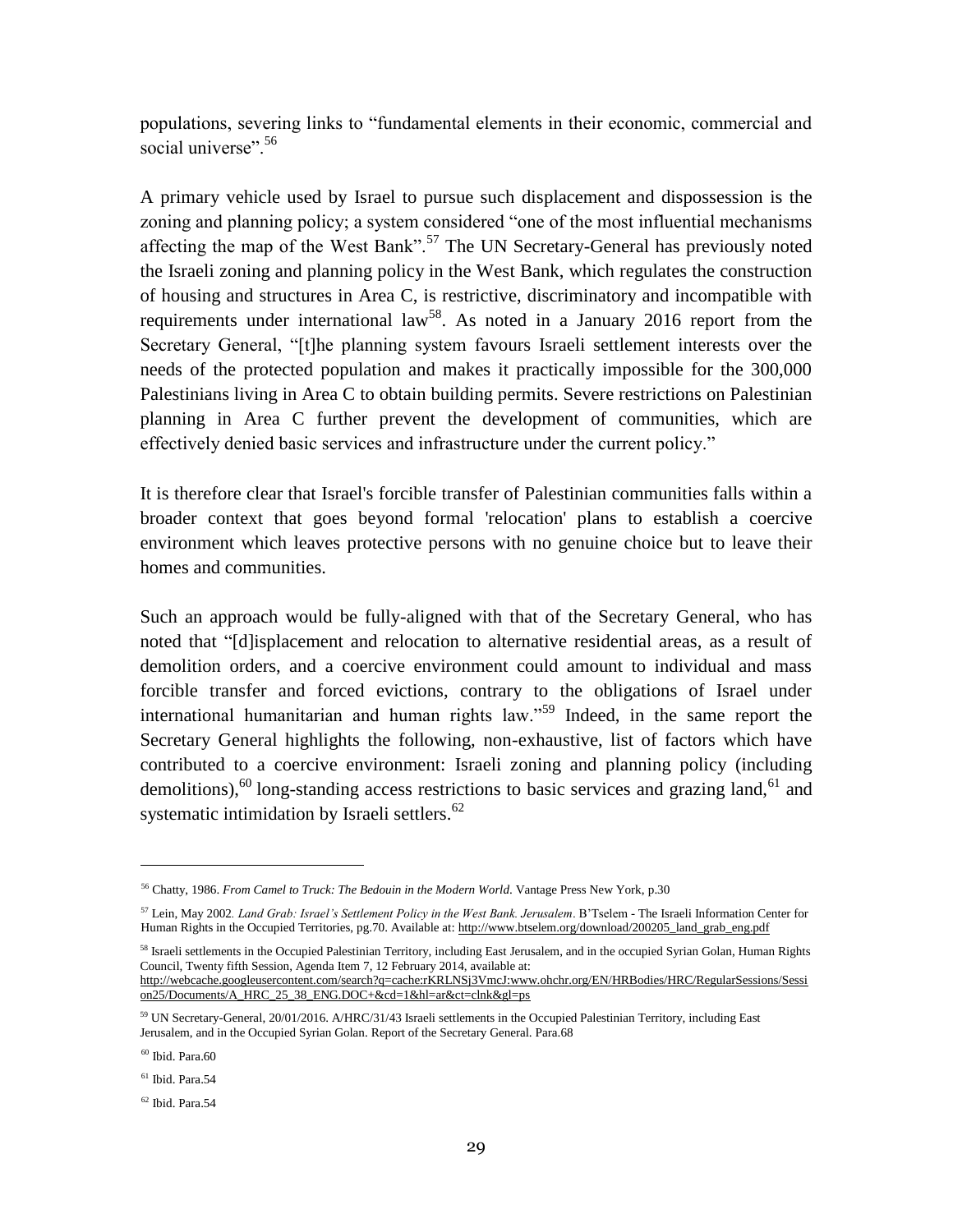Focusing upon just one of these coercive triggers of displacement, demolitions and the demolition orders which precede them, is particularly instructive. According the United Nations, between 1988 and 2014, Israeli authorities issued more than 14,000 demolition orders against Palestinian-owned structures, including homes, in Area C of the occupied West Bank.<sup>63</sup> Presently, the vast majority of Palestinian Bedouin structures inside Area C have demolition orders pending against them, and large numbers of demolitions have followed.

The table below provides the number of Palestinian owned structures demolished in Area C between  $2013 - 2015$ :<sup>64</sup>

| Year | <b>Palestinian structures</b> | <b>Palestinians displaced</b> |
|------|-------------------------------|-------------------------------|
|      | demolished in Area C          | (including children)          |
| 2013 | 241                           | 646, inc. 337 children        |
| 2014 | 269                           | 729, inc. 402 children        |
| 2015 | 274                           | 657, inc. 359 children        |

According to OCHA, between 1 January and 15 February 2016, Israeli forces destroyed, dismantled or confiscated 283 homes and other structures, displacing 404 Palestinians, including 219 children, and affecting another 1,150 Palestinians, who lost structures related to their source of income. Over 100 of the demolished structures were already provided as humanitarian assistance to families in need, often in the wake of an earlier demolition. These incidents occurred in 41 Palestinian locations, many in Palestinian Bedouin or herder communities in Area C. $<sup>65</sup>$  The demolition or removal of donor-funded</sup> structures is also becoming increasingly common, rising by 54 per cent in 2013 compared to 2012.<sup>66</sup> In 2013, more than 20% of the 565 structures demolished by Israel in Area C were donor-funded.<sup>67</sup> In 2016, Israel has so far destroyed almost as many Europeanfunded structures in 2016 (104) as it did in the whole of 2015 (108).

For example, On 6 January 2016, five homes in Abu Nuwar were demolished, leaving 26 refugees, including 17 children, displaced and without a home. Further, on 20 February

 $\overline{\phantom{a}}$  $63$  OCHA. Under Threat: Demolition orders in Area C of the West Bank. Available at: [http://www.ochaopt.org/documents/demolition\\_area\\_c\\_3-9-2015.pdf](http://www.ochaopt.org/documents/demolition_area_c_3-9-2015.pdf)

<sup>64</sup> Information provided by Al-Haq

<sup>&</sup>lt;sup>65</sup> Humanitarian Coordinator. 17/02/2016. [http://www.ochaopt.org/documents/hc\\_statement\\_demolitions\\_feb16\\_final.pdf](http://www.ochaopt.org/documents/hc_statement_demolitions_feb16_final.pdf)

<sup>66</sup> OCHA (oPt), 2014. *Fragmented Lives: Humanitarian Overview 2013*, pg.73. Available at: <http://unispal.un.org/UNISPAL.NSF/0/43B4D427B63C369B85257CB300585957>

 $67$  Ibid.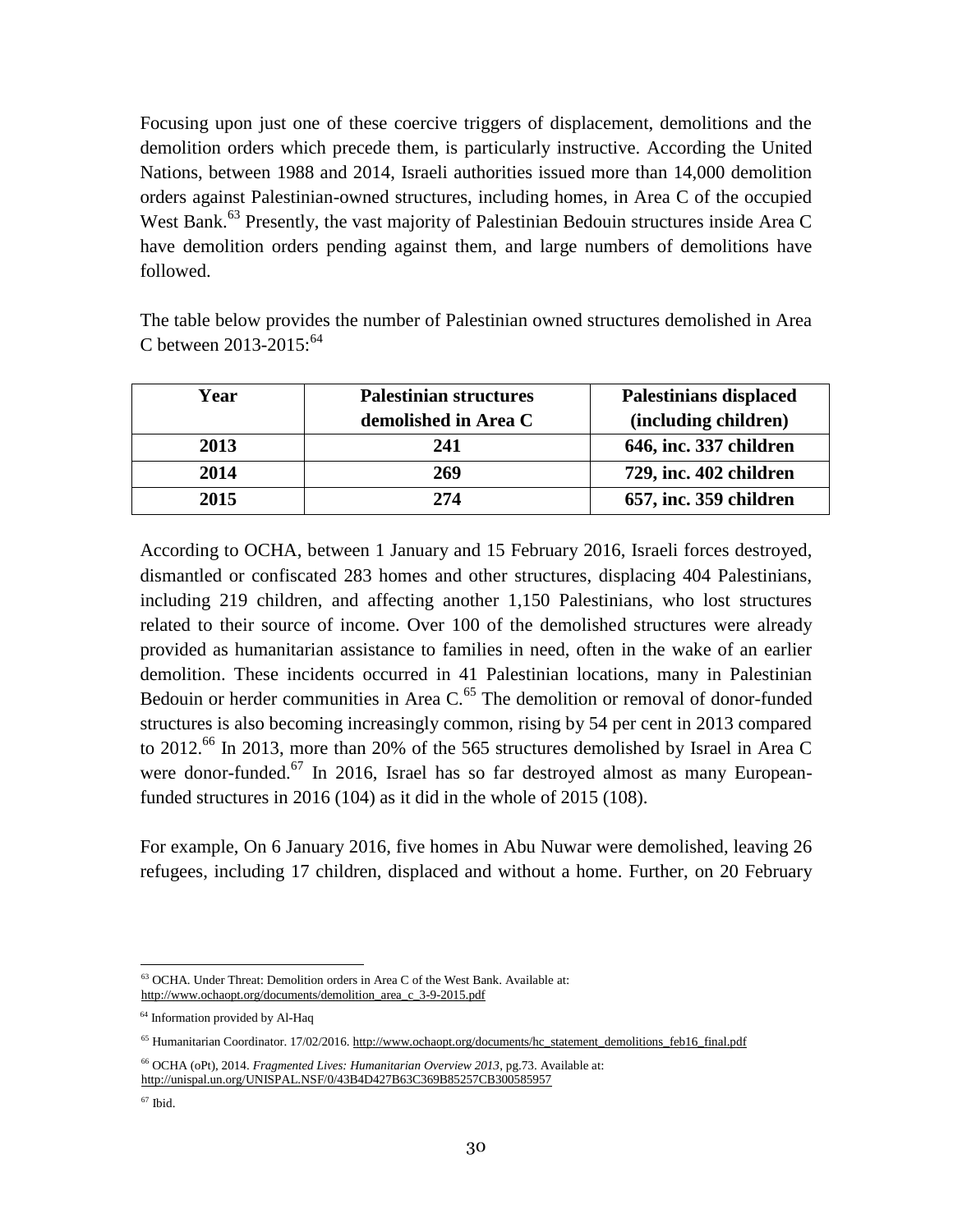2016, four prefabricated structures, consisting of homes and classrooms, were seized from the same location by Israeli forces.<sup>68</sup>

These demolitions encompass tents, huts, pens, herd enclosures, roads, water pipes, storage facilities, among others. Additionally, demolitions are performed systematically and at the behest of high-level Israeli officials. Performed by large numbers of personnel from the Israeli military and/or border police, using heavy machinery and often occurring in the early morning with no specific prior notice. Physical assaults of residents and observers by Israeli personnel are not uncommon, but the detrimental effects of demolitions stretch much further.

Such effects are compounded not only by Israel's refusal to provide subsequent humanitarian assistance to those affected, but by Israel's prohibition of provision of such assistance by third parties. This prohibition is in direct contravention of IHL which demands that, in circumstances where a primary duty bearer is unable or unwilling to abide by its obligations towards a protected population, full access by humanitarian organizations must be permitted. Such access cannot be refused on arbitrary or unlawful grounds.

Not only has Israel clearly and comprehensively failed to comply with these obligations, but the provision of emergency structures by humanitarian organizations has also been met with official complaints from the Israeli government, issued to those organizations' parent states through diplomatic channels.<sup>69</sup> Moreover, there have been calls from members of the Knesset to entirely prohibit those humanitarian organizations who fail to comply with the terms set out by Israel's discriminatory building permit regime from working within the West Bank generally.<sup>70</sup>

Given the acute human suffering that accompanies Israel's demolitions of Palestinian structures, it may therefore be concluded that such demolitions, even in cases not deemed to meet the threshold of forcible transfer, if conducted beyond the boundaries of lawful sanctions, may be considered, as a minimum, as falling within consideration of Article 16 (1) of the Convention.

As well as the prevalence of demolition orders, just half of these communities have been connected to the public water network, whilst none have been connected to the public

 $\overline{a}$ <sup>68</sup> Haaretz. 21/02/16. Israel Dismantles Palestinian Prefab Classrooms Near Jerusalem. Available at[: http://www.haaretz.com/israel](http://www.haaretz.com/israel-news/.premium-1.704567)[news/.premium-1.704567](http://www.haaretz.com/israel-news/.premium-1.704567)

<sup>69</sup> Mordechai Yogev (Chairman of Judea and Samaria Region Subcommittee of the Foreign Affairs and Defense Committee). *Minutes of the meeting of the Judea and Samaria Region Subcommittee of the Foreign Affairs and Defense Committee*, 27.04.14

<sup>70</sup> MK Orit Struck. *Minutes of the meeting of the Judea and Samaria Region Subcommittee of the Foreign Affairs and Defense Committee*, 27.04.14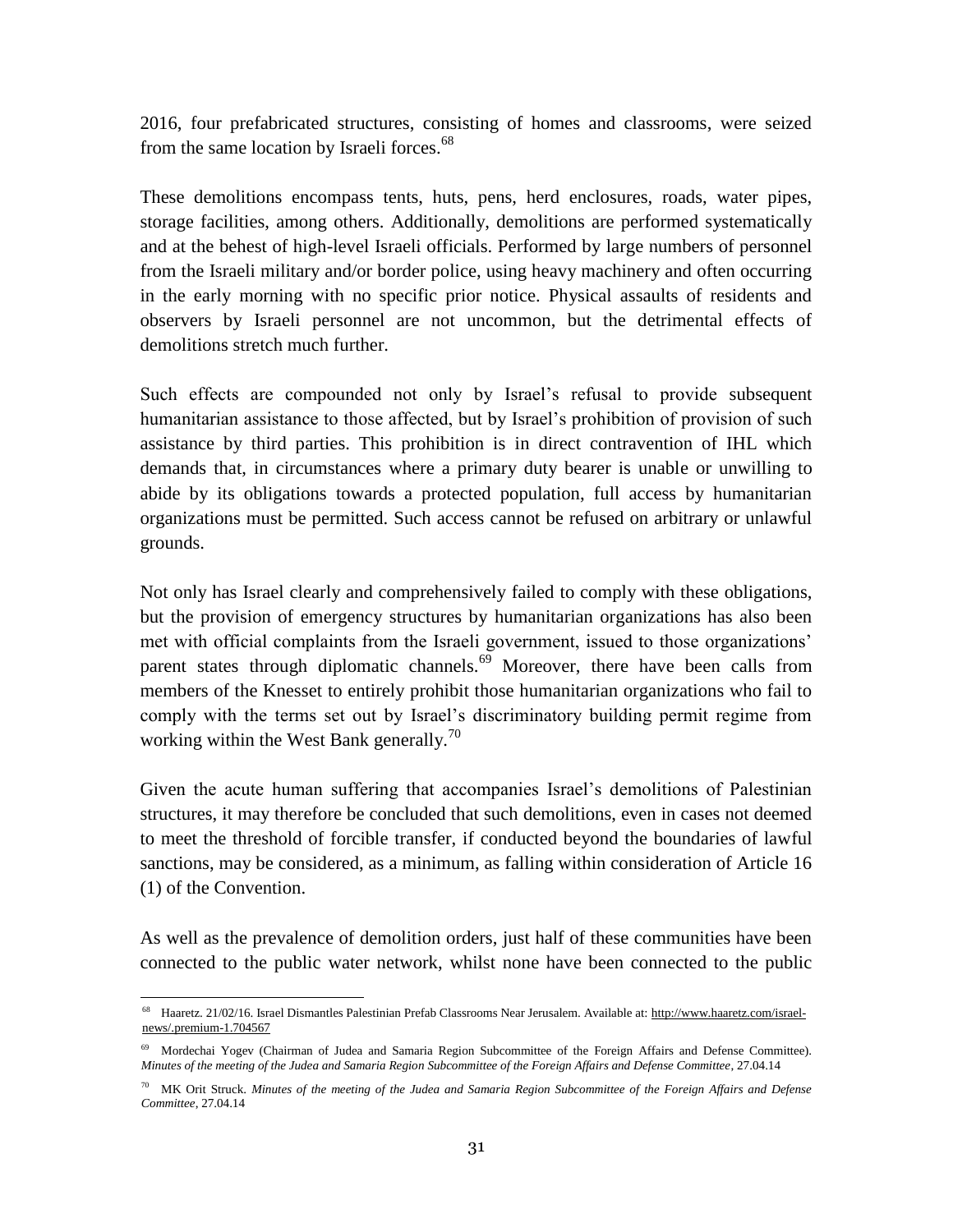electricity network. Access to crucial grazing land is made increasingly problematic by the route of the Annexation Wall and the expanding boundaries of settlements/colonies, $^{71}$ and this expansion also brings with it harassment and threats of violence from settlers. The cumulative result is an often desperate living environment, and a clear breach of the right to adequate housing, enshrined within the International Covenant on Economic, Social and Cultural Rights (to which Israel is a signatory).

As such, Palestinian Bedouin communities in the central West Bank are confronted with an impossible decision: a choice between succumbing to transfer, or awaiting forced eviction from their homes in what has become an almost impossible living environment of Israel's making. It is crucial to note that the repeatedly-stated desire - and inalienable legal right – of affected Palestinian Bedouin communities is to return to the land of the Naqab desert from which they were displaced during and since the violence of the Israeliperpetrated Nakba in 1948. Until this is realized, however, these communities wish to remain in the villages in which they currently reside, and to enjoy the human rights to which they are entitled under international law.

This desperate position of the affected communities is also compounded by a conspicuous absence of procedural safeguards. For instance, their access to appropriate and effective legal mechanisms is limited by cost considerations, the cases being heard in courts inside Israel – to which these communities must seek special permission in order to gain physical access – and with proceedings being conducted in Hebrew. Despite these difficulties, some Bedouin communities have challenged the legality of the relocation process in the Israeli courts. Yet this has achieved only a temporary reprieve in the form of existing demolition orders being stayed in anticipation of the creation of the resettlement sites. According to the Coordinating Office of Government Activities in the Territories (COGAT) - an organ of the Israeli military - once the resettlement plans are finalized and building plots allocated, all unrecognized construction "will be dealt with in accordance with the [Israeli] law".<sup>72</sup>

This reveals an inherent bias of the law conceived and applied by Israel within Area C. It is a bias which favours the occupying power and its citizens, and is reflected in the multiple petitions filed with Israeli courts by the settler movement, demanding that existing demolition orders against Bedouin structures be executed without delay. This creates a scenario whereby individuals whose very presence in the occupied West Bank constitutes a war crime are able to utilize the existing legal system to further their own interests at the expense of the protected occupied population.

 $\overline{a}$ 

<sup>71</sup> OCHA (oPt), 2014. *Area C Vulnerability Profile*. Available at: [http://www.ochaopt.org/documents/ocha\\_opt\\_fact\\_sheet\\_5\\_3\\_2014\\_en\\_.pdf](http://www.ochaopt.org/documents/ocha_opt_fact_sheet_5_3_2014_en_.pdf)

<sup>72</sup> Haaretz, 16/09/14. *Israeli government plans to forcibly relocate 12,500 Bedouin*. Available at: <http://www.haaretz.com/news/national/.premium-1.615986>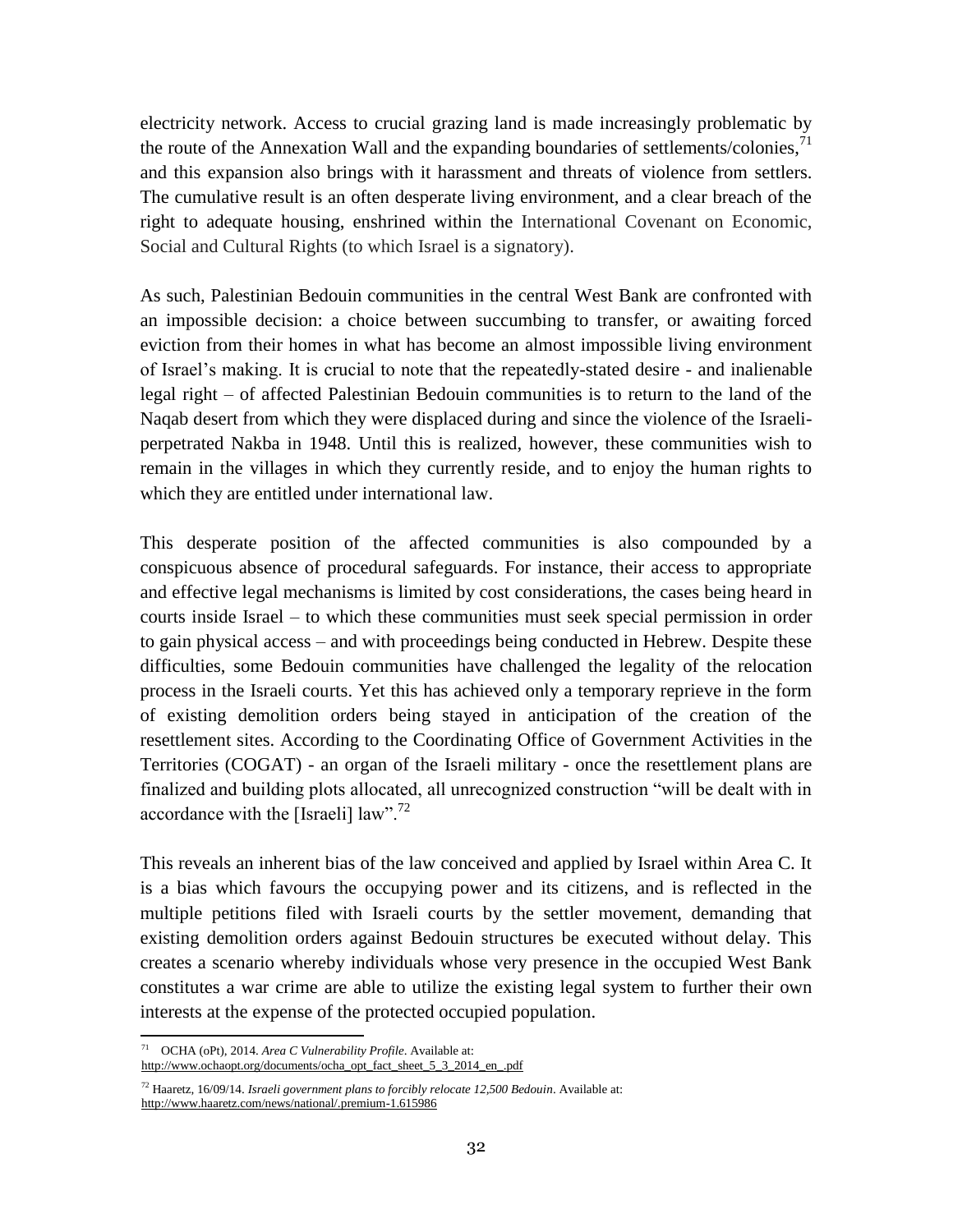Another key protective legal concept which has been entirely disregarded by the relocation process is that of rationality; that is, the objective consideration of alternative options by the authority in question. In early 2014, the Israeli NGO, BIMKOM, following an extensive consultation process with all 23 Jahalin communities, submitted principled plans which would allow Palestinian Bedouin communities to enjoy services in their current location without compromising their pastoralist lifestyle or Bedouin culture. These plans have received support from the Palestinian Authority, and would avoid forcible transfer. However, these plans have so far been ignored by Israeli authorities. This *de facto* rejection, absent of any clear and lucid explanation, removes a crucial procedural safeguard and encourages the arbitrary exercise of power.

There can, therefore, be little dispute as to the systematic, State-led nature of this forcible transfer. Complete control of the inherently discriminatory planning and construction process - from the conception of policy to its realization and enforcement on the ground is retained by the Occupying Power; a situation in direct contravention of Article 43 of the Hague Regulations<sup>73</sup> and Article  $64^{74}$  of the Fourth Geneva Convention.<sup>75</sup> This inherently unlawful scenario was further entrenched in June 2015 by Israel's Supreme Court's rejection of a petition brought by the village council of Ad-Dirat-Al-Rfai'ya, and supported by a coalition of NGOs, which sought the restoration of planning authority to Palestinian villages in Area  $C<sup>76</sup>$  Ultimately, it is a system geared towards the forced removal of the legally-present Palestinian civilian populace through the intentional and thorough application of a coercive environment.

All such instance of unlawful forced displacement would, in light of the devastating and foreseeable effects of such displacement upon those affected, appear to bring such conduct within the remit of Article 16 of the Convention.

Yet, Israel's forcible transfer of Palestinians represents only the first stage in a wider process of spatial domination, and is often followed by the implantation of its own citizens into the occupied Palestinian territory. In the case of E1, this intended population transfer is starkly laid out in plan 420/4; the 'E1 master plan' which received approval in 1999. This master plan is split into separate detailed plans. Of these, three (a water

 $\overline{a}$ 

 $73$  Convention (IV) respecting the Laws and Customs of War on Land and its annex: Regulations concerning the Laws and Customs of War on Land. The Hague, 18 October 1907.

 $74$  Though some scholars consider the application of Art 64 limited to penal legislation only, this is an argument compellingly refuted by Sassoli, and does not represent the view of the ICRC under the ICRC Commentary

<sup>75</sup> Art. 64, Convention (IV) relative to the Protection of Civilian Persons in Time of War. Geneva, 12 August 1949.

<sup>76</sup> Rabbis for Human Rights. 10/06/15. *Israeli High Court Dismisses Petition to Restore Planning Rights to Area C Villages*. Available at[: http://rhr.org.il/eng/2015/06/israeli-high-court-dismisses-petition-to-restore-planning-rights-to-palestinian-villages-in](http://rhr.org.il/eng/2015/06/israeli-high-court-dismisses-petition-to-restore-planning-rights-to-palestinian-villages-in-area-c/)[area-c/](http://rhr.org.il/eng/2015/06/israeli-high-court-dismisses-petition-to-restore-planning-rights-to-palestinian-villages-in-area-c/)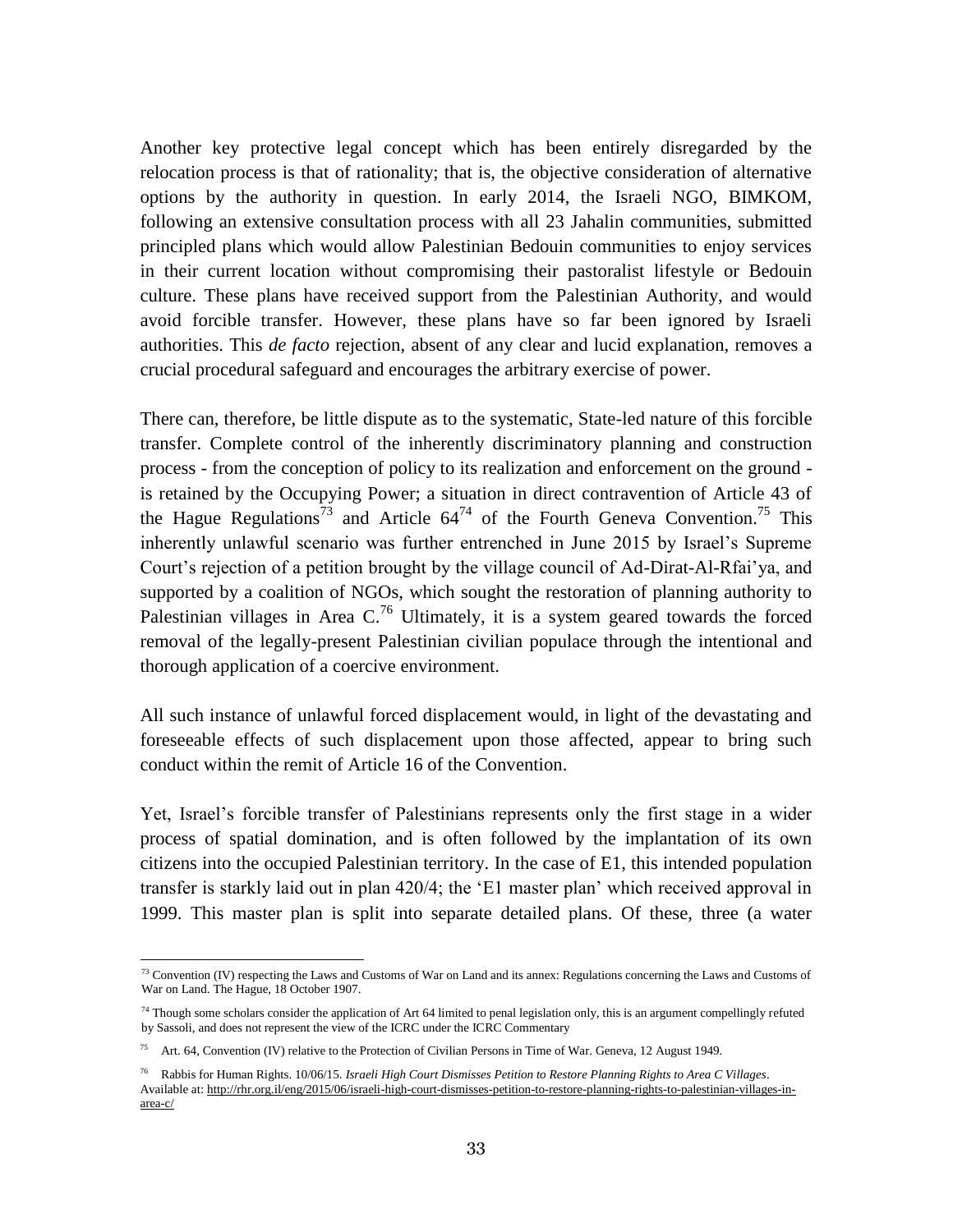reservoir,<sup>77</sup> industrial zone<sup>78</sup> and police station<sup>79</sup>) have already been deposited for public review and subsequently approved by the planning committee, with the police station already constructed. Three other detailed plans  $-420/4/3$ ,  $4204/7$  and  $420/4/10$  - pertain to a total of almost 3700 housing units, and over 2000 hotel rooms.

Prime Minister Benjamin Netanyahu has responded to international criticism to the E1 plans by declaring that construction here represented an Israeli "vital interest",  $80$  referring to the merging of Ma'ale Adummin and Jerusalem, resulting in the latter becoming surrounded by a bank of Israeli Jewish settlements. This would effectively sever the West Bank in two and thus end any remaining hope of a geographically contiguous Palestinian state based on 1967 borders.

# <span id="page-33-0"></span>**House Demolitions**

According to CAT, "Israeli policies oh house demolitions may, in certain instances, amount to cruel, inhuman or degrading treatment or punishment"<sup>81</sup>. Palestinians continue to be subject to the constant and imminent threat of house demolitions as well as forcible transfer and eviction due to Israel's discriminatory building policies in East Jerusalem and Area C. As Israel continues to carry out demolitions targeting Palestinian homes and infrastructure, in particular in East Jerusalem and Area C of the West Bank, Palestinians are also rarely granted building permits. This has become a way to transfer and expel Palestinian families and whole communities from these areas, severely restricting access to education and health facilities among others.

# <span id="page-33-1"></span>**Administrative House Demolitions**

The table below shows the number of house demolitions for lack of licenses and Palestinians displaced as a result in the West Bank between 2009 and February 2016 as documented by Al-Haq:

| Year | <b>Houses demolished</b> | Palestinians displaced,<br>including children |
|------|--------------------------|-----------------------------------------------|
| 2009 | 77                       | 408, incl. 233                                |
| 2010 | 132                      | 373, incl. 192                                |

 $77$ Plan 420/4/1

Plan 420/4/2

Plan 420/4/9

<sup>80</sup> BBC, December 2012. *Israeli Settlements: Netenyahu defies outcry over E1*. Available at[: http://www.bbc.com/news/world](http://www.bbc.com/news/world-middle-east-20585706)[middle-east-20585706](http://www.bbc.com/news/world-middle-east-20585706) 

<sup>81</sup> UN GAOR Supp. A/57/44 (2002))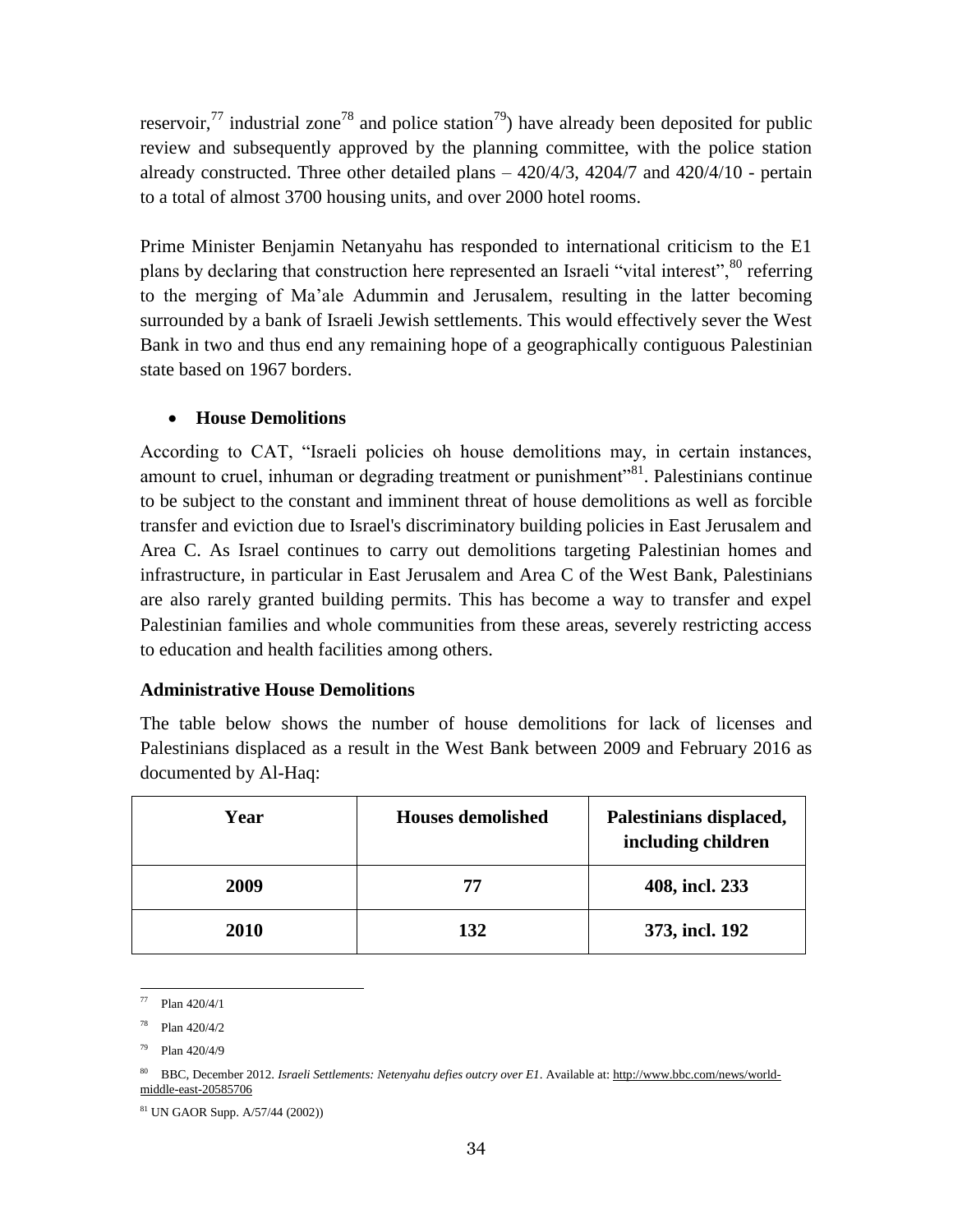| 2011 | 303 | 816, incl. 427 |
|------|-----|----------------|
| 2012 | 377 | 878, incl. 462 |
| 2013 | 326 | 949, incl. 508 |
| 2014 | 331 | 908, incl. 498 |
| 2015 | 318 | 689, incl. 379 |

Clearly, Israel continues to ignore its obligations set forth under international humanitarian law which prohibit the destruction of property unless for absolute military necessity and the forcible transfer of the protected population. Both constitute grave breaches of the Geneva Conventions and war crimes under the Rome Statute of the International Criminal Court. The displacement and forcible transfer of Palestinians also impacts numerous human rights, including the denial of the right to an adequate standard of living, housing, and access and sovereignty over natural resources, amongst other rights.

On 27 January 2016, Israeli authorities demolished two Palestinian-owned houses in Occupied Jerusalem claiming that they lack building licenses. That morning, members of the Israeli Special Unit entered Shu'fat with bulldozers and surrounded the residence of Kifaya Muhammad Al-Risheq wherein 18 people reside, including 12 children. The municipality had issued a demolition order for the house in December 2015. The IOF then broke into the house and forcibly and violently evacuated its residents. The house had first received a demolition order in 2001. The family appointed a lawyer in an attempt to issue a license for the house. Since 2001, the family had paid 75,000 shekels (approximately USD 18,900) in fines, excluding the lawyer's cost.

The Israeli municipality claimed that the house was built on "Green Land" and accordingly construction is prohibited. For two years now, and in the same area, the Israeli authorities have been constructing a road to connect settlers in the French Hill to the settlement of Atarot. This has also threatened seven additional houses in the vicinity that have already received demolition orders from the ICA.

### <span id="page-34-0"></span>**Punitive House Demolitions**

### **The West Bank:**

Israel has broadened its policy of collective punishment through the reimplementation of punitive house demolitions and sealing off houses of Palestinians in the West Bank. These punitive house demolitions are administratively approved outside of court proceedings and force the eviction of innocent persons from their homes and the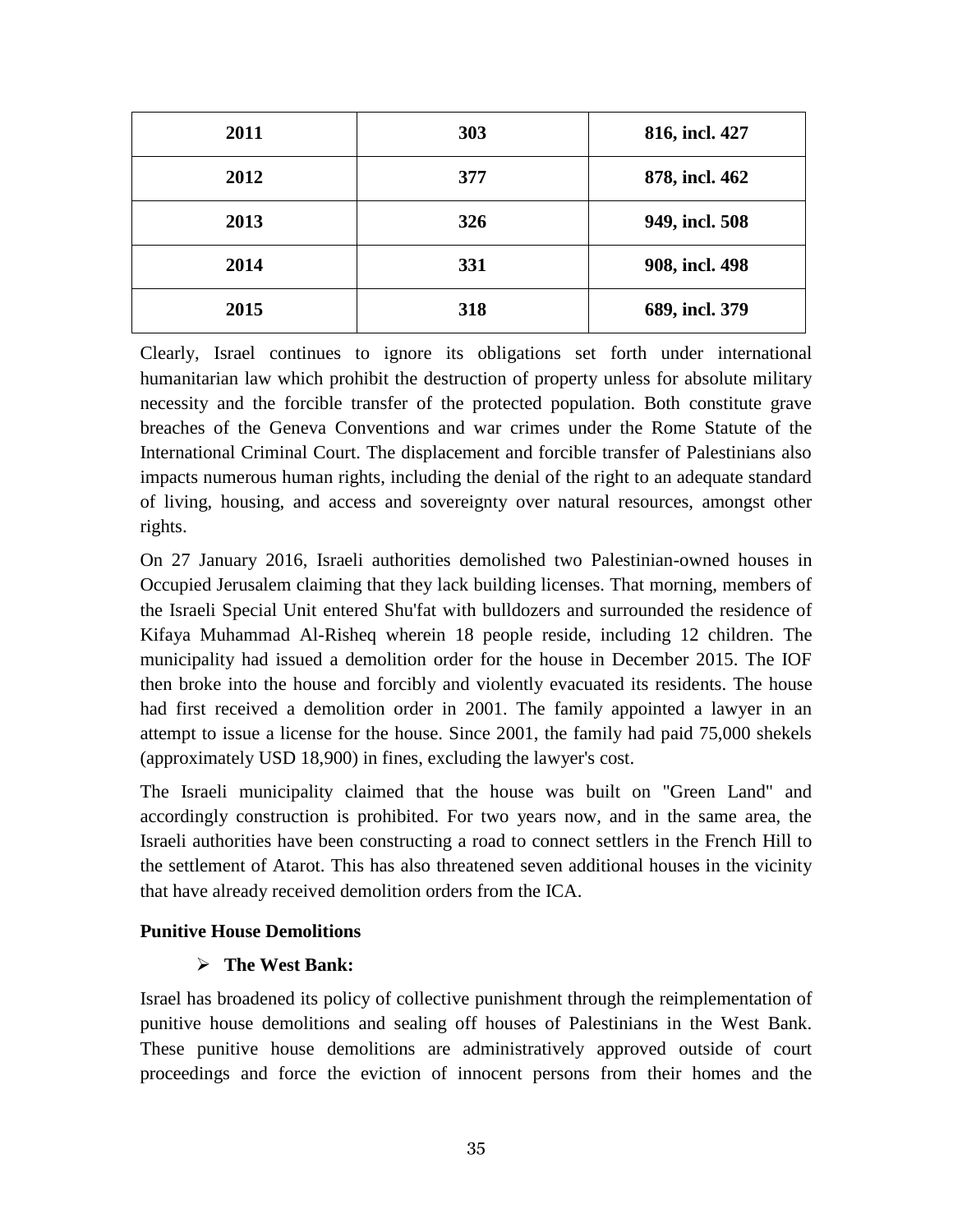destruction of their private property as collective punishment for the alleged 'crimes' of others.

Israel has punitively demolished Palestinian protected private property on the basis of a dubious application of Regulation 119 of the Defence Regulations (1945). The provisions, which were 'inherited' from the British administration of Mandatory Palestine, contain a sweeping permission to forfeit, seal off and destroy property of inhabitants whom the military commander suspects of committing violence, regardless of whether they are the property owners or not. In 2005, the Israeli High Court of Justice (HCJ) ruled that demolitions are no longer subject to hearing and judicial review, effectively rubber-stamping the unlawful extrajudicial decisions of the military commander.<sup>82</sup> Furthermore, the legality of this measure was affirmed by the Israeli High Court of Justice in the case of Hisham Abu Dheim as a form of a deterrent and not a form of punishment.<sup>83</sup> As it is believed that the objective of such policy is deterrence, based on the assumption that harming the relatives of Palestinians who carried out attacks against Israeli settlers and soldiers would deter others from carrying out such attacks.

The policy of punitive home demolitions ended in 1998 but was reinstated in 2000 after the outbreak of the second Palestinian Intifada. The IOF stopped using this measure in 2005 after a military committee found little evidence in the effectiveness of the policy. The policy was however resumed in 2009, 2014, 2015 and 2016. The table below provides numbers for punitive house demolitions between 2009 and 2015, as well as the number of Palestinians displaced as a result, in the West Bank:

| Year | <b>Houses Punitively</b> | <b>Palestinians Displaced</b> |
|------|--------------------------|-------------------------------|
|      | <b>Demolished</b>        |                               |
| 2009 |                          | 10                            |
| 2010 | 12                       | 21                            |
| 2012 |                          |                               |
| 2013 | ı                        |                               |
| 2014 |                          | 30                            |
| 2015 |                          | 55                            |

On 19 November 2014, Israel demolished the home of Abd Al-Rahman Al-Shaludi in Al-Bustan neighborhood of Silwan in Occupied East Jerusalem. Al-Shaludi drove his car into a tram station in October of that year, resulting in the killing of two Israelis. He was shot and killed immediately by IOF at the incident.

 $\overline{a}$ <sup>82</sup> HCJ No. 6696/02, *Amar et al v. IDF Commander of the West Bank* (2002).

<sup>83</sup> In 2008, an attack against the Jewish Yeshiva was held by Hisham abu Dheim. Consequently, Israel sealed parts of the house owned by Abu Dheim family in Jabel Al Mukabber neighborhood in East Jerusalem, to punish them for the actions of their son. Two floors that were sealed were residential floors, on which the perpetrator, his parents and one of his brothers lived, in addition to the basement floor which has apartments for rent. For further information about the court decision please look: (Re.Ad.H. 181/09 Hisam Abu-Dhim et. al. v. The Chief of the Home front Command (6 Jan. 2009)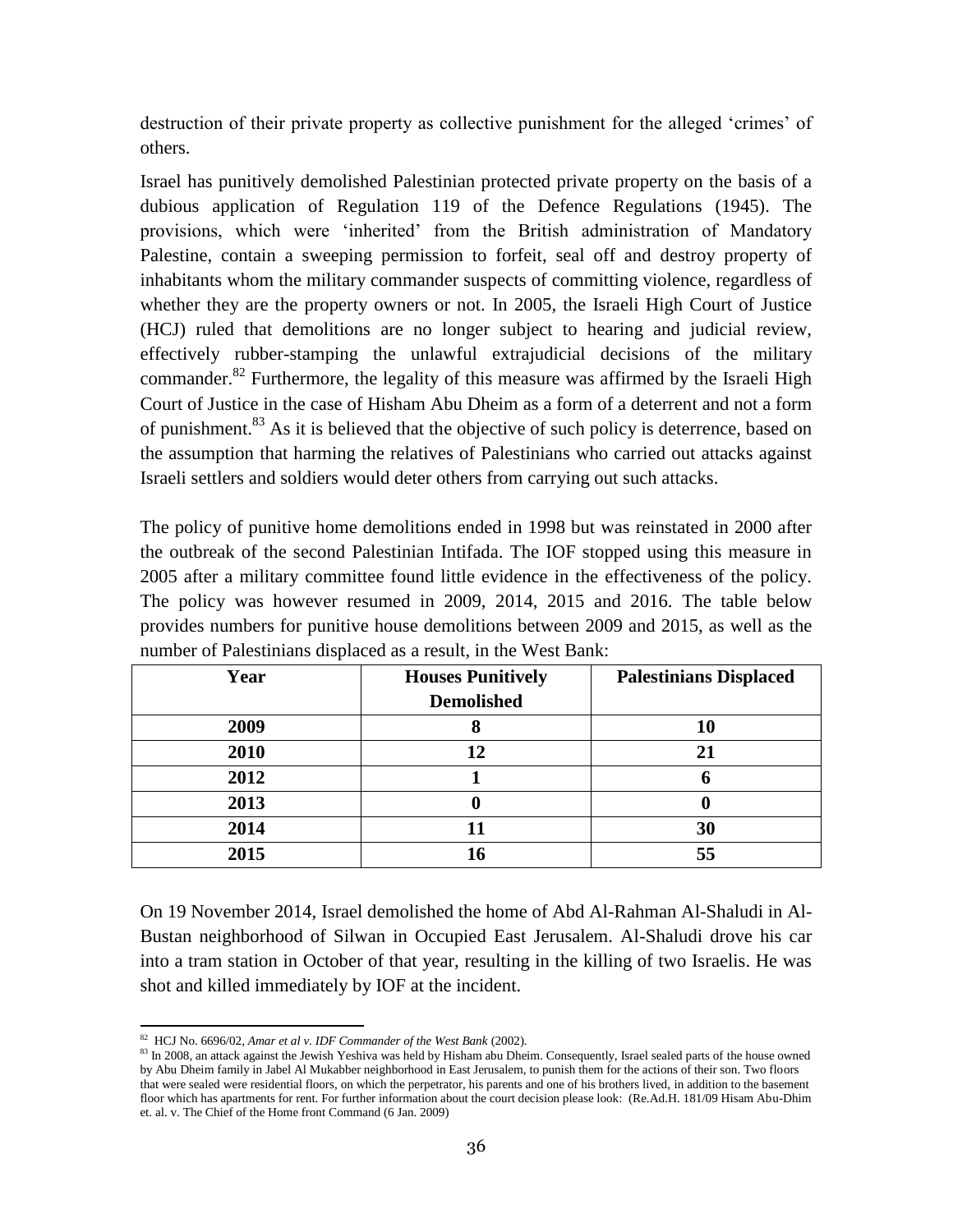Abd Al-Rahman's family, including his parents, two brothers and three sisters, live in an apartment in a five-storey building. His extended family lives in the rest of the apartments in the building. At around 1:00 am on 19 November 2014, the family was asleep when the IOF broke into the apartment. The Israeli soldiers wore masks and pointed their guns at the family. Abd Al-Rahman's two sisters, Nibras, 12, and Raneem, 7, were terrified and started crying. The soldiers asked the members of the family to each carry his/her blanket and evacuate the apartment. Abd Al-Rahman's house was already emptied of furniture, as the family had received a demolition order a few days before.

All families living in the apartment complex were evacuated. The families waited for nearly three hours outside. About three hours later, the apartment was destroyed with explosives. Two apartments in the same building and a car parked nearby were damaged by the explosion. Abd Al-Rahman's parents and siblings are now living with relatives. Israel has barred them from returning to and rebuilding their home. (Al-Haq Affidavit 10167/2014 taken on 20 November 2014).

As of 28 March 2016, five homes were punitively demolished and permanently sealed by Israel, displacing 35 Palestinians. In January 2016 alone, the IOF demolished the house of Baha' Elayan's family in Jabel Al-Mukabber in East Jerusalem. Baha' was killed in October 2015 for carrying out an attack in the Armon Hanatziv settlement in Jerusalem. The demolition left eight of his family members, including his parents and siblings, with no shelter. The IOF also sealed off the house of Alaa' Abu Jamal's family by concrete cement. Alaa' was also killed at the scene after carrying out an attack in Jerusalem. Additionally, the IOF demolished the house of Muhannad Halabi's family in Surda, Ramallah. Muhannad was killed in Jerusalem after carrying out an attack in East Jerusalem. The demolition resulted in leaving his parents and four children without shelter.

# **The Gaza Strip:**

In the 2009 Concluding Observations, the Committee regretted "the resumption by the State party of its policy of purely 'punitive' house demolitions in […] the Gaza Strip despite its decision of 2005 to cease this practice<sup> $34$ </sup>. Further, Planned home demolitions in the OPT have been condemned by the International Confederation of the Red Cross as collective punishment.<sup>85</sup>

In 2016, Israel continues to implement, unabated, a policy of punitive home demolition and forcible displacement of people in the Gaza Strip through the systematic targeting of residential houses. These punitive home demolitions, which force families to evacuate

 $\overline{a}$ <sup>84</sup> Paragraph 33 Concluding Observations 2009

<sup>85</sup> "Israel and the Occupied Palestinian Territory: Planned House Demolitions Are Illegal." *International Committee of the Red Cross.* N.p., 17 Oct. 2015. Access 03 Mar. 2016, available here: [https://www.icrc.org/en/document/israel-and-occupied-palestinian-territory](https://www.icrc.org/en/document/israel-and-occupied-palestinian-territory-planned-house-demolitions-are-illegal)[planned-house-demolitions-are-illegal](https://www.icrc.org/en/document/israel-and-occupied-palestinian-territory-planned-house-demolitions-are-illegal)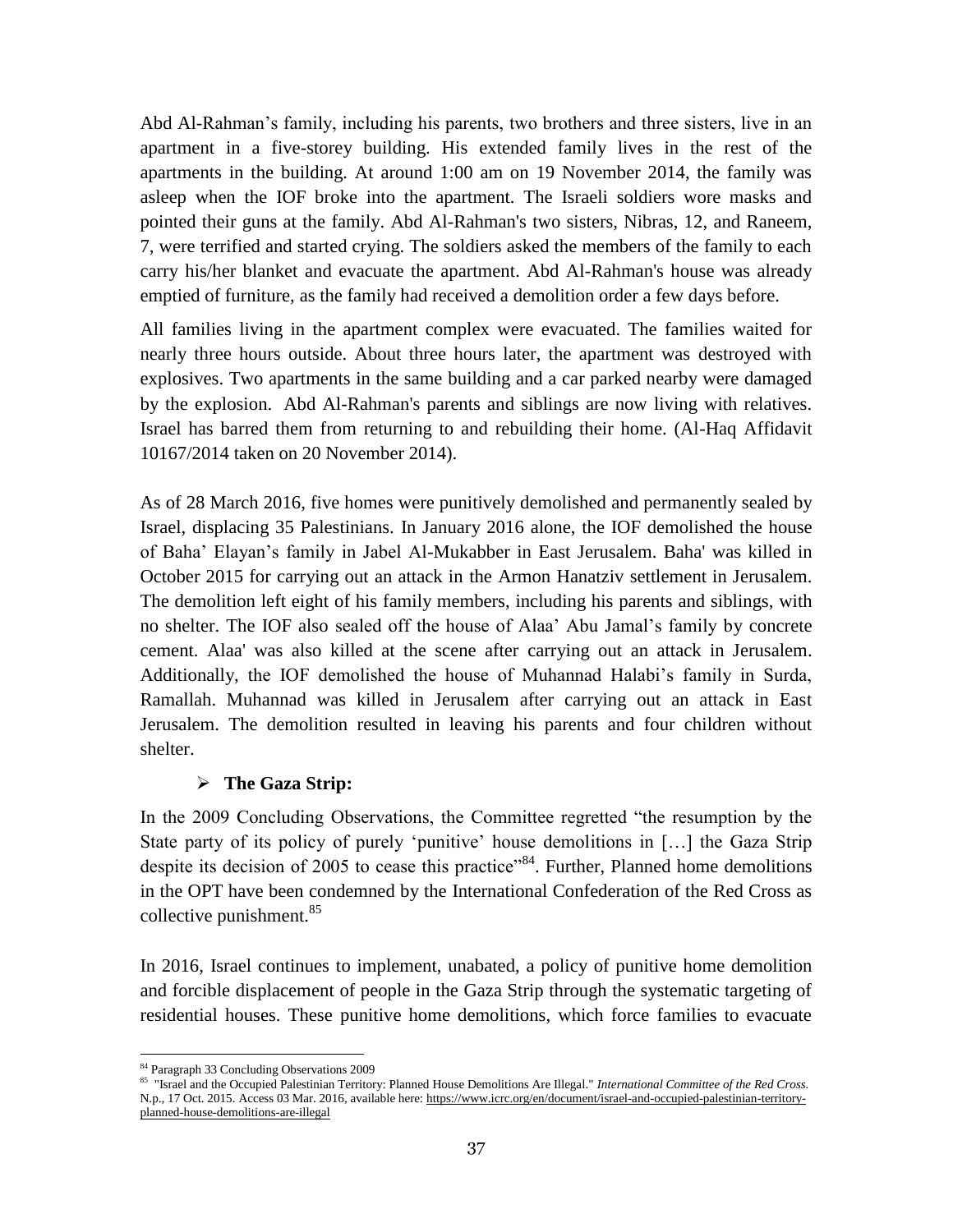and render them homeless, are carried out mainly through aerial bombardment and use of artillery shells and land-surface missiles. Home demolitions are carried out for a variety of reasons, including the collective punishment of the families of members of resistance factions. Causing severe suffering and harm to individuals, including children, punitive home demolitions amount to cruel, inhuman and degrading treatment. As such, punitive home demolitions are prohibited by Article 16 of the Convention against Torture.

Gaza has seen extensive destruction of houses and its civilian infrastructure. During the peak of such destruction, it became difficult to identify all of the cases of punitive home demolitions. Much of the destruction was arbitrary and seemed to aim at inflicting extensive damage to civilian property, rather than respond to specific military threats. According to the Commission of Inquiry and in reflection of Article 23 of the 1907 Hague Regulations and Article 53 of the Fourth Geneva Convention 1949, which prohibit the destruction of property unless such destruction is required by imperative military necessity,

*"[t]he extensive destruction carried out by the IDF in [certain] localities […] indicates that the IDF carried out destructions that may not have been strictly required by military necessity. Article 147 of the Geneva Convention IV qualifies the extensive destruction of property "not justified by military necessity and carried out unlawfully and wantonly" as a grave breach of the Geneva Conventions."<sup>86</sup>*

There is reason to suspect that the  $4,852^{87}$  house destructions implemented by Israel since mid-2009 – mostly in targeted airstrikes and with some form of warning  $88$  - at the very least contain punitive elements. Such destruction includes that of the houses of Palestinian individuals suspected of being fighters. Al-Mezan's documentation and investigations could not establish a reason, other than punitive, as to why these houses were targeted, as it was evident that they did not harbour any weapons or persons who were taking a direct part in hostilities at the time of the bombardment, or relate to military advantage.

In a smaller number of cases, there is strong evidence of the punitive nature of the house destructions. According to Al-Mezan, in at least three cases of house destruction in Gaza, the evidence indicates reasons of punishment. These houses belong to families of persons who were killed in Israeli attacks some months, or even years, prior to the destruction of the house. No other members from their families were actively engaged with armed

 $\overline{a}$ 

<sup>&</sup>lt;sup>86</sup> Report of the UN Commission of Inquiry on the 2014 Gaza Conflict, 2015. A/HRC/29/CRP.4 para. 419

<sup>&</sup>lt;sup>87</sup> This number represents the complete destruction of 1,699 houses and the partial destruction of 3,153.

<sup>88</sup> This statement is without prejudice as to the lawfulness or adequateness of the so-called warnings, many of which were roof-knock missile attacks or ineffective in warning the inhabitants.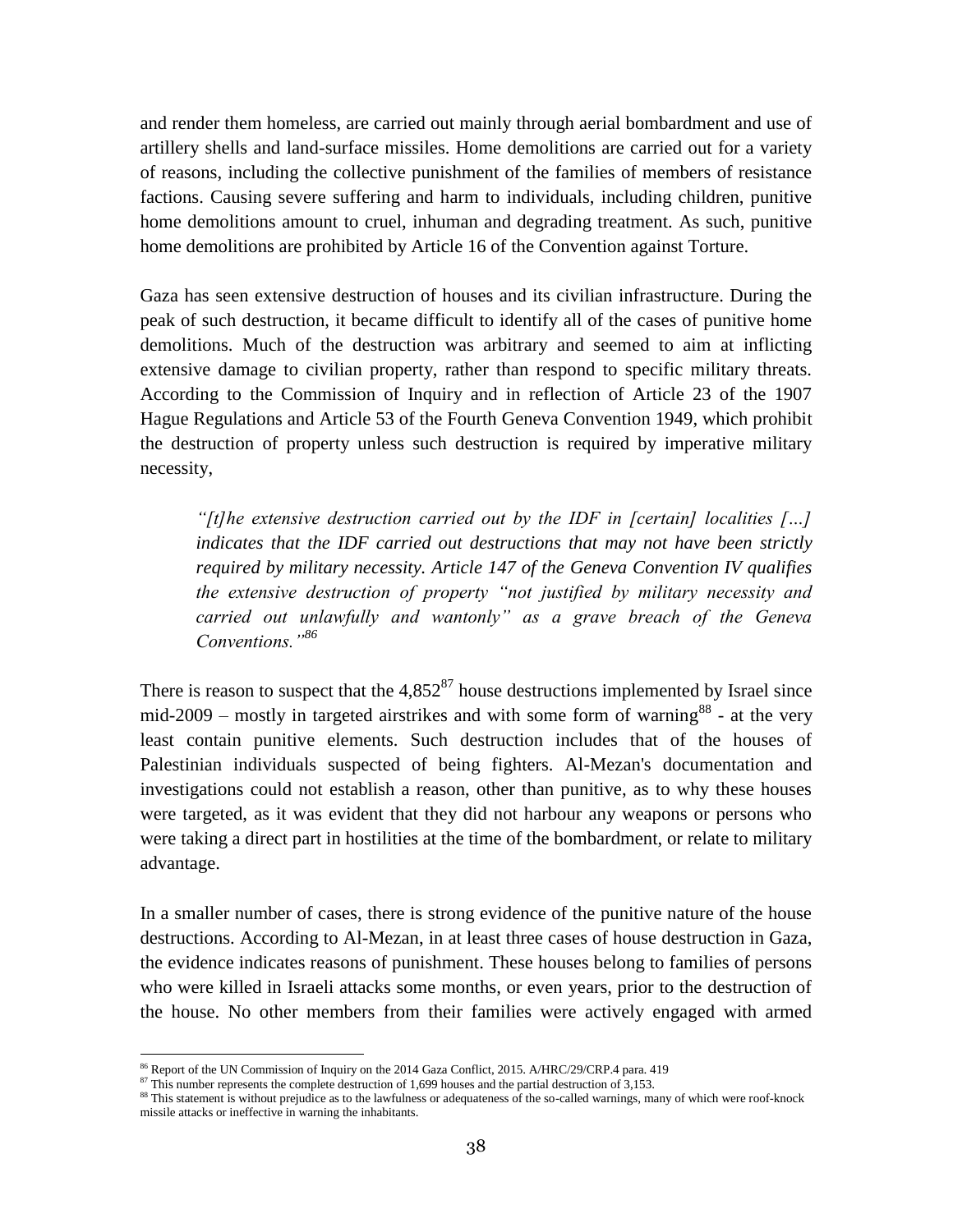groups or taking part in any form of hostilities. The investigations ascertained that these houses did not harbour any weapons or persons suspected of being fighters, or relate to military advantage. The remaining possible reason for the destruction of these houses is that they belonged to families of whom a member had previously, allegedly taken part in hostilities against Israel.

- $\div$  On 11 July 2014, the house of R.A.T. was completely destroyed. The owner of the house is the brother of two people who were killed by an Israeli airstrike on a group of Al-Quds Brigades' militants in December 2008 during Operation Cast Lead.
- On 24 August 2014, the house of I.A.L. was completely destroyed. The owner of the house is the father of a member of Al Qassam Brigades, who was killed by Israeli forces earlier that day.
- On 24 August 2014, the house of M.A.S was completely destroyed. The owner of the house is the father of an individual who participated in a raid on an Israeli garrison in 2008, where he was subsequently killed.

The practice of punitive house demolitions constitutes cruel, inhuman, degrading treatment and punishment. The 2009 Concluding Observations of the Committee against Torture to Israel found that a policy of purely punitive demolitions amounted to a violation of Article 16 of the Convention Against Torture. Accordingly, Israel has a conventional obligation to ensure a prompt and impartial investigation of punitive house demolitions and ensure the right of individual complaint by those affected to a competent authority.

Further, the protection of private property of the occupied population shall be protected during belligerent occupation as stated in Article 53 of the Fourth Geneva Convention, which prohibits the destruction of property of the occupied population "except where such destruction is rendered absolutely necessary by military operations". Demolishing houses of innocent persons based on the suspicions of the military commander or in the aftermath of a court ruling against one of its inhabitant's amounts to collective punishment of the occupied population. Collective penalties are prohibited by Article 50 of the Hague Regulations (1907), Article 33 of the Fourth Geneva Convention (1949), Article 75 of Additional Protocol 1 (1977), and area crime under customary international law.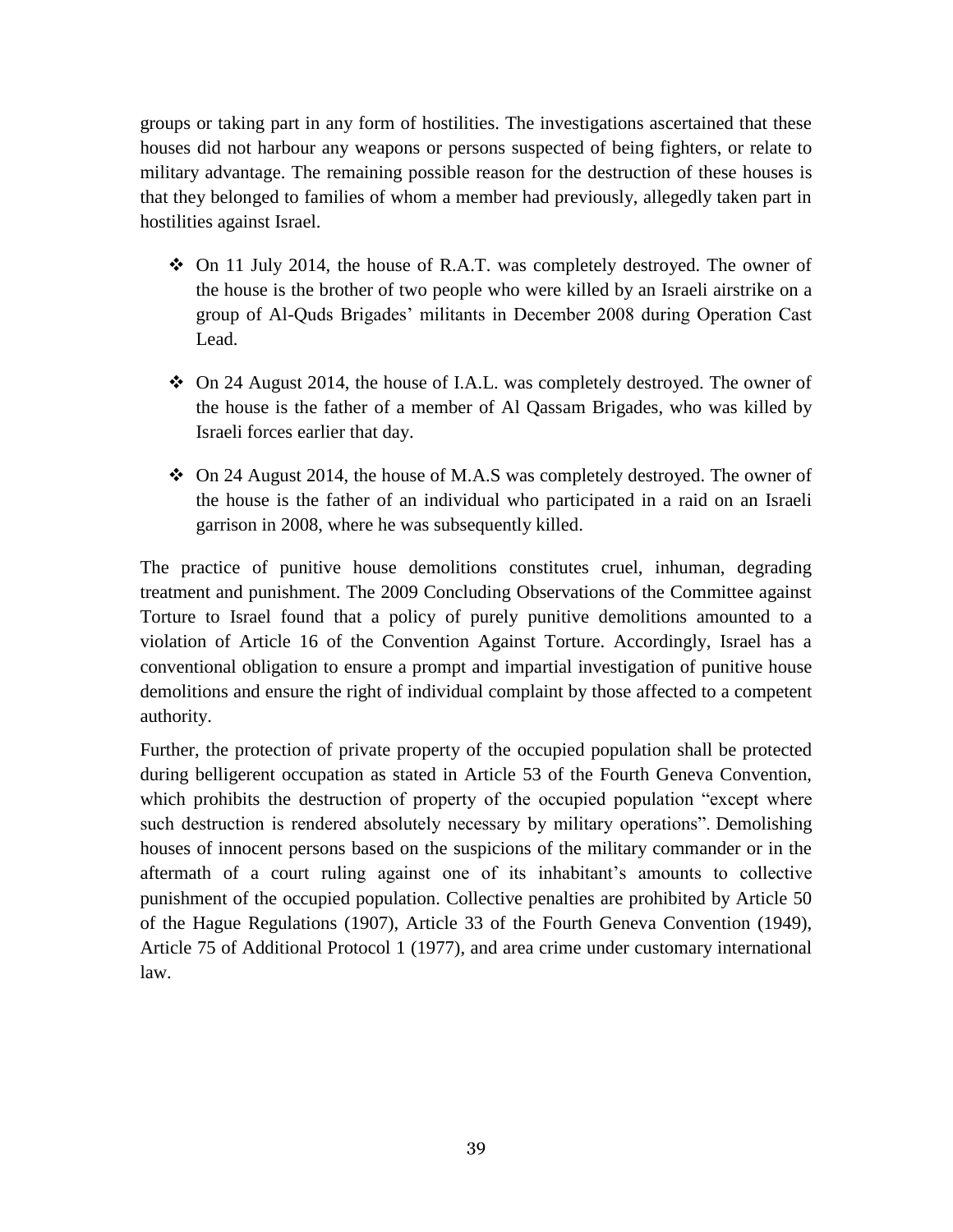## <span id="page-39-0"></span>**List of Questions**

- 1) Please indicate why Israeli legislation does not fully incorporate the provisions of CAT into its domestic law, including a provision that unambiguously prohibits all forms of torture and other cruel, inhuman or degrading treatment or punishment, without exception.
- 2) Please clarify why Israel has thus far failed to implement previous recommendations of the Committee, and to enact specific legislation criminalising torture? Please indicate what constitutes "moderate physical pressure".
- 3) Please comment on cases where psychological pressure was exerted on Palestinian detainees during interrogation, including making threats against family members.
- 4) Please explain the increase in administrative detention over the past six months. Further, please clarify why Israel continues to adopt administrative detention as matter of policy and not exception.
- 5) Please provide information on how Israel intends to eradicate the use of solitary confinement and isolation against Palestinian detainees, including children.
- 6) Please list punitive measures taken up against Israeli forces involved in the torture or ill-treatment of Palestinian detainees upon apprehension and throughout detention.
- 7) Please indicate how the Israeli government plans to reverse the change in its open-fire regulations following the Ministerial Cabinet decision of September 2015 to lower the threshold for the use of live ammunition. Does Israel plan to cooperate with the International Criminal Court in cases where Israeli officials allowed and/or committed extrajudicial executions?
- 8) How does Israel plan to end settler impunity and ensure effective remedy for victims of settler violence?
- 9) The Israeli Security Cabinet decided on 14 October 2015 to holding bodies of alleged attackers under the claim that it will deter further attacks as well as prevent alleged tensions during funerals of Palestinians killed by Israeli forces. However, the policy of holding bodies and not returning them to their families is a form of inhumane collective punishment as well as means to prevent an impartial investigation into the circumstances of the killing and determine its legality. The holding of the bodies of deceased Palestinians has contributed to further frustration among Palestinians in the OPT. Please clarify why Israel has not returned the bodies of 15 Palestinians who were extra-judicially executed since October 2015?
- 10) Please explain why Israel delays the provision of medical aid to Palestinians who have been shot at, particularly in recent months? Please further clarify measures